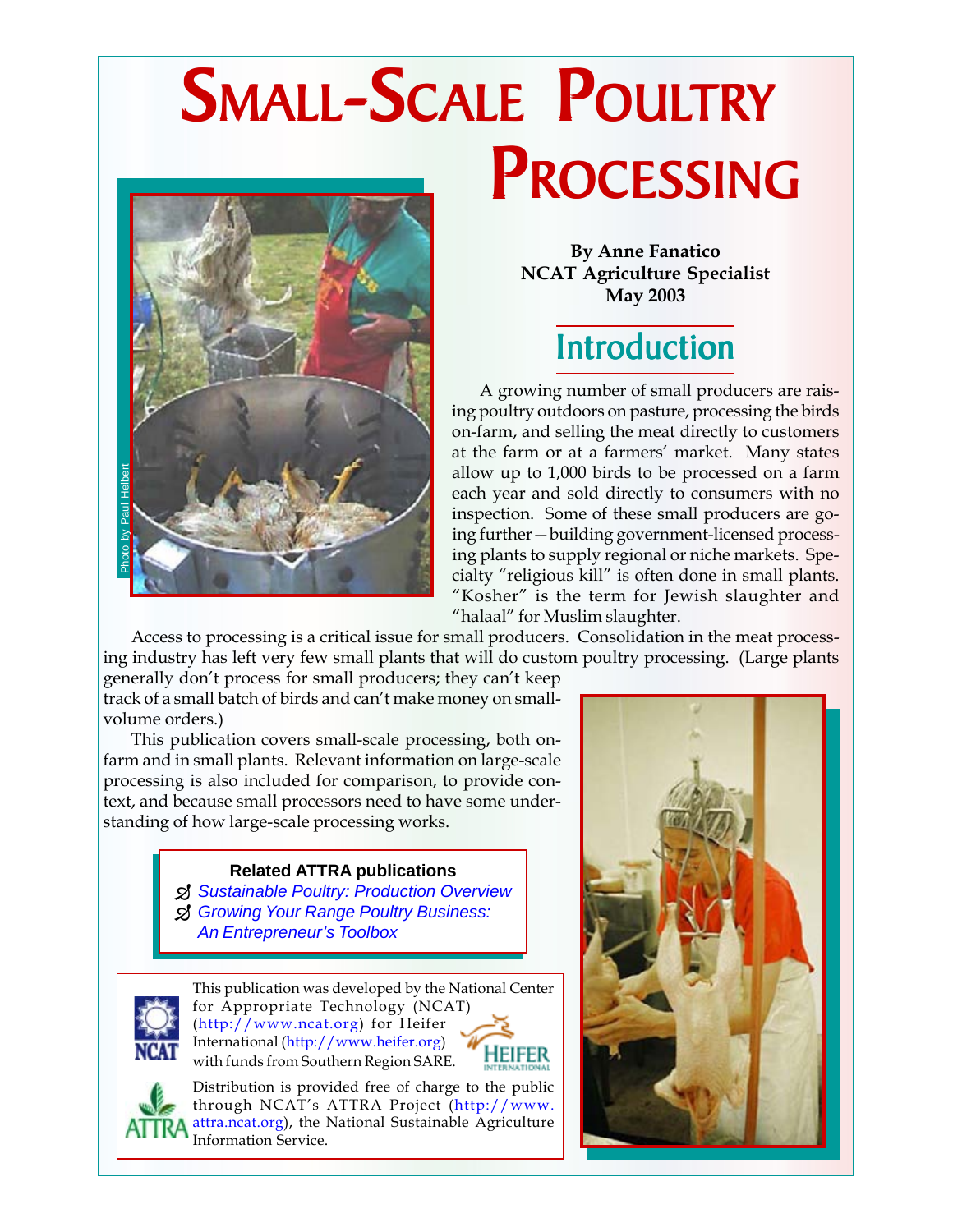### Table of Contents

| Table 3. Processing Plant Waste Loads per 1000 Chickens  17 |  |
|-------------------------------------------------------------|--|
|                                                             |  |
|                                                             |  |
|                                                             |  |
|                                                             |  |
|                                                             |  |
|                                                             |  |
|                                                             |  |
|                                                             |  |
| Appendix A. South Central New York RC&D MPU Layout 29       |  |
|                                                             |  |
| Appendix C. Small Plant Work Areas and Design  36           |  |
|                                                             |  |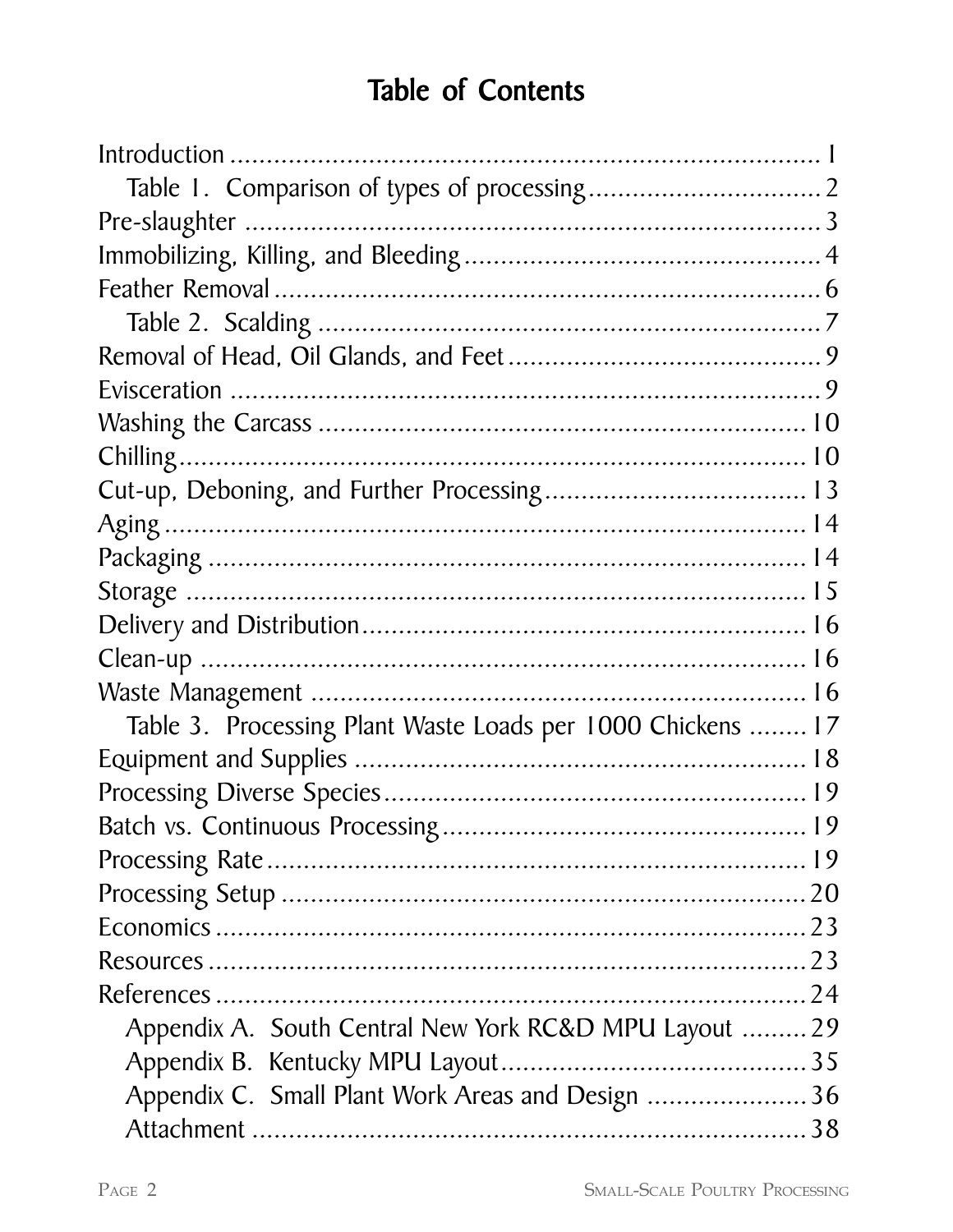| <b>Table 1. Comparison of types of processing</b> |                                                                                                  |                                                                                                     |                                                                                        |  |  |  |
|---------------------------------------------------|--------------------------------------------------------------------------------------------------|-----------------------------------------------------------------------------------------------------|----------------------------------------------------------------------------------------|--|--|--|
|                                                   | <b>On-farm</b>                                                                                   | <b>Small</b>                                                                                        | Large                                                                                  |  |  |  |
| <b>Size</b>                                       | <b>Outdoor or shed facility</b>                                                                  | 2,000 to 3,000 sq. ft.                                                                              | 150,000 sq. ft.                                                                        |  |  |  |
| <b>Equipment</b>                                  | <b>Manual</b>                                                                                    | <b>Manual/Mechanical</b>                                                                            | <b>Fully automated</b>                                                                 |  |  |  |
| <b>Cost</b>                                       | Less than \$15,000                                                                               | Less than \$500,000                                                                                 | \$25,000,000                                                                           |  |  |  |
| Labor                                             | Family                                                                                           | Family/hired                                                                                        | <b>Hired</b>                                                                           |  |  |  |
| <b>Capacity</b>                                   | 50-100 birds per day                                                                             | 200-5,000 birds per day                                                                             | 250,000 birds per day                                                                  |  |  |  |
| <b>Operation</b>                                  | Seasonal; 1-30 pro-<br>cessing days per year                                                     | Seasonal or year-round;<br>50-plus processing days<br>per year                                      | Year-round; process<br>daily                                                           |  |  |  |
| <b>Marketing</b>                                  | Product sold fresh,<br>sometimes frozen;<br>whole birds                                          | Fresh and frozen, whole<br>and parts                                                                | Mainly cut-up, sold<br>fresh, further-pro-<br>cessed                                   |  |  |  |
| <b>Comments</b>                                   | Independent operation;<br>labor-intensive; low-<br>risk; usually non-<br>inspected, direct sales | Independent or part of a<br>collaborative group;<br>requires good markets<br>and grower commitments | Part of an integrated<br>operation including<br>grow-out, processing,<br>and marketing |  |  |  |

During the first part of the 20th century, poultry was sold live to consumers who did their own processing. In the 1930s, only the blood and feathers were removed ("New York dressed"). As consumers demanded more convenience, the market grew for eviscerated or ready-to-cook (RTC) birds.

Producing ready-to-cook poultry involves:

- Pre-slaughter: catching and transport
- Immobilizing, killing, and bleeding
- Feather removal: scalding, picking
- Removal of head, oil glands, and feet
- **Evisceration**
- Chilling
- Cut-up, deboning, and further processing
- Aging
- Packaging
- **Storage**
- Distribution

## Pre-slaughter

Broilers are usually processed at 4.5 lbs. live weight. Feed is withheld for 8 to 12 hours before slaughter to reduce the amount of feed in the gut and the possibility of tearing it during processing, which would cause fecal contamination of the carcass. Withholding the feed too long will result in watery guts that leak.

### CATCHING AND LOADING

Large producers harvest all their birds at once (all-in, all-out). Small producers often "skim" by harvesting larger birds and leaving smaller ones to grow. Birds are best caught at night or early in the morning when they are calm. For small producers, picking birds up individually by the sides is the best way to minimize stress and prevent injury. Of course, this is not feasible when you're dealing with thousands of birds (1). In large-scale production, chickens are caught by grabbing both legs, just above the feet. No more than three birds should be carried in one hand. Crews of 10 people catch and crate birds at the rate of 10,000 per hour, bruising up to 25% of them  $(1)$ . In Europe, automatic harvesting machinery is increasingly used in large operations, because it is considered more humane than the rough treatment by catchers who handle several birds at once.

Transport crates are wooden or plastic. A typical crate can hold about 8 birds in the summer and 10 in the winter, depending on their size and on the weather. The crates usually have a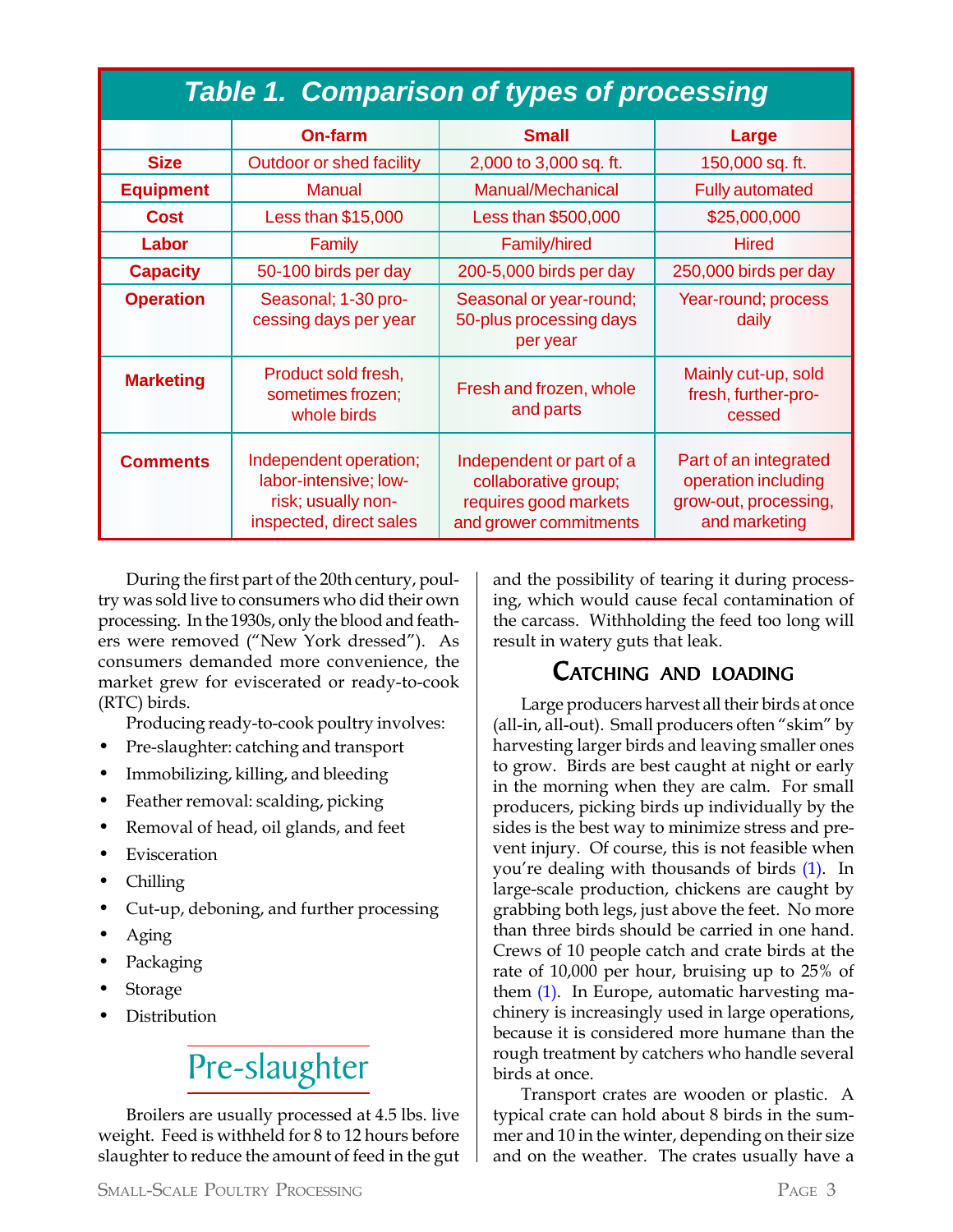small opening, to help prevent escape during loading, but a small opening also increases the chance of physical injury to wings. Crowding of birds in crates is another welfare issue.

Kuhl Co.  $(2)$  and Brower Co.  $(3)$  sell transport crates. Used crates are sometimes available at lower prices. Small producers sometimes make their own wire crates from welded wire mesh and clips.



 Catching and transport can be stressful for the birds.

### TRANSPORT, HOLDING, AND UNLOADING

Avoid holding birds in crates for too long or transporting them when the weather is too hot, cold, or wet. With on-farm processing, there is little or no travel time. If you have to transport in cold, wet weather, be sure to cover the birds small producers typically cover the crates with a tarp.

You will need a full-size pick-up or larger truck—200 birds in 25 crates weigh about 1250 pounds. For more birds, you will need a trailer. If you need to transport 1000 birds at a time, you'll need a special vehicle such as a bob truck.



Birds are crated and transported to processing in this trailer.

Once the birds reach the processing facility, it is important to keep them comfortable in the holding area. Scheduling arrival at the plant can reduce waiting time. On-farm processors usually hold crated birds under trees or other shade.

The conventional industry typically produces birds within one hour of the processing plant. With two hours of travel, shrinkage or weight loss is about  $1\%$  (4). In Europe, special modules are used on transport trucks for even air flow and good ventilation. Companies are fined for arriving with dead birds. Large processors keep crated birds in a holding shed with fans and misters to keep them cool.

Care must be taken when unloading the birds from the crates to prevent bruises and broken bones. On-farm and small plants unload birds by hand. At large plants, broilers are unloaded onto conveyor belts. Transport crates should be washed after each use.

Catching, loading, transporting, and unloading expose birds to new environments and new sources of stress. This can negatively affect meat quality (see Aging section). During hauling, in particular, birds have to deal with heat or cold, feed and water withdrawal, motion, vibration, noise, and social disruption (1).

## Immobilizing, Killing, and Bleeding

Small processors usually place birds in funnel-shaped kill cones after removing them from crates; large plants hang them on shackles and stun them before killing.

An overhead track is used to move carcasses through a plant. Keeping birds on-line throughout killing and dressing reduces labor since there is no handling. In many small plants, you just push the shackle along; in large plants, the track is motorized.

For on-farm processing, stainless steel kill cones, wrapped metal, or traffic cones are commonly used. A bucket or jug with a hole screwed to a board will also work. Birds are not stunned before killing and will jerk a lot during bleeding. Cones should be the proper size, and the bird's wings folded down when inserted, to prevent the bird from flapping its wings or backing out of the cone. Wing flapping can cause hemorrhages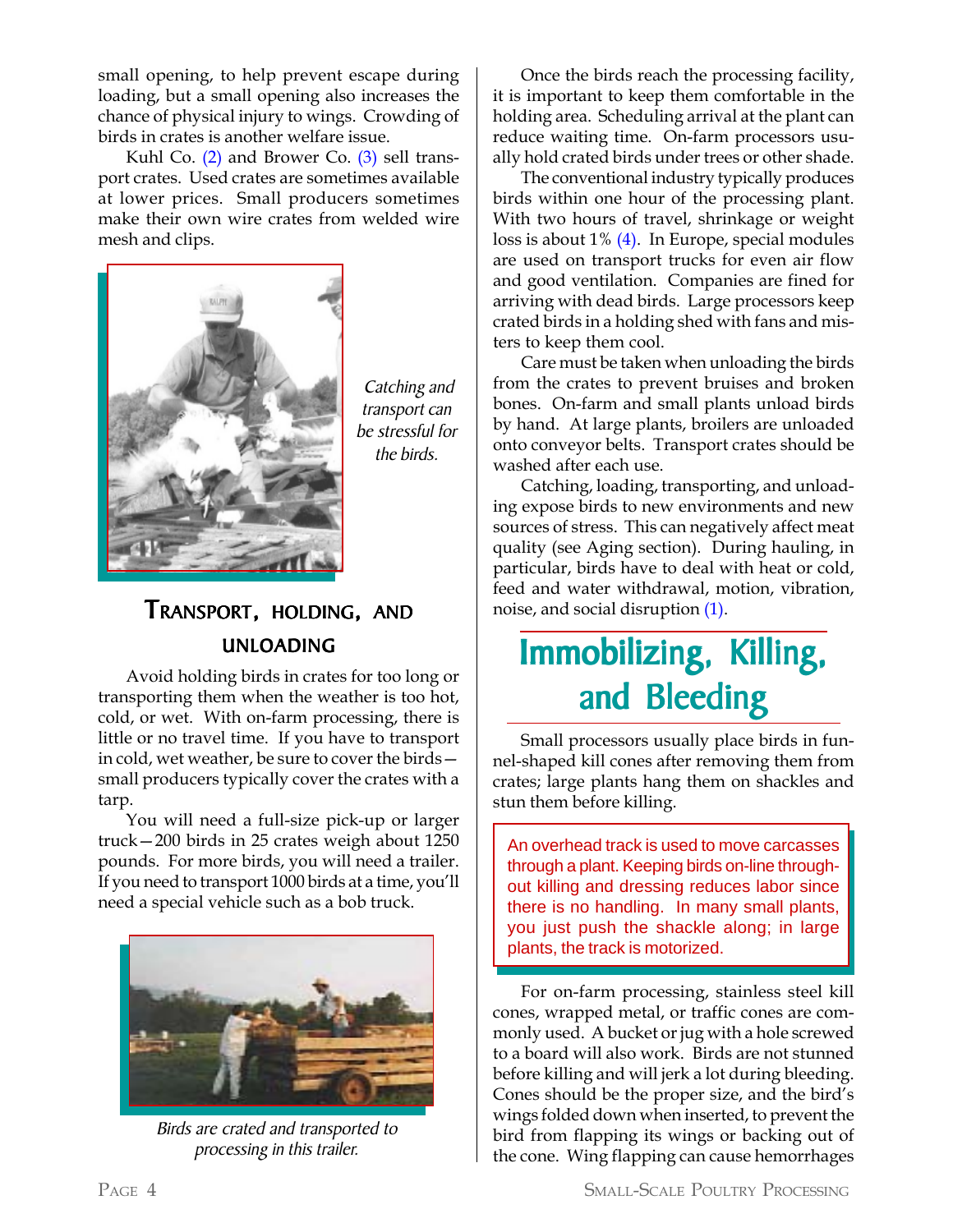in the muscle and broken bones (1). In large plants, birds are hung on shackles in a dark room to help calm them and ease handling. Special lighting, such as blue, will also keep them calm and prevent flapping and injury (1).

There are several ways of cutting blood vessels in poultry, the most common killing method. In the conventional industry, the carotid arteries and the jugular veins are cut on both sides of the neck by a deep cut in the front. In kosher and halaal slaughter, only one side of the neck is cut, so the birds bleed more slowly. The spinal cord should not be cut (as when the head is cut off), because the feathers "set" and are hard to pick (5). The esophagus should also not be cut, to prevent microbial contamination from leakage.



Making the cut.

### STUNNING

Stunning is not used in on-farm processing and is only sometimes used in small plants, where it is often impractical. Small-scale processor Aaron Silverman (6) does not stun. "I don't like the idea of my employees using an electrical implement in a wet environment." According to Silverman, if you do not stun, you should kill in cones to restrain the bird from convulsions and wing flapping. In some specialty religious processing, such as kosher and halaal, stunning is not permitted. However, stunning is very helpful when working with turkeys or geese because of their larger size. When using a stun gun, it is critical to set it at the correct voltage—110 volts. If you do not adjust the stun correctly, birds will be over- or under-stunned. Over-stunning results in hemorrhages and broken bones.

Stunning is the norm at large plants. It immobilizes the birds for the killing machine, pro-

vides a uniform heartbeat for better bleeding, and relaxes the feather follicles for easier picking (7). Furthermore, stunning is considered more humane than not stunning. U.S. law requires stunning of other livestock, though not of poultry.

In large plants, stunning works as follows. The heads of the birds are dipped into a saline bath with an electric current, rendering them temporarily unconscious (1–2 minutes—enough time for cutting and bleeding them to death) (7). The current is low-voltage and low-amperage (about 20 volts, depending on bird size, for 3–5 seconds; the amperage is 10–12 mA per bird) (7).

In Europe, stunning of poultry is required by law, and the stun, administered at higher voltage and amperage, is irreversible—birds cannot recover. Another method of stunning, more common in Europe than in the U.S., uses carbon dioxide or argon gas to anesthetize the bird. Gas stunning is expensive, but is useful if you are processing a variety of birds, since it can be difficult to adjust an electric stun for different species.

There are relationships between stunning, killing, muscle metabolism, and meat quality. These interactions have been studied mostly with stunned birds killed in shackles, since that is the typical practice in large plants. Less is known about the effects on meat quality of killing in cones with no stunning.

#### **BLEEDING**

Small processors usually believe that the bleed-out is more thorough with no stunning. About 35–50% of the blood comes out of stunned birds, with the rest remaining mainly in the organs  $(1)$ . Bleeding takes 1.5 to 3 minutes  $(7)$ . According to industry thought, if the bird is not stunned, the bleed-out is slower and not as complete, because the bird is struggling and its organs are using blood. Maximum drainage of blood is desirable so there won't be dark spots on the meat, especially on wing veins.

#### BLOOD RECOVERY

On the farm, blood is collected in a bucket or trough and used in composting; however, on a large scale, blood is a wastewater pollutant since it contains a lot of organic matter. On a shackle line, blood can be collected in a blood tunnel that reduces splashing.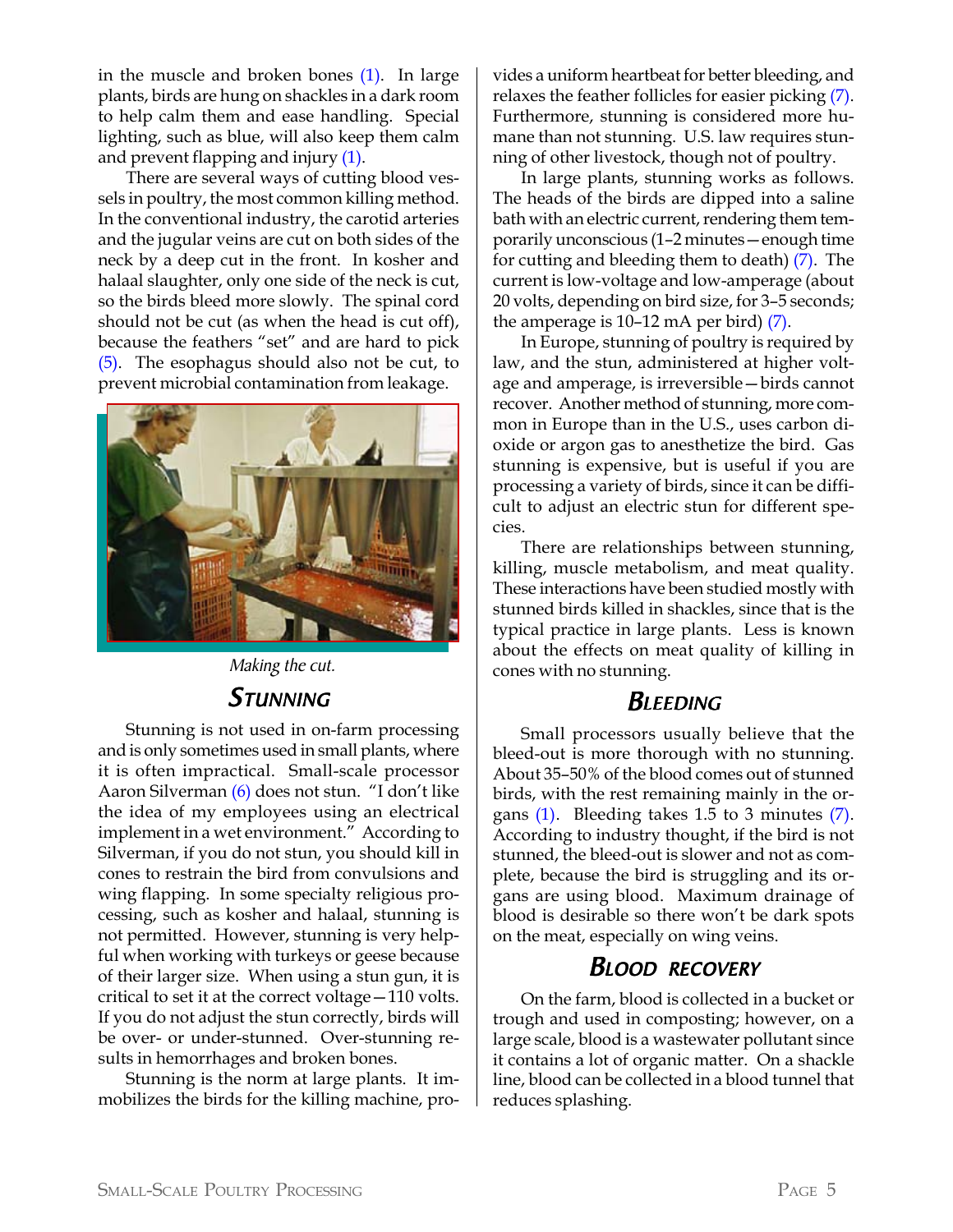### Feather Removal

#### **SCALDING**

Small processors remove the birds from the killing cones for scalding. In large plants, the birds stay on the shackles.

| <b>Table 2. Scalding</b>                                                                                                                                           |                    |                          |                                                                             |  |  |  |
|--------------------------------------------------------------------------------------------------------------------------------------------------------------------|--------------------|--------------------------|-----------------------------------------------------------------------------|--|--|--|
| <b>Types of</b><br><b>Scald</b>                                                                                                                                    | <b>Temperature</b> | <b>Length of</b><br>time | <b>Comments</b>                                                             |  |  |  |
| Waterfowl<br>(very hard)                                                                                                                                           | 160-180°F          | $30 - 60$<br>seconds     | Needed for<br>waterfowl                                                     |  |  |  |
| Hard                                                                                                                                                               | 138-148°F          | $30 - 75$<br>seconds     | Removes outer<br>layer of skin                                              |  |  |  |
| No Man's<br>Land                                                                                                                                                   | 130-138°F          |                          | Avoid: too hot to<br>keep skin intact<br>but too low to<br>remove epidermis |  |  |  |
| Soft                                                                                                                                                               | 123-130°F          | 90-120<br>seconds        | <b>Keeps skin intact</b>                                                    |  |  |  |
| (Adapted from Tanner, James Jerrel. 1970. A Wastewater<br>Characterization of the Poultry Processing Industry. Master's thesis,<br>University of Arkansas. p. 20.) |                    |                          |                                                                             |  |  |  |

Birds are scalded (immersed in hot water) to loosen the feathers. Heat breaks down the protein holding the feathers in place  $(5)$ . Scalding is very temperature-sensitive.

In the U.S., a hard scald is used by small and large processors alike. It loosens the outer layer of skin, providing a better coating adhesion for fried foods (important for further-processing). After a hard scald, the skin must be kept moist and covered or it will discolor. A very hard scald is needed for waterfowl because their feathers are harder to loosen.

In Europe, soft-scalding is more common and used in conjunction with air-chilling (see the *Air-chilling* section below). The *Label Rouge* program in France, which focuses on gourmet meat quality, requires a soft scald. The skin remains intact and skin color is retained; however, picking is more difficult.

Scalding increases the body temperature of the carcass. In kosher processing, the bird is not scalded because it would partially cook the meat. As a result, the birds are harder to pick.

On-farm processors use a single tank of hot water, usually scalding one to four birds at a time. Labor is saved when a mechanism such as a basket or arm dunks several birds together. In small plants, scalders with such a mechanism can handle 12 birds at once. Some on-farm processors add dish soap to the scald water to help it better penetrate the feathers and facilitate picking; others

do not find this necessary.

It can take a while to heat the water in a small scalder to the right temperature, and it can be tricky to maintain that temperature, especially when fresh water is added. Most onfarm processors don't replace the water during processing for these reasons. However, this can lead to another problem—the water gets too dirty. Some on-farm processors solve the dilemma by using two scalders at a time, rotating them as one reaches the correct temperature. Robert Plamondon in Oregon uses a water heater so he can replace the scalder water as often as needed. "When you have to wait a half-hour for the scalder to heat up, there is a temptation to scald more birds than is wise" (8). Bigger scalders have an overflow

to add fresh water continuously.

Additional precautionary measures can reduce filth in the scalder. Wet birds in the field can pick up manure on the skin and feathers and this material can end up in the scalder. Large



Aaron Silverman's scalder (foreground) and picker handle about 12 birds at a time.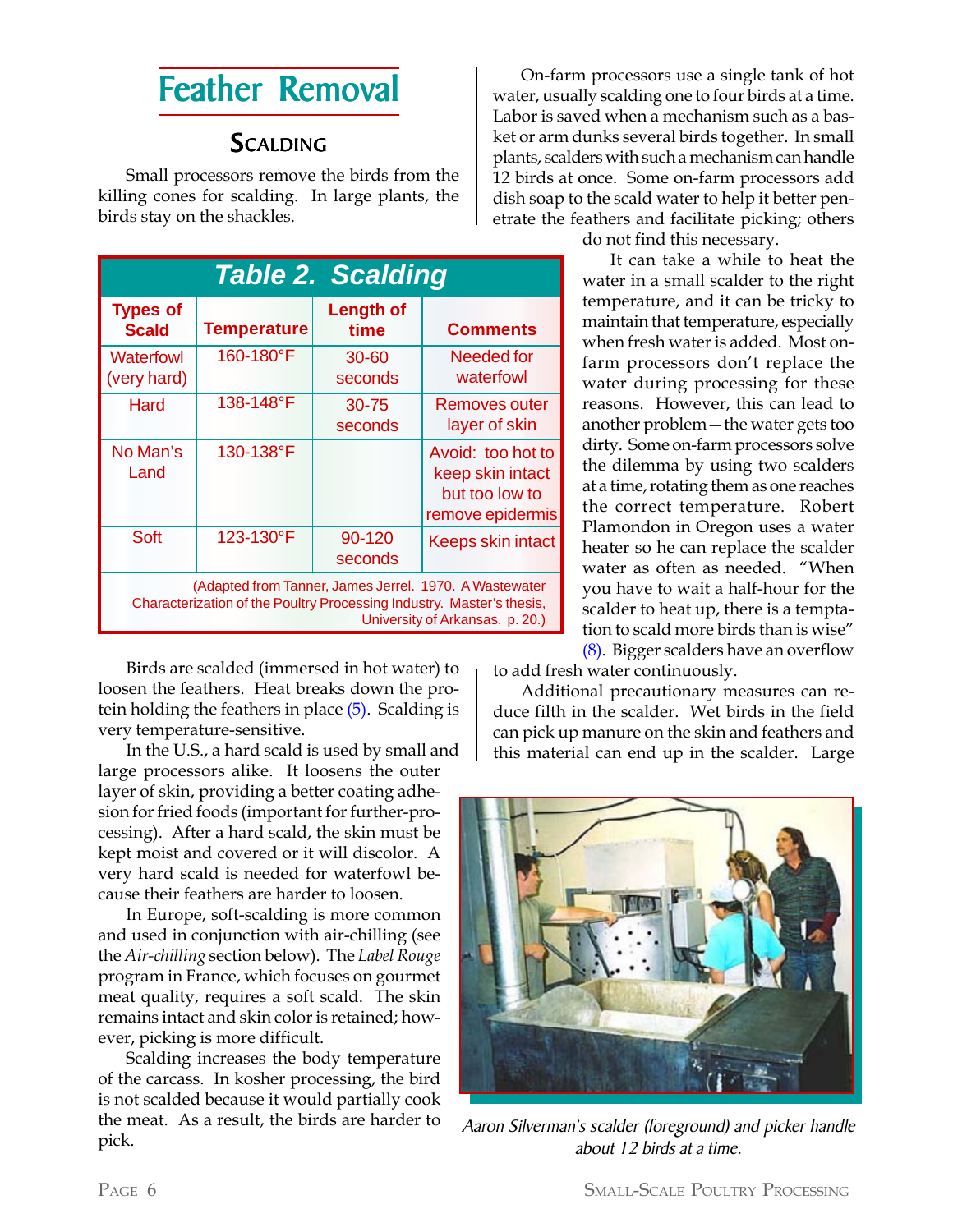plants may use a bird scrubber (large rotating brushes on either side of the bird) and also spray the birds with chlorinated water before putting them in the scalder.

While small processors use a single-stage, static tank, large plants use long multiple tanks for multi-stage scalding. The tanks vary in temperature—the first is kept at a lower temperature since it can take 2 minutes for the track to carry the birds through. In that time, they would cook at 134° F. The tanks also have a countercurrent flow of water, which produces a dirty-toclean gradient. The scald water flows in the opposite direction of the birds, so they are continually moving to cleaner water. Overflow adds fresh water continuously.

#### *Water for processing*

It is important to have an adequate supply of potable water for processing. If you have well water, it needs to meet drinking standards and should be tested. If the rate of water flow on your farm is slow, you may need to add a reservoir tank. Robert Plamondon put a sealed 1500-gallon plastic tank on a concrete slab close to his well. (He lives in a mild climate and does not have a freezing problem in winter or a heating problem in summer.) "The well pump pours water into the top of the tank, and a second pump (a jet pump) takes water out of the bottom of the tank" (9). He shock-chlorinates occasionally and flushes residues out of the bottom (8). He bought the tank from Snyder Industries, Inc. (10).

#### PICKING

The quality of the pick is related to the scald. If the scald water was too cool, the feathers won't loosen; if it was too hot, the skin will tear in the picker. But if it was just right, the feathers usually come out easily and can even be removed by hand. However, hand picking is time-consuming. If you are planning to process very many birds, you will need a mechanical picker. Removing the feathers by abrasion, these machines can pick a bird clean in about 30 seconds (and will sometimes break the wings). Some on-farm processors skin the birds instead of removing the feathers. A drum picker—a cylinder with rubber fingers around the exterior—defeathers one bird at a time. The operator holds the bird above the cylinder, rotating it as the cylinder spins and picks off feathers. Drum pickers come in table-top or free-standing models. A tub or batch picker is a rotating tub with rubber fingers mounted on the inside walls; it can handle 2–12 birds at a time. Small processors carry the birds to the picker. Large plants use continuous, in-line pickers that look like a tunnel with rubber fingers. Birds pass through the tunnel on shackles.



A producer is trained to use a drum picker.

Turkeys and older laying hens are harder to defeather, and waterfowl feathers are especially hard to remove. Pinfeathers—immature feathers still in the feather shaft—can be hard to remove mechanically. Wax for removing pinfeathers is available from Pickwick/Zesco (11). "Pinning" is the removal of pinfeathers by hand. "Singeing" involves passing the bird through a flame to burn small hair-like feathers. Some on-farm processors use a propane torch to burn them off, being careful not to burn the skin. The feathers of colored birds may leave spots of pigmentation on the skin. Commercial poultry breeds have white feathers that do not leave stains. Consumers in the U.S. are accustomed to a carcass with a clean, unspeckled appearance.

Feathers are removed by the abrasive action of rubber fingers in this tub-style picker.

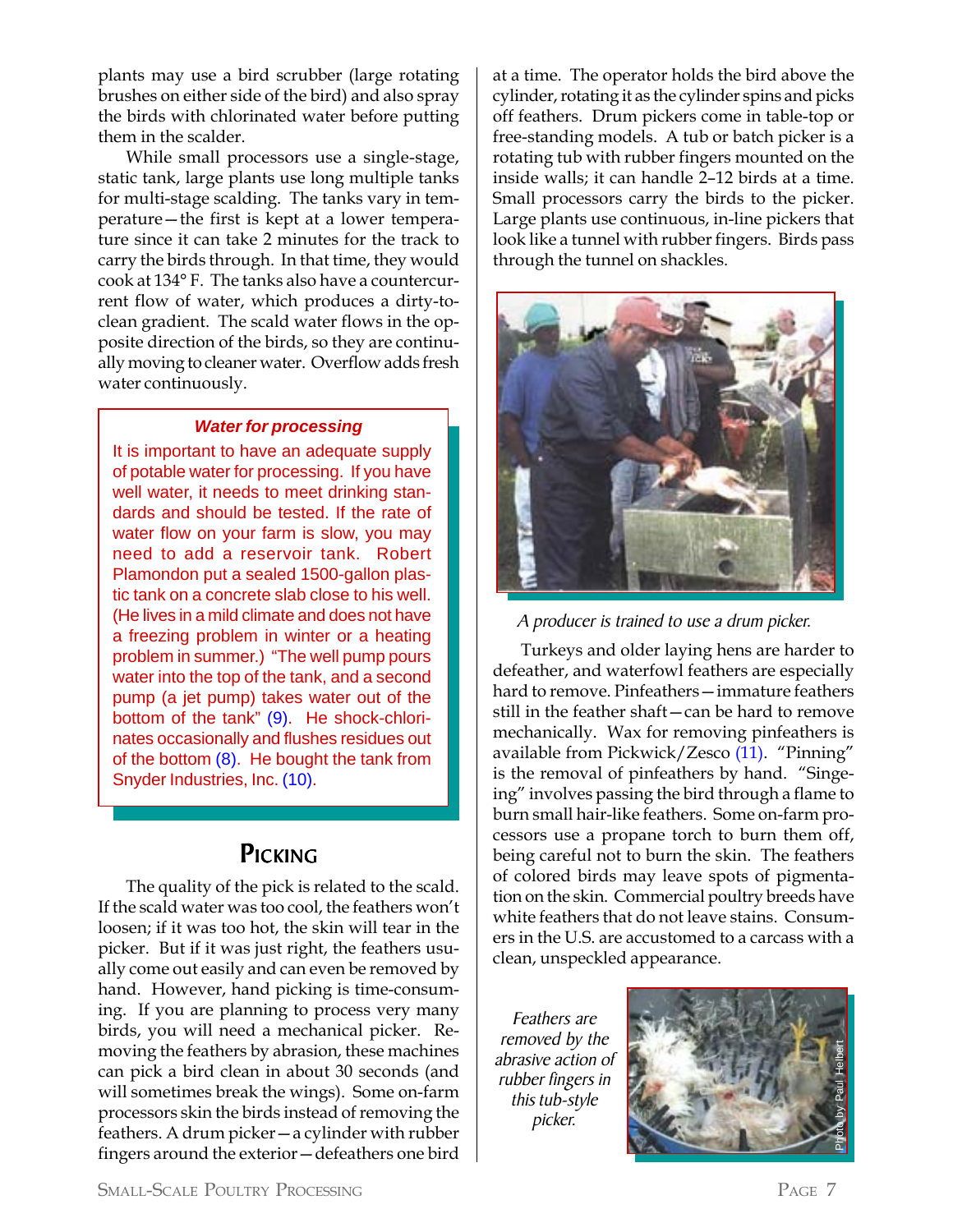### SCALDING AND PICKING EQUIPMENT

The companies Pickwick/Zesco (11), Brower (3), and Ashley (12) have supplied small-scale poultry processing equipment for many years. Small scalders (one bird at a time) cost less than \$200 and small pickers less than \$400. These companies also offer many larger models. A 12- to 16-bird scalder costs about \$10,000.

Some home businesses have emerged that sell relatively inexpensive processing equipment for on-farm processors.

- Kenneth King of JAKO, Inc. (13) sells a relatively low-cost scalder and tub picker of his own design. Each piece costs \$1,700, compared to about \$3,000 each for comparable equipment from conventional suppliers. The picker has a plastic barrel. JAKO also sells a small table-top picker (Lil' Pick) powered by a hand drill for \$125.
- Eli M. Reiff of Poultry Man (14) has equipment made in a local farm shop. He offers a rotary scalder for \$1,895 and a tub picker for \$1,395. He says comparable equipment sells for \$6,000. He also offers a smaller picker for \$695.
- David Schaeffer (15) has developed the Featherman Jr., which picks three chickens or one turkey. It costs \$715 with the motor (1 hp 115 Volt Dayton) installed and \$520 with no motor. Schaeffer recommends pairing his picker with the Ashley M-38 scalder (40,000 BTU, 38 gallon tank, automatic temperature control, \$1250).
- Rob Bauman of R  $\&$  R Pluckers (16) builds pickers.

*Note: Prices may have changed.*

According to on-farm processor Jenny Drake, "I KNOW the stuff is expensive, but you will kick yourself over and over if you don't get equipment designed for the scale of operation. We bit the bullet and bought JAKO equipment, and it has been worth every penny."

Small processors can look for used equipment from sources such as *Grit*, the newsletter of the American Pastured Poultry Producers Association (17), or from Tom Neuberger of South Dakota Poultry Headquarters (18), but availability is limited. There may be old poultry processing equipment in your area from small plants of the past. Large plants in your area that are remodeling can be a source of used equipment. Large

companies have graveyards with used equipment, some being turned into scrap metal. Keep in mind that while used equipment can help you cut costs, it may not meet the specifications your facility requires.

#### *Homemade or Modified Equipment*

Making your own equipment is another way to lower costs, but consider the time required to build or find parts. Again, make sure the design and materials meet the specifications you require. But be forewarned that homemade equipment is not likely to meet federal or state meat inspection requirements.

Homemade scalders: When first starting out, some small-scale producers use a large stockpot in the backyard heated with a fire. On-farm processors have also used propane burners (from outdoor turkey fryers), waterbath pots made for canning, and hospital sterilizers (common before the advent of the autoclave). A homemade scalder can be made with a utility sink, a heating element, and a thermostat for about \$50 (19). On-farm processors also make large insulated scalders from old electric or propane water heaters. Some even have a dunker. It is especially important to use thermometers with homemade scalders to ensure a constant temperature.

For those making homemade equipment, it is very important to be aware of the danger of electrocution. Scalders and pickers are used around water, which makes improperly connected electrical parts even more dangerous. Important safeguards include using a competent electrician, following electrical code, installing ground fault circuit interrupters (GFIs), and making sure the power cord is of sufficient gauge to handle the current. Gas-powered water heaters are also used, but there is an explosion risk.

Homemade pickers: Many have converted old washing machines or plastic 55-gallon drum into pickers. On-farm processor Herrick Kimball has written *Anyone Can Build a Tub-Style Mechanical Chicken Plucker* (20). He estimates that this type of picker can be built for \$500—much less than the typical \$2,000. He also moderates a listserver called

*Continued on page 9*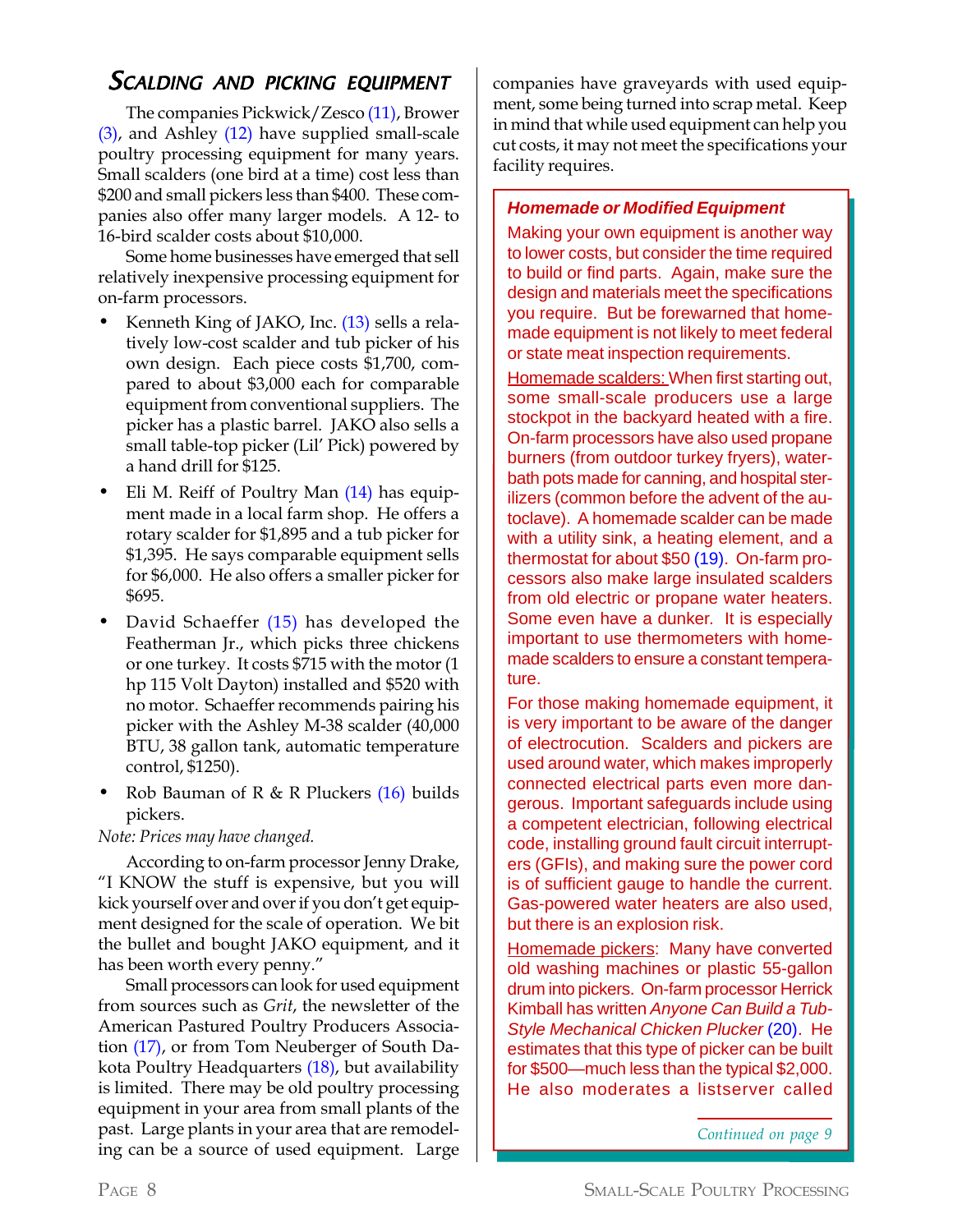#### *Continued from page 8*

whizbangchickenpluckers, accessible at <http://groups.yahoo.com>. Photographs are available. JAKO (13) and Stromberg's (21) sell picker fingers for about \$1 each.

For internet pictures of a scalder being built, see Paul Helbert's (22) webpage <http:// home.rica.net/phelbert/tub.html>.

## Removal of Head, Oil Glands, and Feet

After feather removal, the heads, oil glands, and feet are removed. On-farm and small processors usually cut the head off; large plants have machines that *pull* heads off so that the esophagus is also removed.

Birds preen their feathers with an oil gland located on top of the tail. It is almost 1% of the carcass, but because of its odor and taste it is removed. Asian markets may prefer a carcass with the oil gland intact; government regulations permit it to remain under religious kill exemptions.

The feet are removed at the knee joint. In small plants, birds are put on evisceration shackles after scalding and picking. In large plants, after the feet are removed, the birds are rehung on the shackles. When birds are first hung, it is easiest to hang them by the feet, but during rehanging, they are hung by the knee joint. This process also keeps the dirtier kill shackles separate from the cleaner evisceration shackles. One kill line feeds several evisceration lines, since evisceration is relatively slow. In a small plant, nine shackles per minute is a good rate during evisceration (6).

## **Evisceration**

To eviscerate manually, cut around the vent, open the body, and draw out the organs. Remove inedible viscera or guts (intestines, esophagus, spleen, reproductive organs, lungs). Loosen the crop so it will come out with the guts. The kidneys remain inside because they are hard to remove.

Instead of shackles, on-farm processors usually eviscerate on a flat surface, (stainless steel for easy cleaning or a disposable plastic sheet). However, some on-farm processors use an individual shackle on a rack or stand, available from Neuberger (18). According to small-plant processor Luke Elliott (23), it is easier and cleaner to eviscerate on shackles.

On-farm processors and small plants eviscerate manually with scissors, knife, or a handheld vent-cutter gun with a circular blade, and draw out the guts by hand. Large plants use automated machines that scoop out the guts; highspeed lines eviscerate 2,000–8,000 birds per hour (1). These automated lines are usually designed for one species, and uniformity in size is very important for proper operation.

For state and federal inspection, the guts usually remain attached. They can be separated but must remain alongside the bird so that the inspector can see both the inside and outside of the bird as they look for disease or other problems. Inspection requires bright light, a handwashing station, and places to put suspect birds and condemned birds (1). A mirror on the backside of the bird allows the inspector to examine it without touching.

If the gut is torn, microbial contamination will occur. One gram of gut content can carry a billion bacteria (1). In some countries a spill results in the whole bird being condemned; in other countries, including the U.S., washing is permitted. Small plants use spray bottles of chlorinated water to clean off fecal contents. In large plants in the U.S., 2.5% of birds are condemned because of contamination. (A torn crop is also a source of contamination.) It is unknown how often the intestines tear during manual evisceration. Silverman (6) can go all day at his 500-bird/day plant without a tear. Proper feed withdrawal

Eviscerating in a small plant.

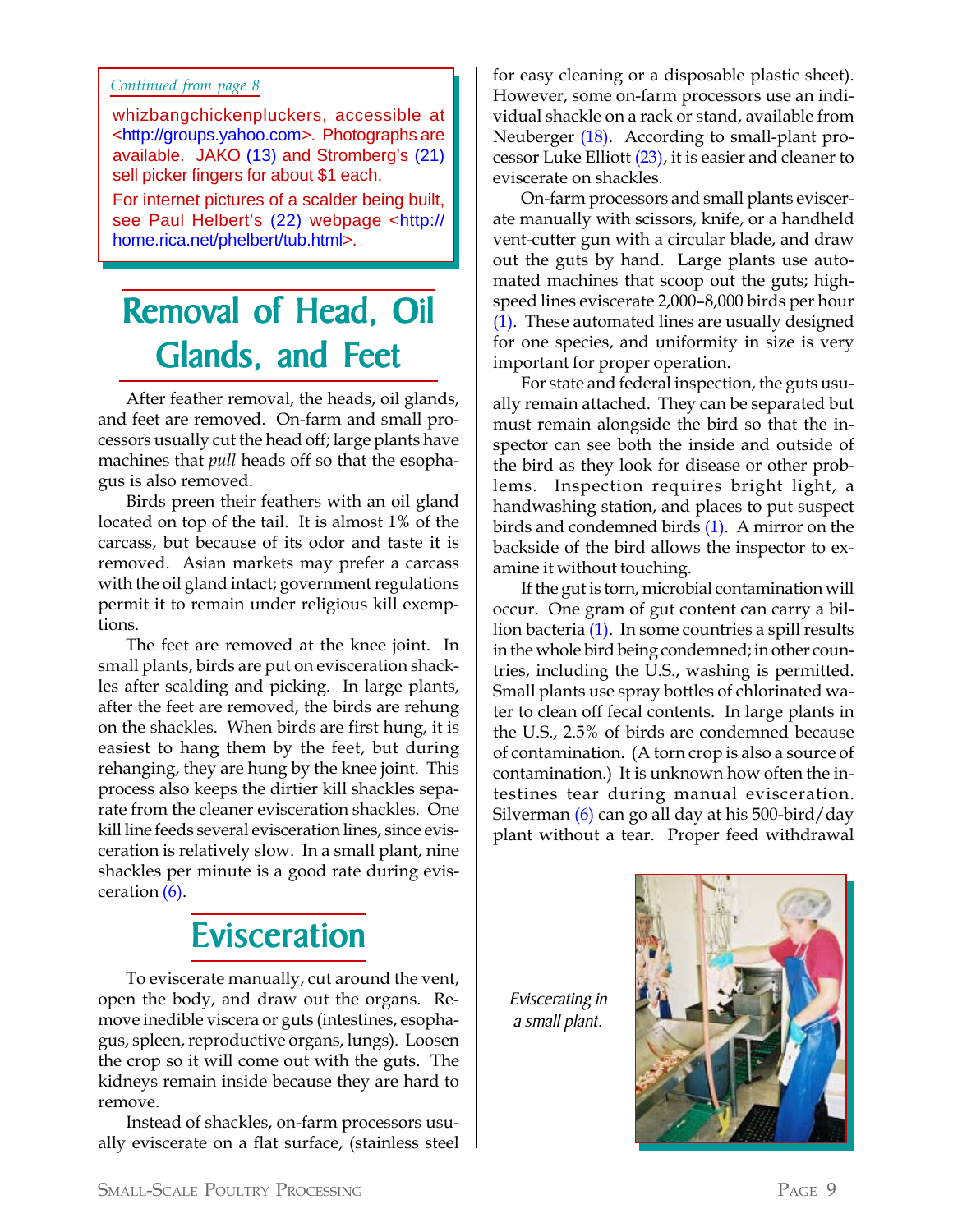before processing will help reduce tears; when the gut is full, it tears more easily.

The edible viscera or giblets (heart, liver, and gizzard) are collected. On-farm and small-plant processors peel the gizzards by hand. Many small processors simply discard the giblets. The lungs can be scraped out with a lung puller or a handheld gun used with a vacuum. Large plants automate harvesting of edible viscera and removal of lungs.

A pile-up of feathers and viscera can be a problem when processing a lot of birds. Some small plants have systems that expel the feathers from the picker to an outside container. Guts are collected in a trough and hauled away from the area in barrels. These are called "non-flowaway" systems. "Flow-away" systems in larger plants use water to continually remove feathers and guts.

#### *New York dressed*

Carcasses are sold with the guts in—"New York dressed"—mainly to ethnic markets. In the past, all poultry was sold like this in the U.S.; the USDA still permits it under specialty religious-kill exemptions.

### Washing the Carcass

Washing can occur at different points in the slaughter process. The most common point is before chilling, when the carcass is washed inside and out. On-farm processors usually use hoses to wash. Small and large plants use foodgrade hoses and sprayers. Large plants use additives to the water, such as chlorine, to reduce bacteria.

## **Chilling**

The carcass temperature must be lowered quickly to prevent microbial growth. The USDA requires that the temperature of the carcass be lowered to 40° F within 4 hours (for 4-lb broilers), 6 hours (4- to 8-lb), and 8 hours (greater than 8 lbs or turkey)  $(5)$ . Soaking the carcass in chilled water is the most common method of chilling poultry in the U.S.

According to Luke Elliott, "The temperature should be taken in the breast of the bird with a probe-type thermometer. Get a good thermometer (less than \$20.00) that can be calibrated. Thermometers are calibrated to 32° F by placing the probe in a glass of ice water. Before my experience in the plant, I always just took the water temp and that does not give a good representation of the bird temp. We normally tested three birds out of the tank and tested the ones that went in last"  $(23)$ .



An ice slush chill in a large bin.

On-farm processors use large plastic tubs filled with cold water and ice. Sometimes they have two tubs, using the first to remove the initial body heat and the second to chill the carcass. Carcasses usually stay in the water for about one hour. Small-plant processors use food-grade plastic or stainless steel bins filled with ice—a slush forms as the ice melts. The drainage holes in the bottom can be opened and the water drained out, leaving only ice, according to Elliott (23). "A bin size that holds 50 to 100 birds allows an hour's worth of processing to chill while birds processed later can go into a separate tank. This is also an easy-size bin to move when full" (23).

Ice is an important supply issue for on-farm and small processors. "More than 5-pound bags of ice will be needed," as one on-farm processor puts it. A rule of thumb is one pound of ice per pound of meat. In a small plant designed for 500 birds per day, 2000 lbs. of ice would be required. An ice machine with a bin capacity of 1800 lbs costs about \$5,000 and has a recovery of 900 pounds per day. In order to process on consecutive days, a second ice maker would need to be mounted on the bin to allow sufficient recovery (23). One maker of ice machines is the A-1 Refrigeration Company (24). Crushed ice is more efficient than cubed ice, which always has pockets of warmth.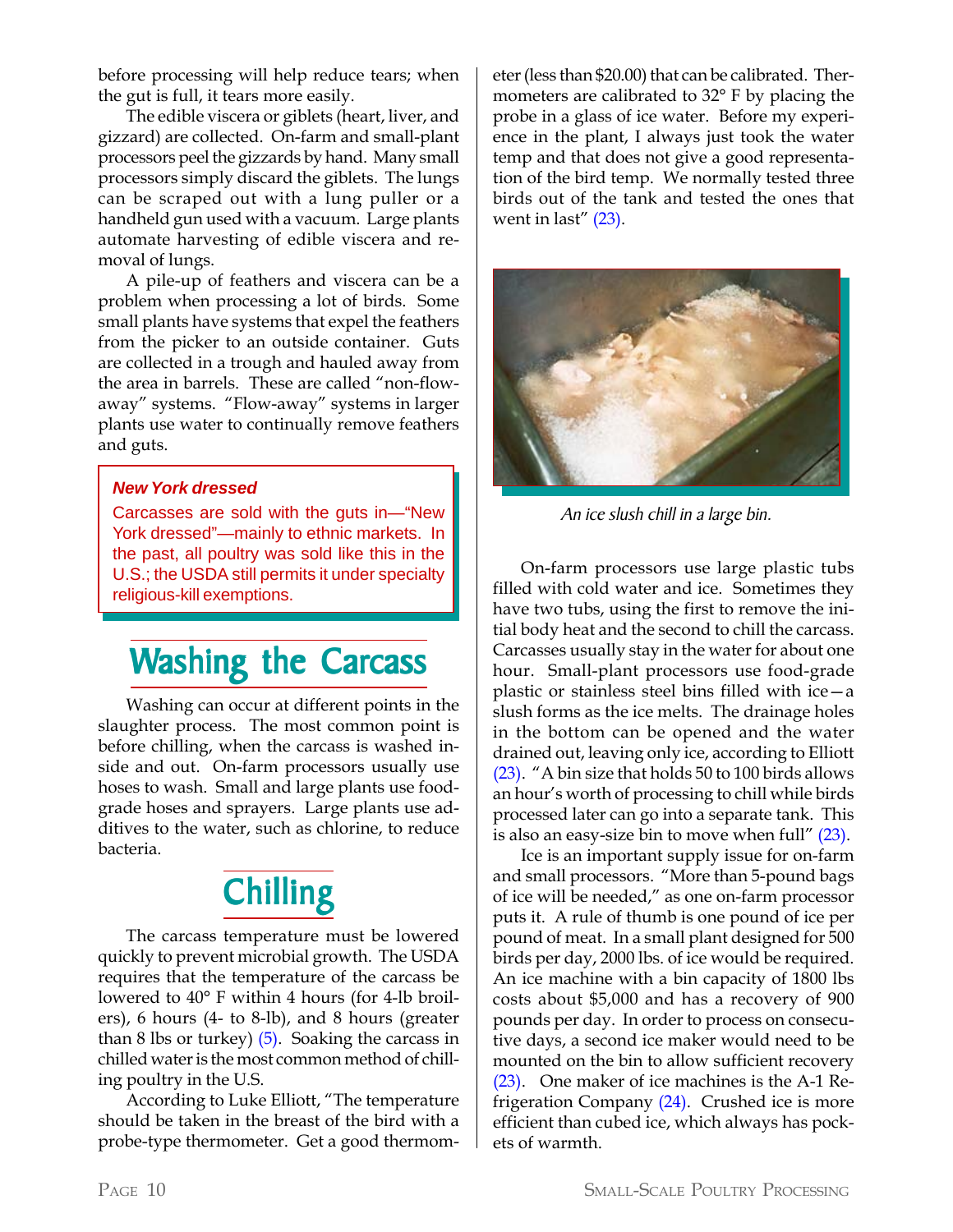Some on-farm processors use dairy equipment—bulk milk coolers with stainless steel tanks—for chilling carcasses. The tank never gets below 32 degrees, and a submersible fountain pump keeps the water circulating to ensure that chickens don't freeze to the bottom. Missouri producer Kip Glass describes his dairy equipment:

I purchased a used 250-gallon bulk milk cooler for \$400...We don't have to buy ice, store ice, or worry about the high maintenance demands of an ice machine…We have done so far this year over 2000 broilers, and I know if we had to have bought the ice it would have been a lot more than a \$1000 dollars for the 2500 birds we are doing. Figure 2500 birds at 4 lbs., at a 1 lb. of ice per pound of bird. That would be 10,000# of ice. At \$1.00 per 10#, you do the math.

We fill it up the night before processing, let it run, for approx. 4 hours to chill our water down to 36 degrees. Start processing the next morning and let it maintain the temp. all morning through processing, and all afternoon through customer pickup. Being it's insulated it doesn't run much to maintain that temp (25).

Water chilling is used in large plants. Carcasses are removed from shackles and put in large chill tanks filled with cold water. About one-half gallon of water is required per carcass for the initial tank of water (make-up water). Some chillers hold more than 300,000 gallons of water. They are either a through-flow type with paddles or rakes, or a counter-current-type with augers to move birds. The water is cooled to 32 to 39° F by a heat exchanger.

First the carcasses are placed in a pre-chiller to cool them down gradually. The carcasses are warm (107° F) when they enter the prechiller (55- 60° F), where they stay for 15 minutes. The carcasses are then moved to the chiller tank (32° F) and kept there for 45 minutes. Counter-currents are used so the carcass moves continually to colder, cleaner water. An overflow continually replaces water with clean water (1/2 gallon for each bird coming in). Air bubbles agitate the water to improve heat exchange.

#### *Cold shortening*

Cold shortening is not a big problem with poultry since they have a fast rigor mortis process (1–3 hours after death) (1). Large animals have a slower rigor process and therefore more problems with cold shortening. Theoretically, if you dunk a warm, freshly processed bird in 32° F water, the muscles will contract, resulting in tough meat; however, small processors who practice this type of chilling do not report a problem with tough meat and prefer to reduce temperature quickly.

#### *Water uptake*

Gradual temperature reduction results in water uptake by the carcass. Most of this water is absorbed by the skin; not much goes into the meat. The cold water in the chiller seals the water gained during cooling into the carcass by closing the skin pores. The USDA permits poultry to contain 8–12% water when sold. This regulation was developed in the past to compensate processors when excess water dripped out of packages and was lost during marketing. Nowadays, poultry meat is allowed to have 8% water in tray packs and 12% in bulk packaging, but broilers typically contain 6% water (7). It is obviously an advantage to poultry companies to have high moisture in their products since it increases the weight—and the products are sold by weight. However, new regulations will require the moisture level to be printed on the label.

Small processors put the carcass directly into an ice slush (32° F). Although, theoretically, cold shortening can occur, the skin pores close from the cold, reducing water uptake. Most small processors report only about 1 to 4% water uptake. In large plants, the chill water has chlorine added. Most small processors simply use city water or treated well water with negligible chlorine. Some believe that preventing a high uptake of chlorinated water can improve the quality and taste of poultry meat. Low uptake of water is an important distinction in the marketplace for on-farm and small processors.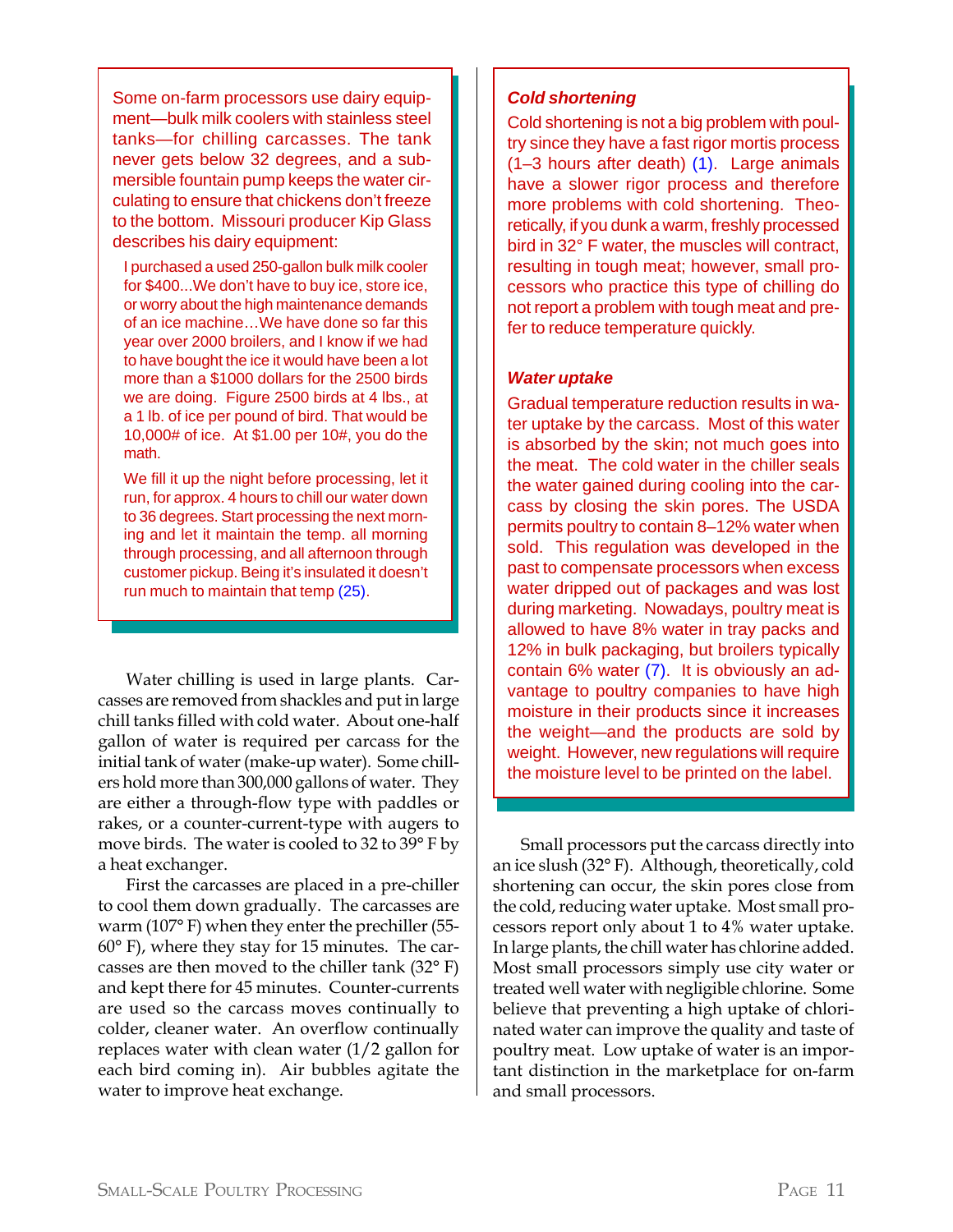#### AIR-CHILLING

Air-chilling of poultry is commonly practiced in Europe, Canada, and Brazil, and was once common in the U.S., where air-chilling is still the norm for beef, pork, and lamb. Air-chilling takes longer than water chilling, usually at least two hours.

Air-chilling takes place in an insulated room or tunnel in which the temperature is kept between 20 and 35° F by coolers in the ceiling (7). Air is blown from nozzles directly into the cavity of each bird or around it. An overhead track conveys the carcasses into the room. It saves labor to keep the birds on the shackles for chilling since there is no need to handle them, but sometimes they are removed and put in baskets or on racks. To prevent an upper layer of carcasses from dripping on a lower layer, the birds are usually not stacked. Heightened humidity or a water spray prevents the carcass from drying out. *Evaporative chilling* is a type of air-chill in which water is sprayed on the carcass; water absorbs heat during evaporation.

Air-chilling equipment requires more space and uses more energy than water-chilling equipment, and costs more. However, water use is low. Both types of chilling are effective and the choice depends on water availability, the market, etc. (1). Air-chilled poultry is usually sold fresh. Birds that are air-chilled should be softscalded—if they are hard-scalded, the meat may discolor.

There is no water uptake with air chilling. In fact, there is water loss of 2–4%, and the outer

skin is drier (7). Since air chill does not promote cold shortening as much as water does, a gradual temperature reduction is not as important. Birds encounter cold air in the first stage of entering the chiller (19 to 23° F). In the second stage, the air is warmer (25 to  $30^{\circ}$  F) (26).

There are currently only three air-chill poultry plants in the U.S.: MBA Poultry (Smart Chicken) (27) in Tecumseh, Nebraska, Maverick Ranch Natural Meats in Denver, Colorado, and Kadejan in Glenwood, Minnesota. Other plants are in the planning stages. In Canada, Mapleleaf Foods (28) has an air-chill plant.

Air-chill equipment is available from the following companies: Linco (29), Stork (30), and Meyn (31). The equipment is made in Holland and Denmark and shipped to the US. These companies can work with clients on the particular specifications desired, including size and scale. Shelly McKee (32) is a poultry-products scientist at Auburn University with expertise in air-chilling.

Chan Zuber at Pickwick/Zesco (11) can assist small processors who are interested in developing air-chill layouts with American equipment. Refrigerated rooms can be assembled from insulated panels, or used coolers can be bought from restaurant supply companies at reasonable prices. Pickwick-Zesco has a rack for air-chilling poultry that prevents the birds from dripping on each other.

Small poultry growers in the UK use 40-ft. refrigerated trucks for air-chill. The trucks must be fitted with racks, but they already have blow-



Birds are air-chilled on racks in an insulated room with fans in France.

ers. Some growers remove the wheels for a stationary set-up; others keep the trucks mobile. One producer reports keeping the temperature at 34° F and lowering the temperature of 500 chickens to 36° F in 3 hours. He does not spray water on the birds to increase humidity. A seasonal duck-processing facility in Arkansas bought a used 8' x 18' refrigerated truck for \$3,000 and can run it for \$175 per month in utility costs. Other types of refrigerated vehicles can also be used. For example, refrigerated containers for ocean transport hold potential for air-chill. Some are plug-in and some rely on diesel generators. TRS Containers (33) is a company that specializes in converting shipping containers to different uses.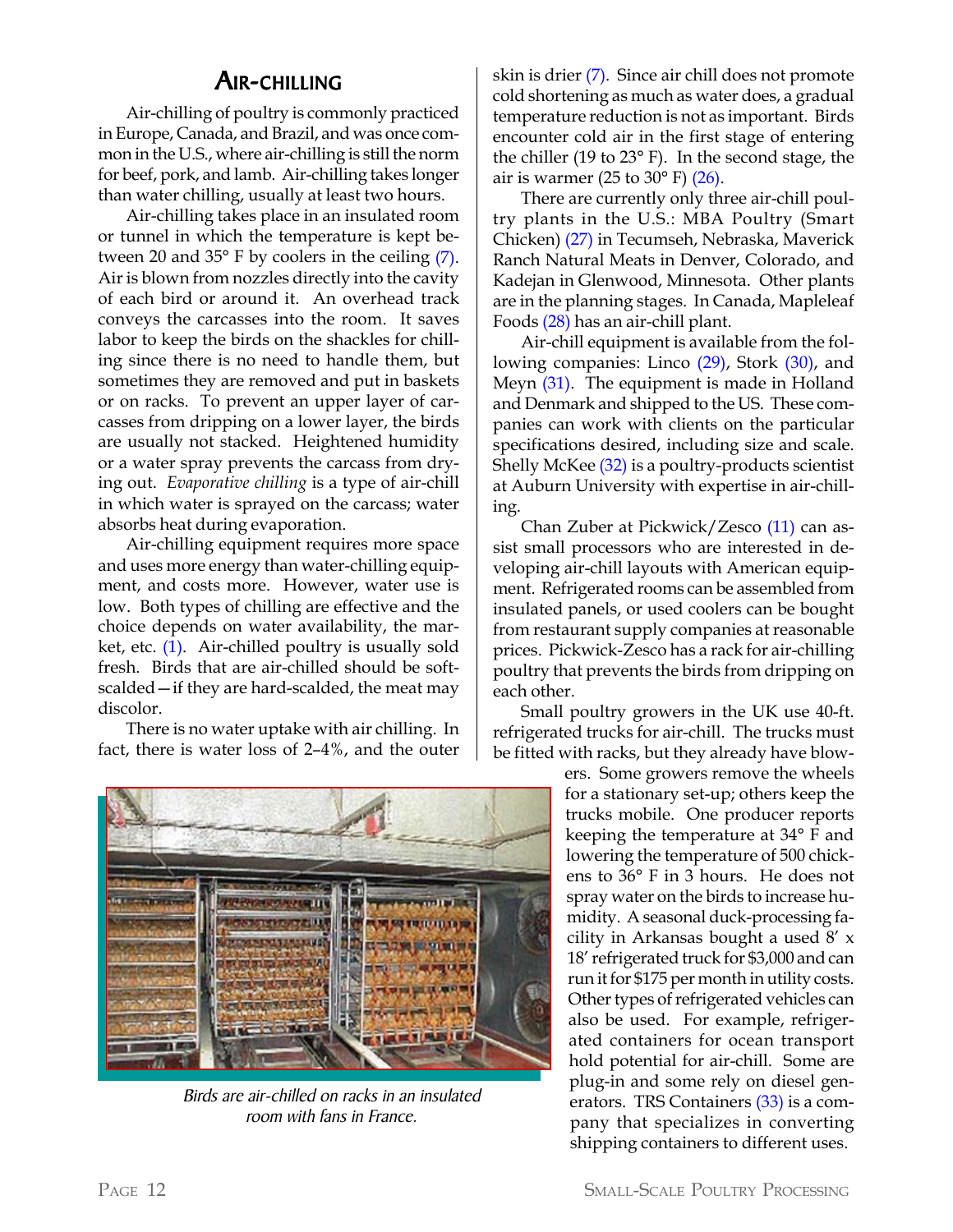## Cut-up, Deboning, and Further Processing

#### CUT-UP



Average yields for poul-

*Yields*

On-farm processors generally sell car-

casses whole—they do not offer cut-up. In a small plant, about 16 to 30% of the birds need to be cut-up because of bruises, broken bones in the picker, etc (23). U.S. customers are very accustomed to the convenience of cut-up poultry and parts. In the industry, about 70% of poultry is sold as parts or further processed. Boneless, skinless breasts are a particularly popular product, and dark meat is exported overseas. Large plants use automated equipment to cut-up, while small processors cut-up manually or use a saw.

Cut-up includes removal of the wings, legs, and front halves (breast). Whole legs and leg quarters can be cut into thighs and drumsticks. Common cut-up configurations consist of eight pieces (wings, breasts, thighs, drumsticks). The wings can also be cut into drumettes. The remaining racks are a by-product (e.g., soup stock, pet food, waste).

### **DEBONING**

Small plants that debone manually place the whole bird on a cone and cut off the wings, breast,



and legs. Breasts and thighs are commonly deboned in large plants with automated equipment. Meat should not be deboned for at least 4 hours, since rigor mortis is occurring, and deboning early would toughen the meat. (See the *Aging* section below.)

#### FURTHER PROCESSING

While the slaughter areas in large plants are kept at about 65–80°F, the temperature is 50°F or lower in further-processing areas. The cooler and the shipping dock are 34°F or lower.

"Further processing" includes not only cutup and deboned, but also portioned, formed, cooked, cured, smoked, and brined products. Further processing seems like another world for most small processors today, but in the future it may be an important value-adding option for them. It's important to note that further processing requires government inspection.

Portioning and sizing are important in the conventional industry, since many restaurants only want to buy uniform portions of meat.

Formed products are made by reducing the particle size of the meat, adding ingredients for flavor or functionality, tumbling to increase penetration of brine, and forming with a stuffer or mold. Some products are also coated with breading and cooked. Formed products include the following:

- Whole (deli rolls and loafs); these have pieces that can still be recognized as meat.
- Comminuted (chicken nuggets, patties); the pieces of meat have been chopped and are smaller; breast meat or deboned meat and skin are used.
- Emulsified (hot dog, bologna, sausages); the pieces of meat are very small and, when mixed with fat and water, may not be recognizable as meat (7).

Curing and smoking are ancient ways of preserving meat that also contribute to flavor. Curing uses nitrites as a preservative. Smoking can be done without nitrites. Some small processors brine poultry. According to small processor Brandon Sussman,**"**while some salt and sugar is inevitably retained in the brining process, the reason for brining is to improve moisture retention and meat texture, not to 'enhance flavor'. I believe that there is a certain amount of blood A cone line in France for manual deboning.  $\vert$  stripping as well, though I try very hard to get a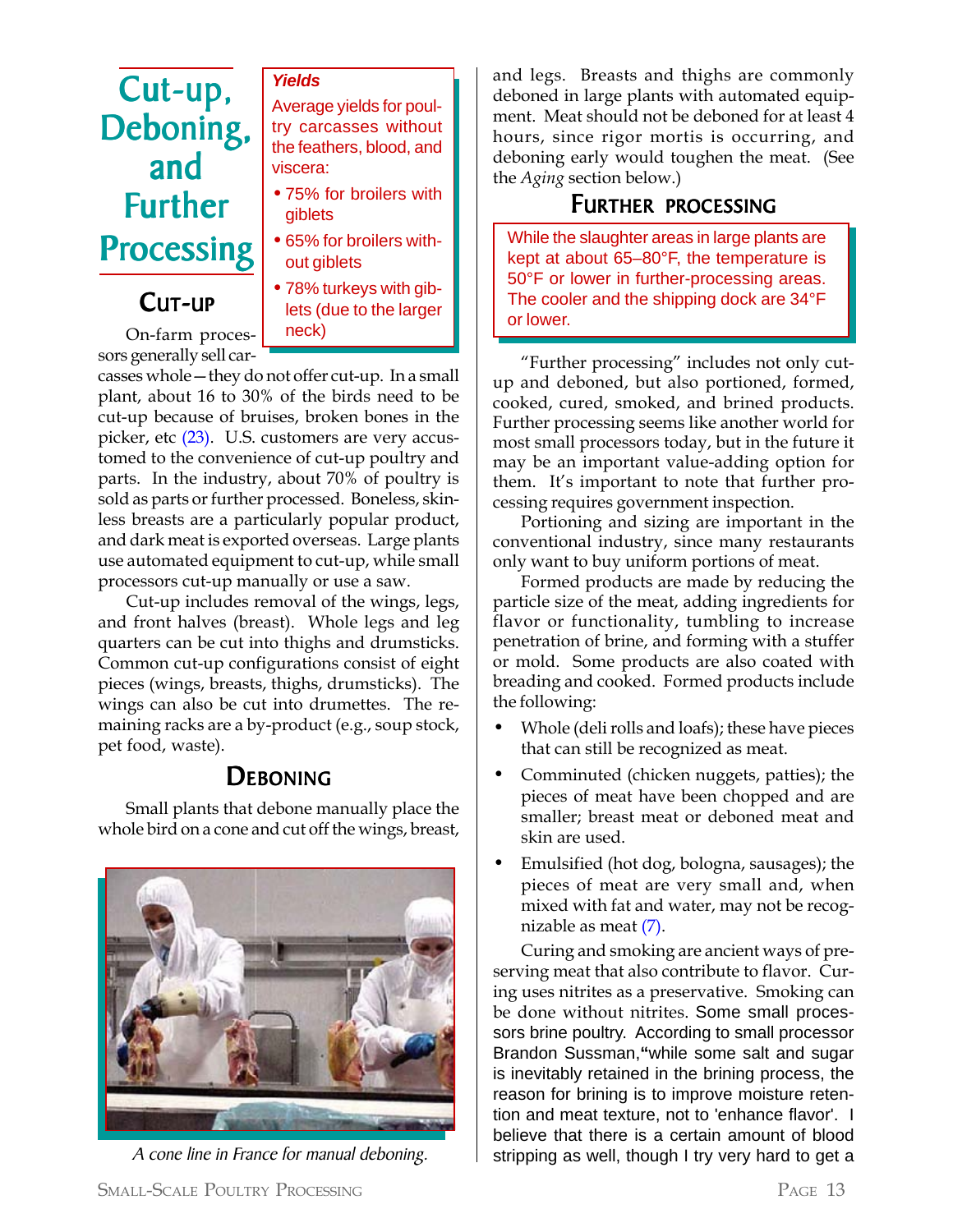good bleed out when killing." For home use, Sussman uses "1/4 cup Kosher salt + 1/4 cup white sugar to each quart of cold water…1 hour per pound up to 8 hours" (34). On-farm brining is usually done during chilling, but can also be done in the refrigerator. In kosher processing, the meat is salted to draw out all visible blood, because the Jewish dietary laws prohibit the eating of blood.

## Aging

Tenderness is directly related to aging. Poultry meat needs to age for at least four hours before it is eaten or frozen, or it will be tough. This is because of rigor mortis—a temporary toughening—which is part of the process of muscle death, the natural biochemical process that converts the muscle to meat. Although the bird is dead, there is still energy in the muscle. The muscle cells continue metabolizing until this energy is used up, switching from aerobic metabolism to the less efficient anaerobic (without oxygen). Rigor mortis does not set in immediately after slaughter, but gradually as the muscles deplete their energy stores. "Cross bridges" form within the muscle structure, and the muscle cannot be extended. After a while, the muscle structure starts breaking down and the muscle becomes flexible again (1).

Rigor mortis is relatively brief in poultry; it is largely complete in 4 hours in chickens (6 to 8 hours in turkeys). Rigor is not *fully* complete for 24 hours, but tenderness only increases marginally after the initial 4 hours. According to Luke Elliott, "We normally advised people who bought birds on the day of processing to wait 24 hours before eating the bird" (23).

Rigor is dependent on temperature:  $a\mathbf{t}$ warmer temperatures, it occurs more quickly. However, carcass temperature must be kept low enough to prevent microbial growth.

#### *Meat Quality Biochemistry*

Meat quality is affected by any stress the bird experiences during catching, loading, transport, unloading, and immobilization before slaughter. After death, when energy metabolism switches from aerobic to anaerobic, lactic acid will accumulate in the muscle until the glycogen (stored energy) is depleted or the pH becomes too low for enzymes to work (1). Animals that were stressed before slaughter will have little glycogen in the muscles. The limited production of lactic acid and high ultimate pH that result make the meat dark, firm, and dry (1). On the other extreme, the pH can drop quickly and produce pale, soft, exudative meat.



After the carcass is properly chilled, it is ready to be packed. Elliott recommends swift packing in a cool room once you take the birds off ice, to get them packed and into proper storage before they warm up.

On-farm processors usually don't have to refrigerate or deliver. They sell their birds fresh, immediately after slaughter, to customers who come to the farm to pick them up. They usually put the chicken in a plastic bag, close it with a twist-tie, and weigh the package. Labeling may be as simple as as marking the weight with a "Sharpie" marker on the outside of the bag. Consumers of fresh poultry must eat or freeze the birds within six days.

Bags are available from Koch (35), Freund Container (36), and Brower (3). Try asking for a sample of bags your first season, before buying in bulk.

Small processors also package in individual bags, but they usually shrink-wrap them. Dip-



ping the bagged birds in hot water will cause the shrink-wrap to contract, removing the air. Cryovac Sealed Air Corporation (37) sells bags that shrink when exposed to heat. According to Elliott, "Minimum orders are 4,000 bags unless you ask for overstocks" (23). Another way to remove air is by vacuum.

A clip machine to close the bag costs about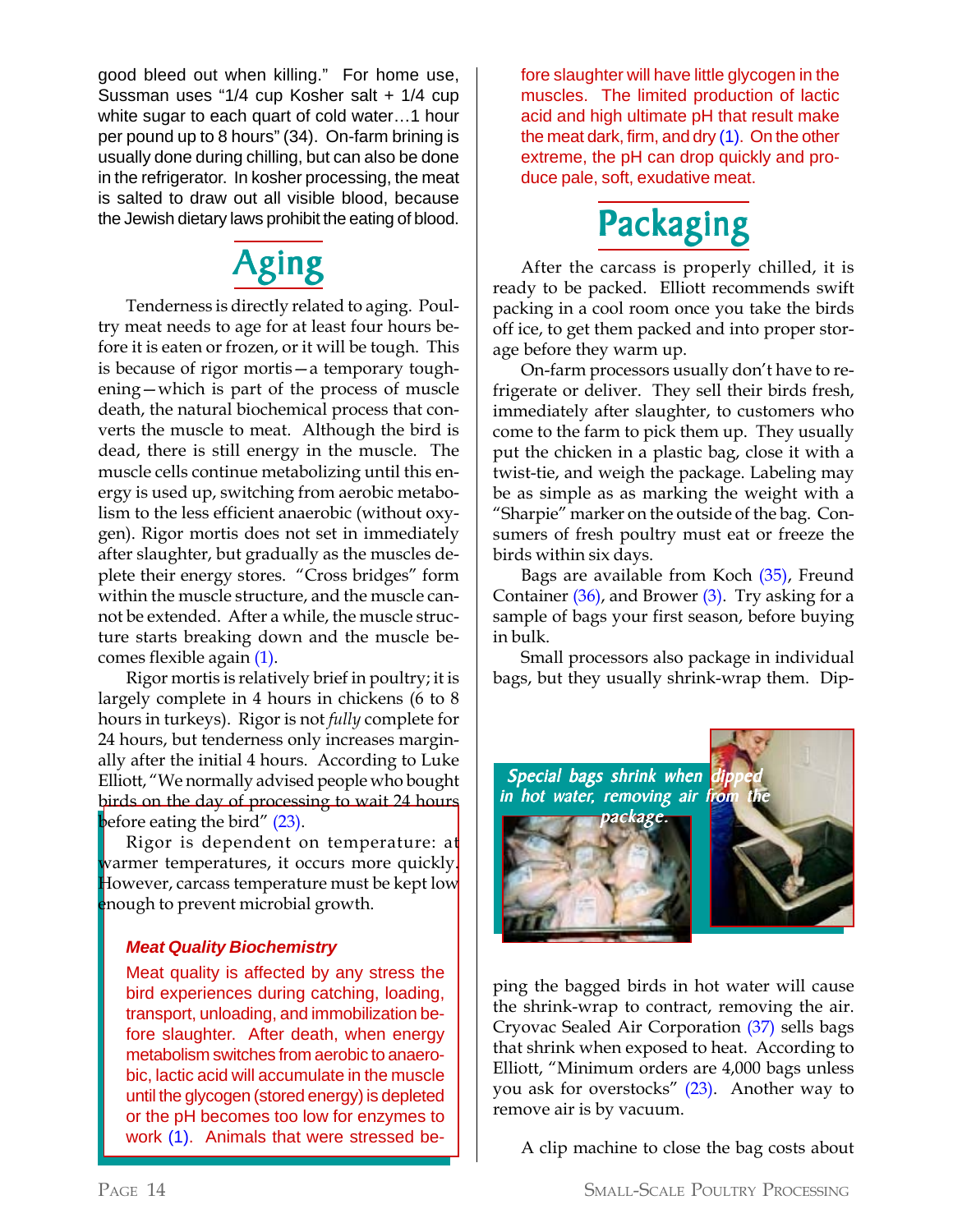\$650 and speeds up packing. Kuhl Corp. (2) sells a smaller hand-held clipper. According to



Packages and plastic crates

Elliott, "Tipper Tie, a good packing machine that pulls a vacuum and drops a clip on the bag and cuts off the excess bag, can be purchased for around \$5,000" (23). Expensive vacuum bagging machines can cost up to \$60,000 and are not necessary for most small processors. The shelf life of vacuum-packed poultry is usually 5–12 days (1).

In addition to individual packaging, small processors also pack birds on ice in plastic crates that the customers return.

Dry tray packs—good for retail trade (in display cases)—may be an option for small processors. The bird is placed on a pad in a styrofoam

This scale prints a label with the weight



tray, which is wrapped with plastic film and heat-sealed. Brower Company sells a single-roll tray-wrap machine. However, this type of packaging is not suitable for freezing (23).

Scales that print out a label when the package is weighed are available from companies like Berkel Co. (38). Get labels designed for cooler and freezer use so they won't fall off.

In large plants, meat is packaged in dry tray packs or bulk ice packs. Birds are usually sold fresh.

- *• Dry tray packs*: The meat is packed on overwrapped trays. Only the top quarter inch of meat is frozen ("crust frozen") to help insulate the product. Shelf life is 21 days (when stored at 28° F).
- *• Bulk ice packs*: Meat that is destined for wholesale and restaurants is packed in boxes of 40 and 70 pounds with ice on top. There are drainage holes in the boxes. The shelf life is 7 days (when stored at less than 39° F). Modified atmosphere packaging (MAP) may be used in large plants to increase shelf life. Bulk packaging may use  $\mathrm{CO}_2^{}$  snow to increase shelf life to 14–21 days and eliminate the nuisance of water dripping. However,  $CO<sub>2</sub>$  can be a hazard to work with. Other gases such as  $N_2$  and  $O_2$  are used with a vaccum and back flush to increase shelf life up to 28 days (stored at 28-32 F) (7).



Product being held on racks in a small plant's cooler.



On-farm processors store the carcasses for their customers in refrigerators or freezers. If storage is limited, it is best not to slaughter too many birds at a time. Loading birds that have not chilled to 40° F in your refrigerator or freezer may drive up the temperature and allow microbes to grow on the carcass. One option is to rent freezer space at another location.

### FREEZING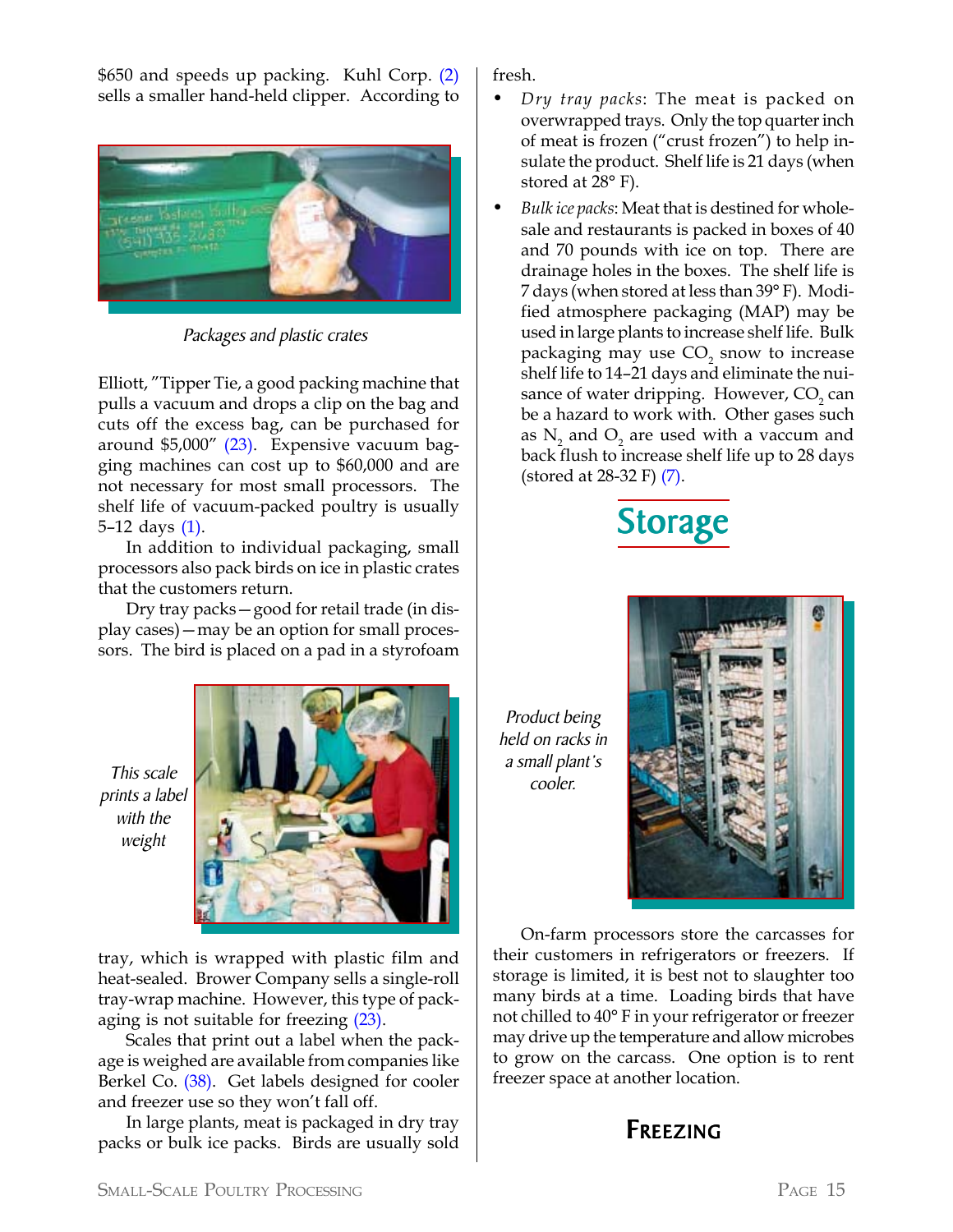Although U.S. consumers are accustomed to buying poultry fresh—80% of poultry is sold fresh  $(5)$  – freezing will extend the shelf life. Meat does not freeze until it gets below 28° F because of its salt content, which suppresses the freezing point. Poultry meat kept above 26° F can still be marketed as fresh (5).

Frozen poultry will stay flavorful for about 6 months, but after that it may become rancid. Don't store poultry for more than 12 months (1). Freezing does not kill all the microbes; some will survive and grow after thawing.

Storage recommendations:

- At 10° F, limit storage to 2 months.
- At -0.4° F, limit storage to 4 months.
- At -11° F, limit storage to 8 months.
- At -22° F, limit storage to 10 months (1).

The rate of freezing affects the meat:

- Slow freezing (3–72 hours) results in large ice crystals, which damage cells and membranes. Upon thaw, there is more drip loss.
- Fast freezing, which lowers temperature to 22° F in 30 minutes, results in small crystals (1).

Methods of freezing poultry include:

- *• Still air* is a slow method used by home freezers.
- *• Blast freezing* uses cold air circulated by fans for rapid air movement. The industry uses blast freezing to form a frozen crust on a product to insulate it.
- *• Liquid immersion* or spray: the product is immersed in a freezing liquid (1).

The packaging material used for frozen meat should be strong, because the meat will dehydrate and get freezer burn if exposed to cold air (1). Some bags are made for cooler use and some for freezer use. One on-farm processor recommends a bag of at least .002 mil thickness (39). The material should be moisture-proof and stretchable so that it will cling to the meat (1). If meat will be frozen for a long time, it is better to vacuum-pack it. This removes the insulating air, makes a skintight package, and prevents water evaporation and ice formation inside. Removing the oxygen also helps reduce oxidation and rancidity (1).

Bone darkening is sometimes seen in young chickens after freezing. "This shows as a dark/ bloody appearance of the tips of the bones and muscle areas close to bone. Myoglobin squeezed out from the bone marrow, through the relatively porous bone structure of young chicken, during the freezing process causes this" (1). It is usually seen around the leg, thigh, and wing bones, and is unappealing to consumers (1).

## Delivery and **Distribution**

For on-farm processing, there is usually no delivery: customers come to the farm. However, some producers deliver to farmers' markets or other places in iced coolers. Small plants may have a refrigerated truck or trailer.

## Clean-up

On-farm processors usually clean with water hoses, using hot water and soap, followed by a water rinse and a sanitizing rinse. Small and large plants clean with pressure washers. When processing under inspection, written sanitation procedures are required.

### Waste Management

Waste from processing includes offal, feathers, and blood. On-farm processors usually compost their waste. ATTRA's *Farm-Scale Composting* publication provides a list of information resources and suppliers.

Small plants usually pay rendering companies to pick up barrels of waste, often at a flat rate (the same price whether they pick up one barrel or several). Because of the high expense, some processors are considering switching to large-scale composting or to incineration.

Small processors are also exploring ways to market the waste as natural pet food, raw or cooked. There are websites such as  $\frac{\text{th}}{\text{t}}/2$ www.willowglen.com/barf.htm> that describe feeding dogs "Bones And Raw Food" (BARF). Large plants usually render wastes, turning them into a by-product such as pet food or meat- and bonemeal for livestock or fish.

### **WASTEWATER**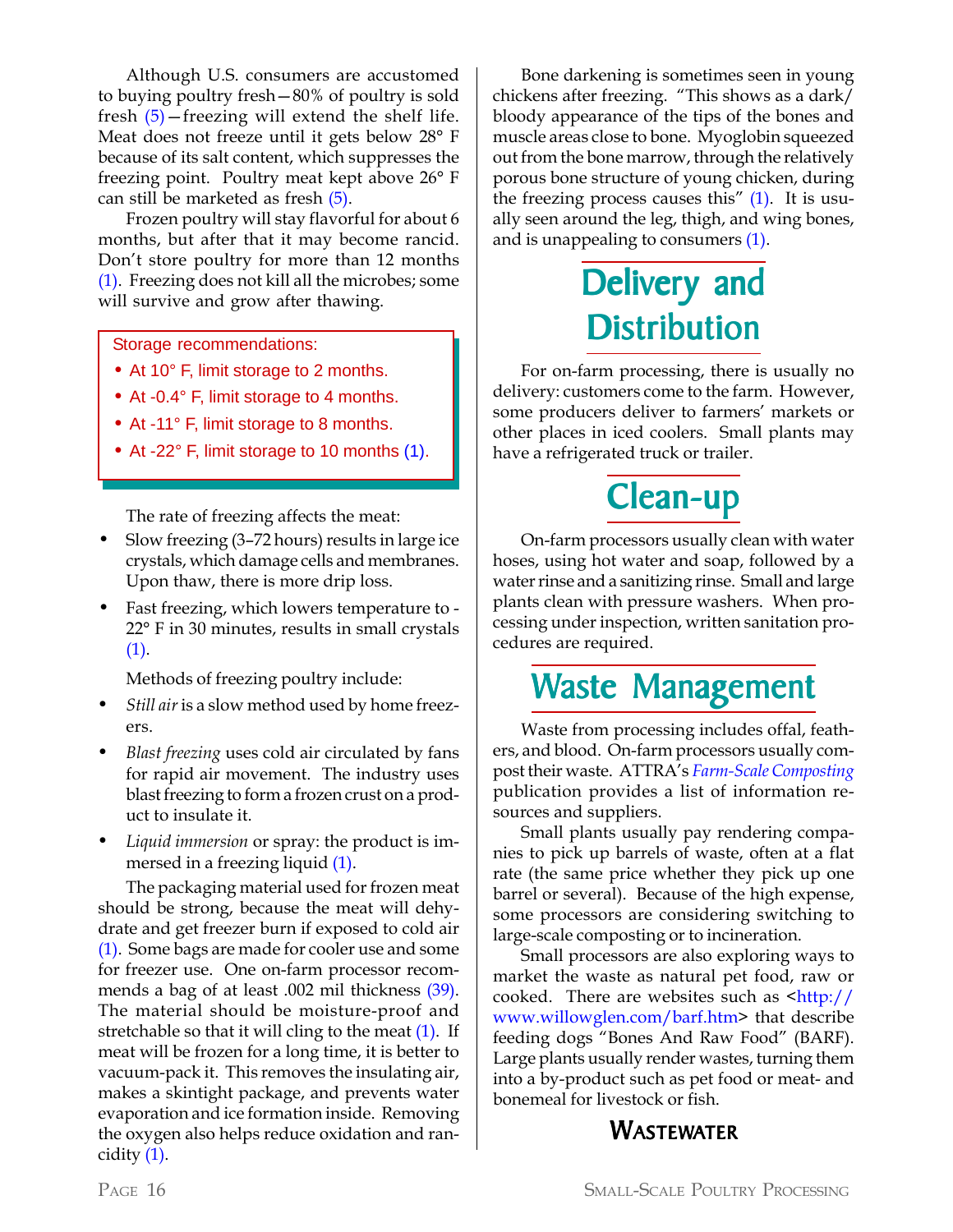A lot of water is used in processing, especially for scalding, washing carcasses, chilling, and clean up. Large plants use about eight gallons per bird. The wastewater "cannot simply be discharged into lakes and rivers because of the relatively high content of organic matter such as protein and fat and the microorganisms present" (1).

On-farm processors often apply the wastewater to a garden. Small-plant processors may discharge into a municipal sewage system, but a municipality can charge high fees for treating water with a lot of organic matter. Some initial treatment at the plant will lower this cost. In fact, most large plants—and some small ones—have extensive water-treatment facilities. At large plants, water and its associated treatment as waste costs \$5.00 per 1,000 gallons (5).

Methods for measuring the contents of wastewater include:

- *Biochemical oxygen demand (BOD)* measures the amount of oxygen consumed by microbes as they digest organics in wastewater. This measurement requires five days to complete. If wastewater entering a river or lake had a high BOD, microbes would rapidly deplete the oxygen, and fish and other aquatic life would not have enough oxygen to live.
- *• Chemical oxygen demand (COD)* is a similar test that takes only a few hours.
- *• Suspended solids (SS)* measures nonfilterable

| <b>Table 3. Processing Plant</b><br><b>Waste Loads per 1000 Chickens</b>                                                                                        |                          |          |                                 |  |  |  |
|-----------------------------------------------------------------------------------------------------------------------------------------------------------------|--------------------------|----------|---------------------------------|--|--|--|
| <b>Type of Plant</b>                                                                                                                                            | Wastewater<br>in gallons | BOD, lbs | <b>Suspended</b><br>solids, lbs |  |  |  |
| Flow-away                                                                                                                                                       | 7000                     |          |                                 |  |  |  |
| With blood recovery                                                                                                                                             |                          | 25       | 13                              |  |  |  |
| All blood wasted                                                                                                                                                |                          | 41       | 23                              |  |  |  |
| Non-flow-away                                                                                                                                                   | 4500                     |          |                                 |  |  |  |
| With blood recovery                                                                                                                                             |                          | 23       | 12                              |  |  |  |
| All blood wasted                                                                                                                                                |                          | 35       | 21                              |  |  |  |
| As cited in Tanner, James Jerrel. 1970. A Wastewater<br>Characterization of the Poultry Processing Industry.<br>Master's thesis, University of Arkansas. p. 20. |                          |          |                                 |  |  |  |



The access to an underground fat trap in a small plant.

residue, like fats and fine solids.

*• FOG: Fat, oil, and grease content* is determined by extracting the FOG from wastewater with an organic solvent  $(5)$ .

There are standard lab procedures for making these wastewater measurements.

How dirty is the wastewater in a small plant? The chart below indicates the amount of BOD and SS typical for plants in 1962—a time when there were still many small plants. Two important questions should be considered.

- *• Is the blood recovered?* Blood has high pollution potential (15 lbs BOD per 1,000 birds) (40). Therefore, most plants try to recover or catch as much blood as possible, so it does not become part of the wastewater.
- *• Does the plant have a flow-away system?* Flowaway systems use large amounts of water to remove feathers or offal.

### WASTEWATER TREATMENT

Treating wastewater starts with screening out big chunks and ends with the breakdown of dissolved organic matter by microorganisms. Treatment methods must be able to handle fluctuations in waste load, which can vary depending on what is occurring in the plant (e.g., slaughter, cleanup, or downtime). Treatment

also takes into consideration the use of cleaning agents in the plant.

> Preliminary treatment removes large particles by screening.

Primary treatment removes small particles suspended in the water. Fats and fine solids are removed by means of fat traps or dissolved air flotation.

> *• Fat traps* work on the principle of gravity separation in a flow-through tank. Heavy solids (dirt, crop content) settle out on the bottom, while fat and fine solids rise to the surface. A moving belt with paddles scrapes the solids off the bottom, moving them to a collection area.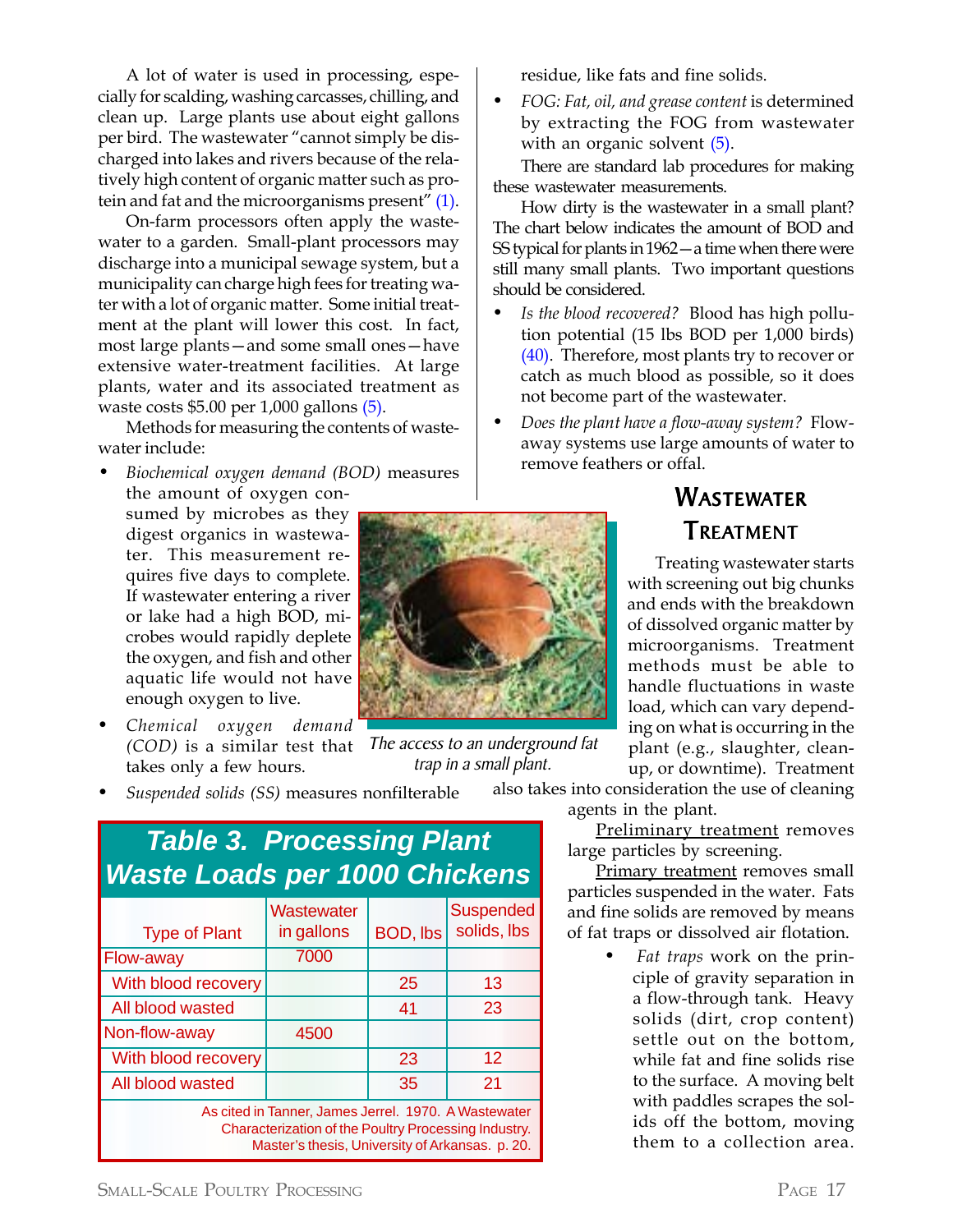The solids are then removed by pump. Floating material is skimmed off the top with a continuous-skimming device (1).

*• Dissolved air flotation* uses microbubbles to speed the rise of lightweight particles to the surface the bubbles attach themselves to the suspended material and lift it. Chemicals can be added to make the process more efficient.

BOD is reduced by 30% in primary treatment. Energy costs are low since gravity and flotation do much of the work (1).

After primary treatment, the wastewater is either discharged onto land ("land treatment") or given secondary treatment. Land treatment requires large tracts of land, but has several advantages: both plant nutrients and water are recycled, surplus nutrients can be removed by crops, and the methods used—irrigation, overland flow, and high-rate percolation—are relatively inexpensive to install and operate. Land treatment may not be an option near urban areas because of odor and drift (40).

Secondary treatment puts biology to work – microorganisms break down the organic matter suspended in the water. The result is the growth of microorganisms and production of gases such as carbon dioxide. Biological treatment is used because it is easier and cheaper to filter out the microorganisms than the suspended organic matter (1). Biological treatment can be aerobic or anaerobic.

- *Aerobic lagoons* rely on microorganisms that use oxygen, so these lagoons use mechanical aerators to help keep oxygen in the water. The lagoons are usually 10 ft deep. The total BOD reduction is 70–90%. The solid sludge can later be removed in a polishing pond.
- *Anaerobic lagoons* do not use oxygen. Fermentation produces methane and carbon dioxide (as in a cow's rumen). Anaerobic lagoons cost less because mechanical aerators are not required. BOD is reduced by 60 to 80% in 1 to 3 weeks (when temperature is greater than  $72^{\circ}$  F).

Another form of biological treatment is a "trickling filter." Wastewater is aerated as it passes over a large surface area (rocks or other

materials).

Tertiary treatment removes odors and color from the water. Sand and coal filters are commonly used.

Disinfection, using chlorine and hydrogen peroxide to kill pathogens, is the last stage of treatment. The wastewater is then discharged, either into a stream or sewer or onto land.

Sludge from biological treatment is most often buried at landfills, spread on land, or dried and incinerated (40). It can also be composted (1).

When planning waste management, it is critical to be aware of federal, state and county regulations regarding waste disposal.

## **Equipment and Supplies**

Since birds are small, processing them doesn't require a saw, track, or other heavyduty equipment needed for slaughtering larger animals. Equipment used by on-farm processors includes poultry crates, killing cones, scalder, thermometer, picker, stainless steel eviscerating tables or shackles, and a chill tank. Plastics, including the water hoses, should be food-grade. Many sources of this equipment have already been discussed.

Large-scale plants use costly automated equipment that is highly specialized. Industry magazines list equipment suppliers. An Internet search for poultry processing equipment will also yield suppliers and prices. Information on used equipment is available at the Equipment Exchange Company of America, Inc. (41). An excellent opportunity to view automated equipment is at the annual International Poultry Exhibition in Atlanta; information is available through the U.S. Poultry and Egg Association (42).

Small equipment and supplies include sanitizers, brushes, soap, paper towels, buckets, pans, brooms, mops, knives, pinning knives, lung puller, ice, scales, bags, staples, clips, plastic gloves, metal mesh gloves, hair nets, aprons, rubber boots, etc. Koch Supplies (35) sells many of these items.

On-farm processor Karen Black in Oregon has this to say about knives:

*I use a Heinkel paring knife (about 2" long*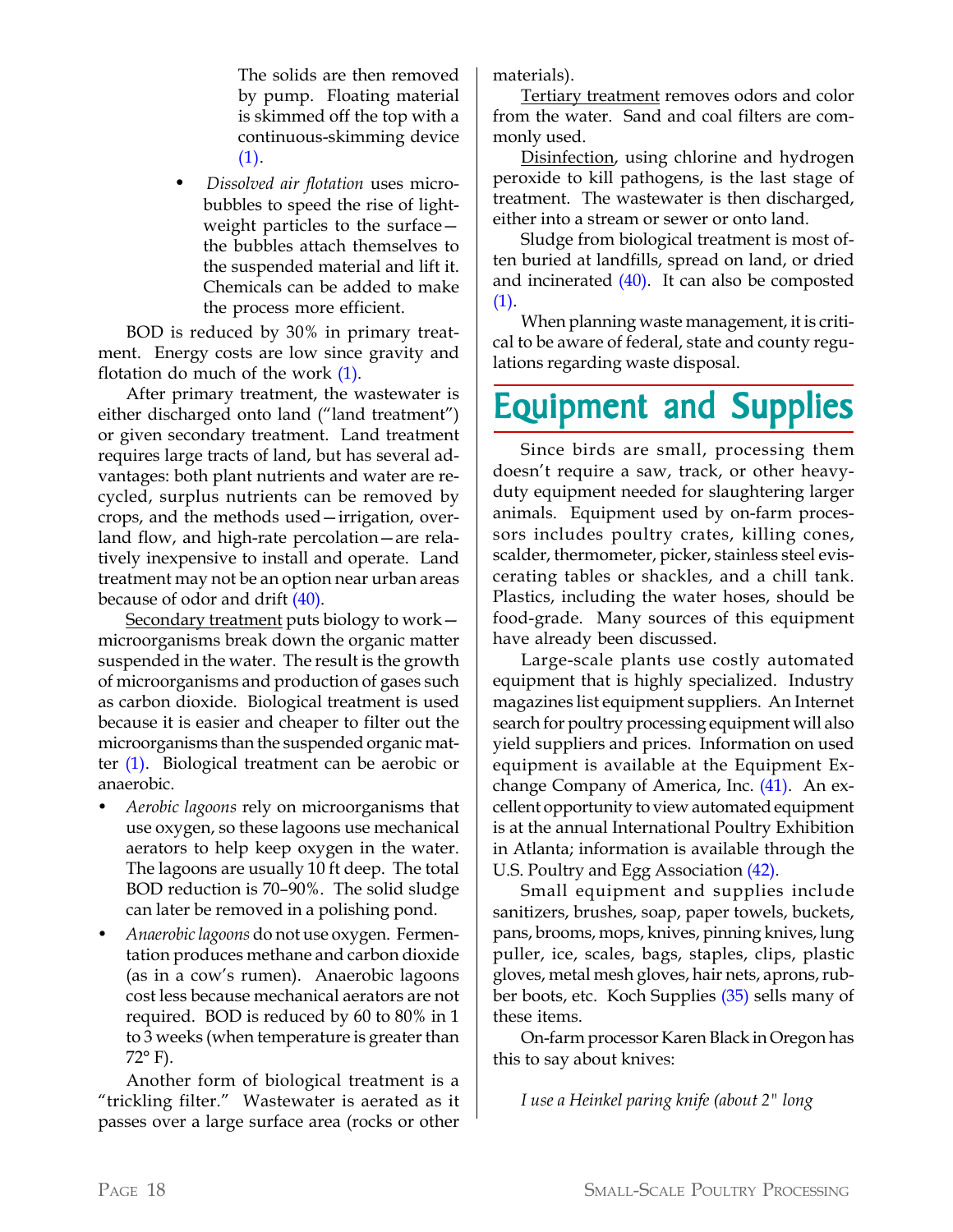*with a reverse curve) for killing, and a 3" knife for eviscerating. I really like the Heinkel's because they are stainless, hold an edge well, and have a good grip that doesn't slip in my wet hand. They are pretty expensive, and I'm sure there are lessexpensive knives that do a fine job.*

*I also bought a Chef's Choice electric sharpener, and now all my work knives are kept sharp (a steel at my worktable keeps the edge honed while I work). It's gotten to the point where I can feel when the knife needs a little steeling.*

*Here's a website that has a lot of useful information about sharpening knives: http://www. ameritech.net/users/knives/index.htm(43).*

## Processing Diverse Species

Because they slaughter manually, on-farm and small-plant processors can handle a wide variety of poultry. In addition to broilers, they may process large roasters and stew hens and small Cornish game hens, or other poultry species, such as turkeys, ducks, geese, quail, squab, guineafowl, and pheasant. In contrast, large plants cannot handle much diversity because their automated equipment fits one size only. Large plants may have two separate lines: for example, large birds (6.5 lbs) for further processing and small (3.4 lb) birds for fast-food restaurants.

Turkeys vary widely in size, from small hens



species in France.

weighing 17 lbs. to big toms weighing over 40 lbs. The range in weight is so great that turkey processing is usually not automated, even in large plants. Turkeys are also very heavy, an important consideration for manual slaughter, especially if you do not have an overhead track. Feathers and crops are harder to remove, and more ice is required.

Processing plants in France that participate in the *Label Rouge* program may process a number of types of products. For example, *Fermier Landes* processes chicken, guineafowl, squab, cockrels, and rabbits, as well as capons and turkeys for Christmas. The birds are processed in different ways: ready-to-cook, *efilee*, or feet and head left on. *Efilee* is a specialty dressing; the bird is eviscerated but the crop is left in. The feet and heads are often left on the carcasses of specialty poultry so that customers can verify the color of the shanks and feathers. Even though *Fermier Landes* is a large plant, they put together small orders and do custom processing.

#### *Multispecies processing*

In Kansas, Diana Endicott (44) processes beef, pork, and poultry in the same plant. She says it can be difficult to "cash-flow" a plant on poultry alone. Endicott keeps the products separate by processing on different days and using separate equipment, aprons, etc. Rabbits and specialty poultry are sometimes processed in the same plant. Keep in mind that regulators in your state may not allow—or may just be unfamiliar with—multispecies processing.

## Batch vs. Continuous Processing

Birds are processed in batches during manual processing on the farm and at small plants. Processors usually do one activity at a time. For example, all the birds may be killed, eviscerated, and chilled during the first hours of operation, and packaged during the last hours. Workers usually perform a variety of duties. On the other hand, large plants use automated, in-line equipment for continuous processing, killing birds Plants may process a diversity of ment for continuous processing, killing birds<br>throughout the day. Workers usually perform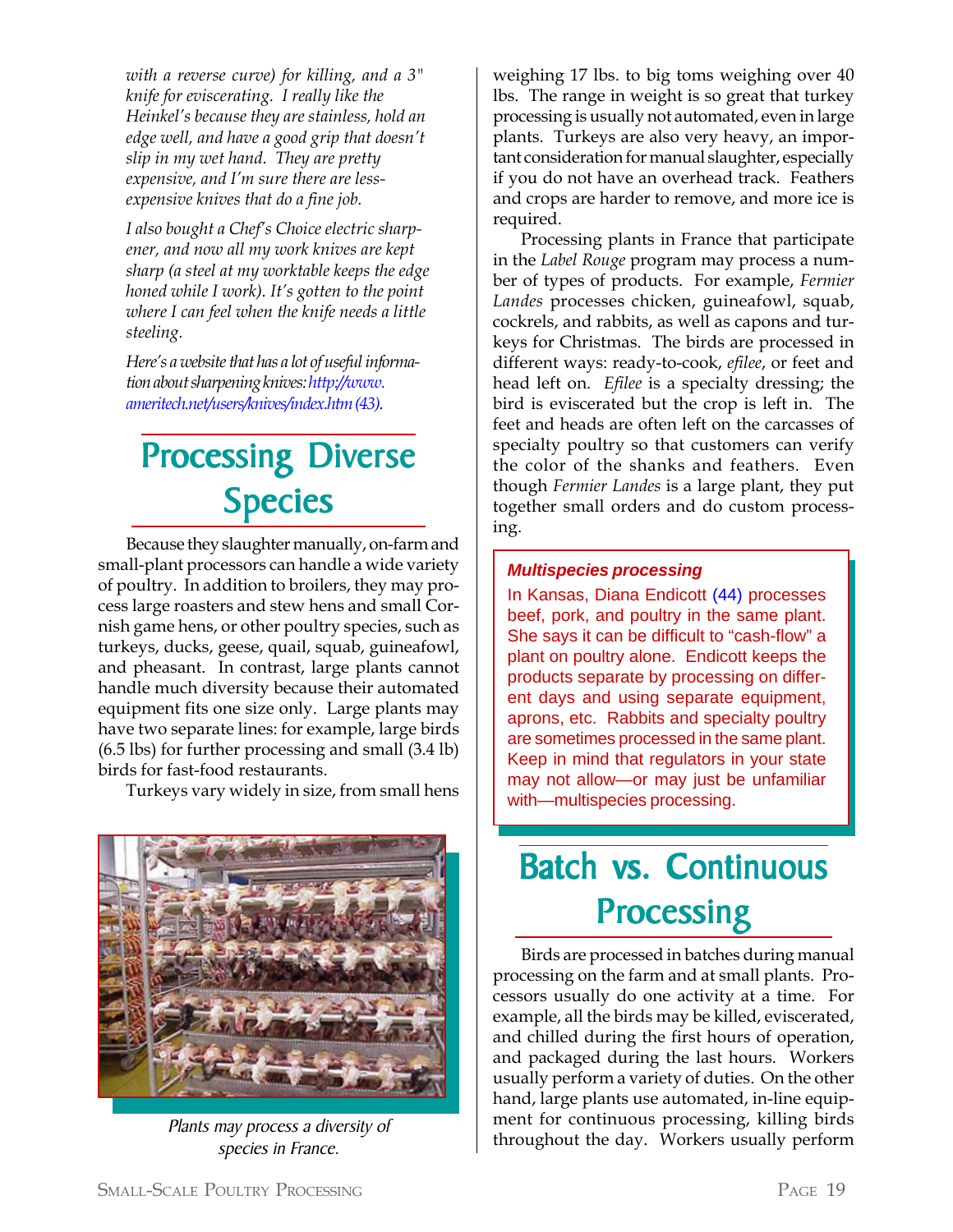only one duty over and over.

## Processing Rate

The rate of processing depends on the workers, the equipment, and the set-up. The workers' level of proficiency is especially important. Eviscerating is usually the most time-consuming part of manual processing, but an experienced worker can eviscerate two birds per minute. Manual cut-up and deboning requires skilled labor.

The type of equipment you buy depends on your chore cycle: whether you process a few birds often or a lot of birds infrequently. However, if the scalder is too small, it will cause a bottleneck down the line.

There are other limiting factors. If your overhead track is not motorized, the speed at which the plant operates will be no more than the speed of the slowest person. Is your cooler or freezer large enough to allow you to process daily? Can you empty it daily? Set-up is discussed in the next section.

Typical processing rates:

- Working alone with minimal equipment: 6 birds per person per hour.
- Using equipment that handles at least 4 birds at a time: 15 birds per person per hour.

Good layout, design, and standard operating procedures in a small plant can improve efficiency.

Tip: The rates for equipment are sometimes given in terms of eviscerating speed. When evaluating processing rates, find out what the estimate includes. Is it for evisceration only, "kill-to-chill," or does it also include set-up, packing, storing, clean up, and paperwork time? The numbers above include all of these.

When processing turkeys on-farm, Marcey Nameth found that although the evisceration time was comparable to that for chickens, "everything else was slower." Her scalding and picking equipment could handle 12 to 16 broilers in one batch but only two turkeys. She could process only onethird the number of turkeys compared to broilers. "I found turkeys to be exhausting work. At least this year I wasn't shredded by their feet last year my shirts were torn to pieces."

Processing poultry can be hard work. Robert Plamondon has this to say about on-farm processing: "Exhaustion at the end of a processing



day is not a sign of commitment and a good work ethic; it's a symptom of bad management. Heroic efforts aren't called for except in a crisis. Processing day shouldn't be a crisis – it should be something to look forward to (45)."

## Processing Setup

Processing can be done on-farm, at a live market in a city, in a mobile processing unit, or in a processing plant.

### **ON-FARM SETUP**

On-farm processors usually work outdoors, under a tree or in a shed. They use existing outbuildings or build a dedicated area, often just a concrete pad with a shed roof. These are generally not enclosed areas and are rarely screened to keep out insects.

An on-farm processing setup usually includes a combination of new, used, and homemade equipment. Costs range from \$100 to \$500 for minimal equipment up to \$4000 for a specialty line such as the one offered by Brower for



An on-farm setup with a concrete pad and shed roof.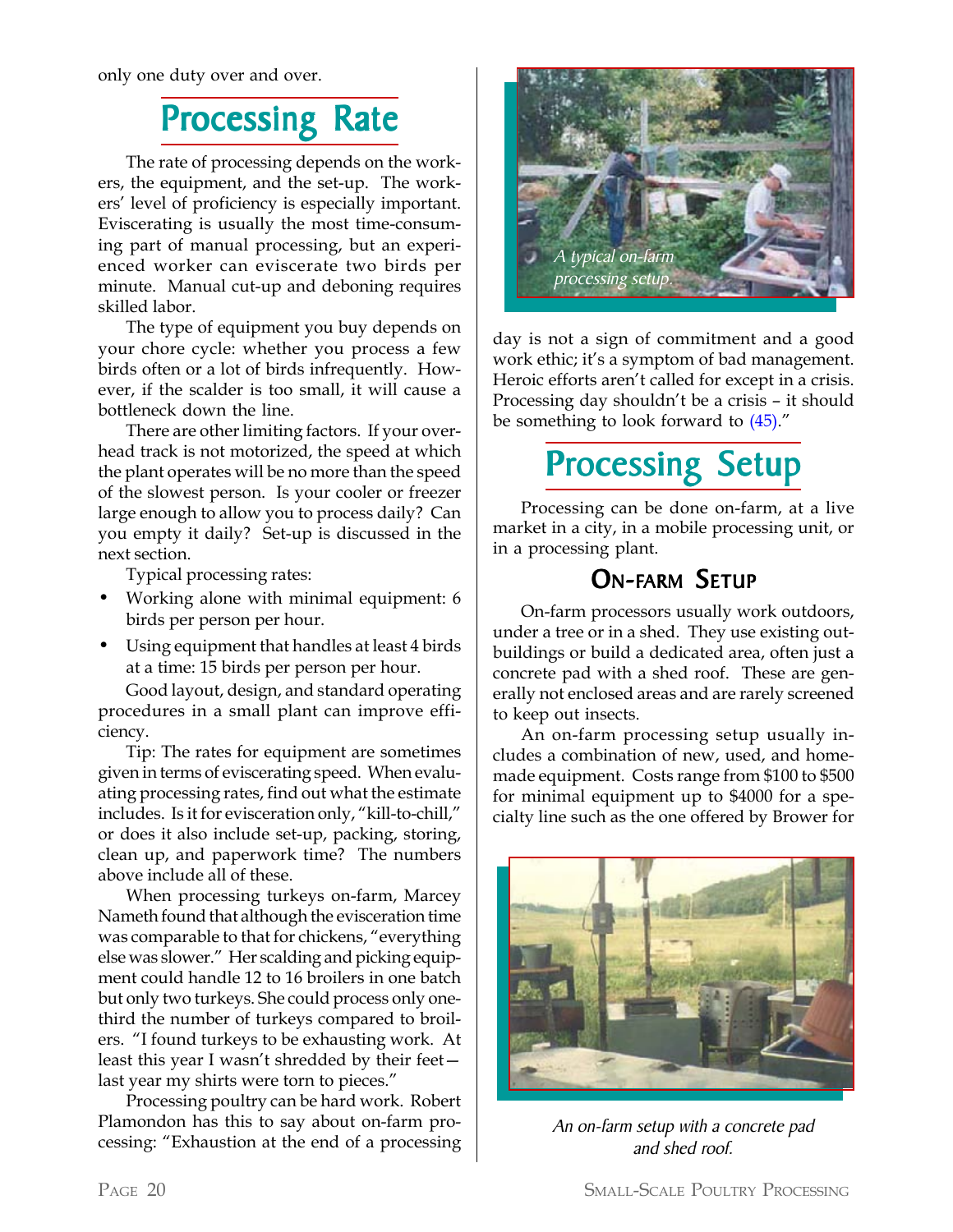pastured poultry production. According to Tim Shell, "A 100 bird/hour scalder can be built for less than \$100. A two-bird picker is less than \$1000, used stainless steel tables and chill vats are cheap at second hand restaurant supply dumps. You can get set up very well in processing for \$2000 if you already have the shed on the farm to process in  $(46)$ ." Crews are anywhere from one to six people.

Upgrading equipment is a common strategy for on-farm processors. Many start out with minimal equipment, sell it, and buy a better set of equipment. It is usually not difficult to resell

![](_page_20_Picture_2.jpeg)

used equipment.

On-farm facilities have limitations. The facility lies unused for several months of the year, since it is too cold in winter to process outdoors. Also, it is not legal in some states to sell meat from on-farm facilities.

### LIVE MARKET SETUP

At live markets in larger cities, birds are sold live to consumers, usually from ethnic groups. After a customer chooses a bird, it is processed at an on-site facility, usually state-licensed. These facilities generally process only about 50 birds per day. The customer has the option of taking home the head, feet, and blood along with the carcass.

### **MOBILE PROCESSING UNIT (MPU) SETUP**

MPUs are a way for producers to work cooperatively, sharing equipment and labor, with portable equipment mounted on a trailer. MPUs

have typically been used with game animals or tribal processing of large animals, but interest is growing for poultry MPUs. Most MPUs for poultry cost \$7,000 to \$12,000 to outfit, and the capacity is about 400 birds per day.

Examples of active MPU groups include:

- The Northeast Pastured Poultry Association MPU (48) was built with help from the nonprofit Heifer International.
- The Nebraska Pastured Poultry IMPACT group (47) has a 15-minute video.
- The South-Central NY RC&D's MPU is photographed and described at http:// www.ibiblio.org/farming-connection/grazing/pastpoul/resource.htm; the lay-out is in Appendix A. Contact Jim McLaughlin (49) for details.

The MPUs listed below have government licensing—something few have, since meat inspection authorities are not accustomed to them.

- Tom Neuberger (18) has a federally exempt MPU in South Dakota, an 8' x 48' refrigerated truck that cost \$25,000 to outfit.
- The Wagbo Peace Center (50) in Michigan has a state-licensed MPU that serves 12 families.
- The Island Grown Farmer Cooperative (51) in Lopez Island, Washington, has broken new ground with a red meat MPU that is federally inspected.
- Terry Swaggerty's collaborative group in Washington (52) has a grant to build a licensed poultry MPU.

#### *Kentucky MPU Case Study*

The nonprofit organization Heifer International, along with Partners for Family Farms and the Kentucky Department of Agriculture, built an MPU in Kentucky and has served as a guide for others. The MPU is a federally exempt facility that is licensed by Kentucky's Cabinet for Health Services and cost about \$70,000 to build. It is an enclosed gooseneck trailer 20' long and 8' wide that can be pulled with a half-ton truck. The trailer has a collapsible canopy that extends on one side to make a screened area for killing, scalding, and picking. The carcass is then passed inside the trailer through a small door for evisceration.

*Continued on page 22*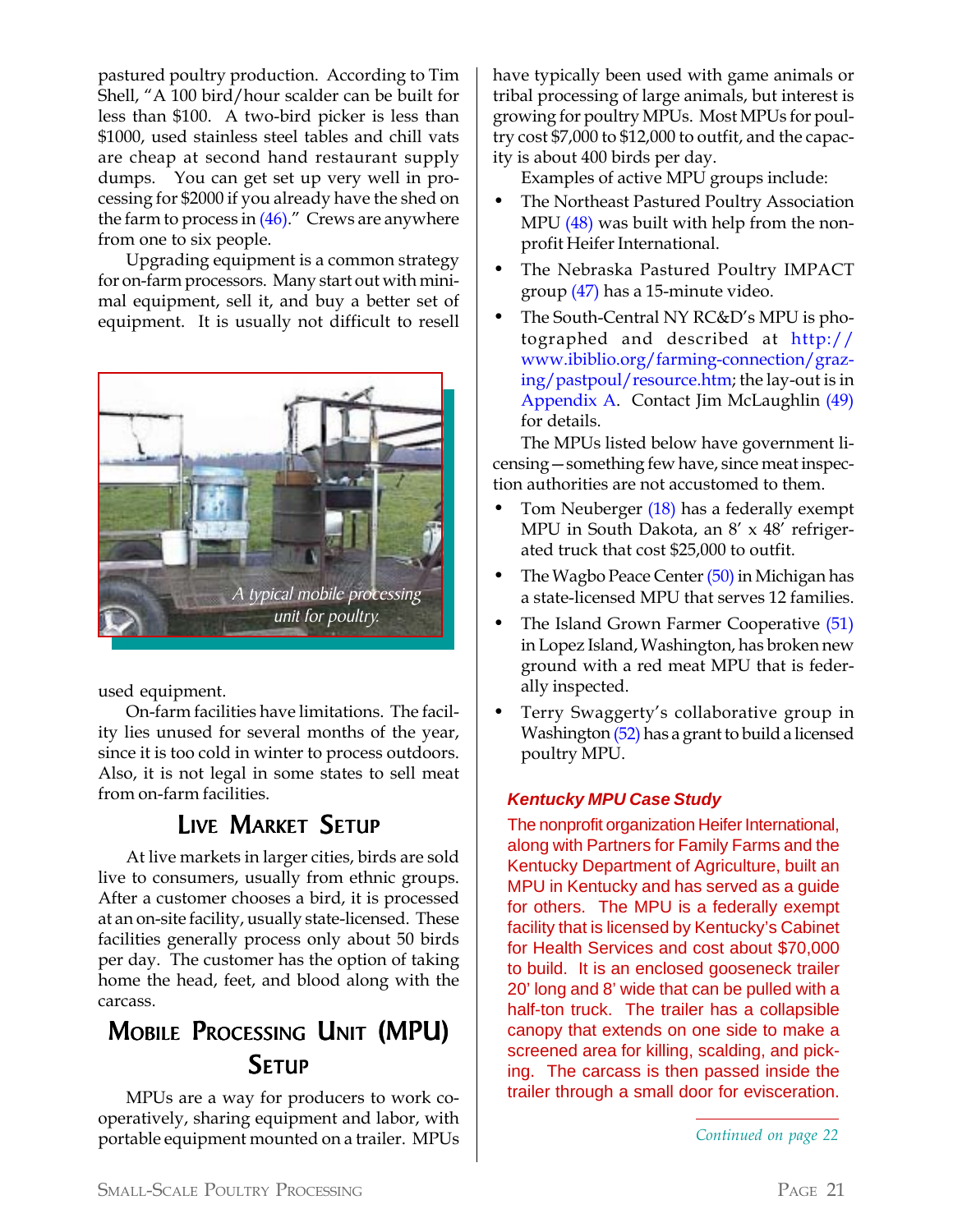#### *Continued from page 21*

The trailer is air-conditioned inside and has hot and cold water. It has a capacity of 500 birds per day.

The Kentucky MPU can only be used at approved docking stations with a level pad to park the unit and another concrete pad that is sloped to drain for the slaughter area. Appropriate electrical, water, and propane hookups are required. Electrical requirements are a 200 amp service panel that is either waterproof or covered. Water must be from an approved municipal source or a tested well, and flow rate must be at least 10 gallons per minute. The setup also requires a 750-gallon grease trap and a 1500-gallon septic tank for wastewater. The wastewater holding tank must have a float sensor with an alarm or light as a fill indicator, and the water must be pumped out and hauled to an ap-

proved wastewater treatment

![](_page_21_Picture_4.jpeg)

and take down. See Appendix B for the layout of the Kentucky MPU. Steve Muntz and Jeff Dombroskas of Heifer International (53) are contacts.

### SMALL PLANT SETUP

Small plants are generally specialized buildings; however, some small plants are former dairy parlors or other renovated buildings.

Pickwick/Zesco Co. (11) can send you a booklet called *Planning the Small Poultry Processing Operation* that includes equipment plans for four different volumes (50 birds/day, 50 to 200 birds/hour, 200 to 500 birds/hour, and 500 to 1200 birds/hour). This guide is also available at the following website: <http://www.zescoinc.com>. Brower Co. (3) can send you plans for processing 400 birds/hour, 600 birds/hour, and 1200 birds/hour; available at  $\frac{\text{th}}{\text{t}}/$ 

#### www.browerequip.com>. *Small Plant Case Study: Luke Elliott*

Luke Elliott's (23) USDA–inspected plant was designed to handle 500 birds per day. The 2,500-square foot plant cost about \$80,000, using an existing building shell that required concrete to be poured for the floor and all internal walls and ceil-

plant. The MPU user must bring a 100-lb. propane cylinder to provide heat for the scalder. MPU users take the feathers and

offal back to their farms for composting.

The MPU has a rental fee and user agreement. Producers wanting to use it must be trained as facility managers. A manual provides instructions for use and plans for sanitation and avoiding the introduction of contaminants into the food. This MPU takes a lot of work to set up

![](_page_21_Picture_14.jpeg)

The Kentucky MPU's outside kill area is screened; birds are eviscerated inside.

ings to be finished. If he had built it from the ground up, it would have cost \$120,000. His equipment cost about \$45,000 (new) and was

![](_page_21_Picture_17.jpeg)

 Luke Elliott owned and operated a small USDA plant in Arkansas.

rated for 150 birds per hour, but he actually processed less than that during the course of the day. In batch processing, you need to finish the kill operations in the morning to allow sufficient time for chilling, packing, labeling, preparing for shipment, cleaning up, and doing paperwork later in the day. With a crew of four, Elliott's plant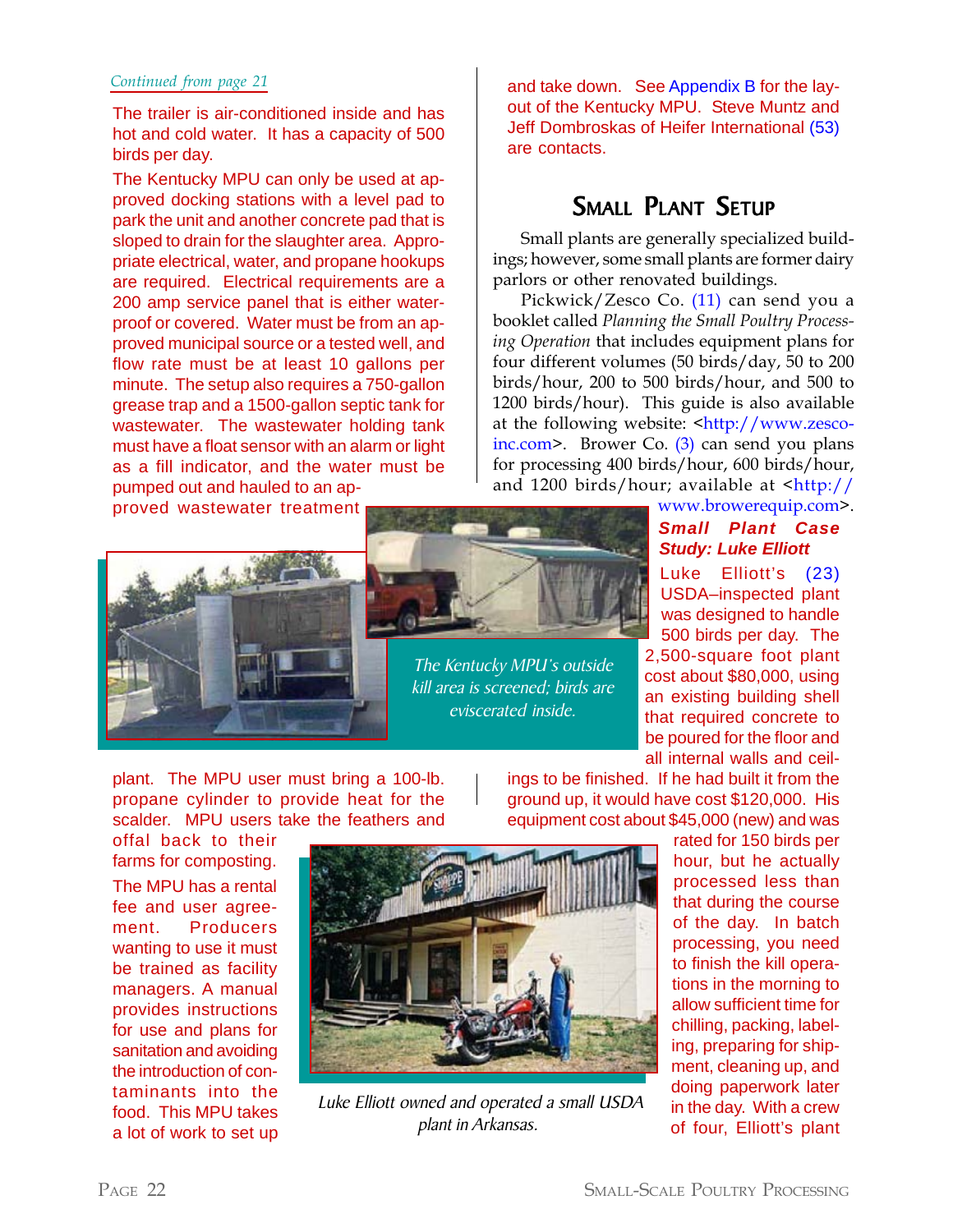processed 18 birds per person per hour.

The USDA inspection process was time-consuming. Under bird-by-bird federal inspection, Elliott could process only 200 birds per day. Because of pre-operation inspection, he couldn't start killing before 9 a.m. The inspection process reduced line speed. Also, his overhead track was not motorized—"motorizing is a key factor to increase the production capacity (23)."

![](_page_22_Picture_2.jpeg)

Plants should have separate rooms for killing and evisceration to help prevent the edible product from being contaminated by raw or inedible products.

### SMALL PLANT LAYOUT AND **CONSTRUCTION**

Plants are designed for efficiency, sanitation, and adequate work space. For an outline of work areas and design considerations for small plants, see Appendix C. A sample floor plan is also included.

The USDA used to print construction guidelines for plants intending to operate under inspection. However, the USDA no longer makes prior approval decisions. It now relies on the company, through the company's Hazard Analysis Critical Control Point (HACCP) plan, to produce a product under sanitary conditions. The last guidebook was *U.S. Inspected Meat and Poultry Plants: A Guide to Construction and Layout* (54) from 1984. It applies to large and small plants processing red meat or poultry.

The Virginia Department of Agriculture and Consumer Services (55) offers the *Establishment Design and Construction Guidebook*, also available on-line at their website. The publication was drawn from USDA information and is an excellent resource for those planning a plant.

### **LARGE PLANT SETUP**

Large, automated plants usually cost about \$25 million and can process one million broilers per week. Industry uses three line speeds (SIS— 70 birds/min, NELS—91 birds/min, and Highspeed—140 birds/min or 8400 birds per hour). Turkey plants are manual and process about 42 birds per minute with a very large crew. If you want to see what processing looks like at a large plant, you may be able to arrange a visit or at least buy slides for viewing. Layouts of large plants are available in textbooks.

## **Economics**

Refer to *Growing Your Range Poultry Business: An Entrepreneur's Toolbox* for budgets for processing on the farm, in an MPU, and in a small plant.

It costs at least \$1.50 to process a bird in a small plant. It only costs large processors about \$0.30 per bird for processing, because of increased mechanization, greater scale economies, better use of capacity, and more efficient transportation and distribution.

### **Resources**

Most small processors recommend learning from an experienced processor. See ATTRA's *Internships and Apprenticeships* for a listing of farmers seeking interns; some of the farmers process poultry. Experienced small processors like Luke Elliott (23) and Aaron Silverman (6) offer consulting services for a fee.

Books on backyard poultry production describe the on-farm butchering process, especially the evisceration. *Pastured Poultry Profits* (56), by Virginia poultry producer Joel Salatin, includes photographs that show how to eviscerate. Salatin's video is also useful for learning to eviscerate by hand.

Some Extension materials that offer how-to information for on-farm slaughter include:

- *• Home Processing of Poultry*, available from the University of Minnesota Extension Service (57) <http://www.extension.umn.edu/distribution/livestocksystems/DI0701.html>.
- *• Home Processing of Chickens*, available from the University of Nebraska Extension Service (58) <http://www.ianr.unl.edu/pubs/foods/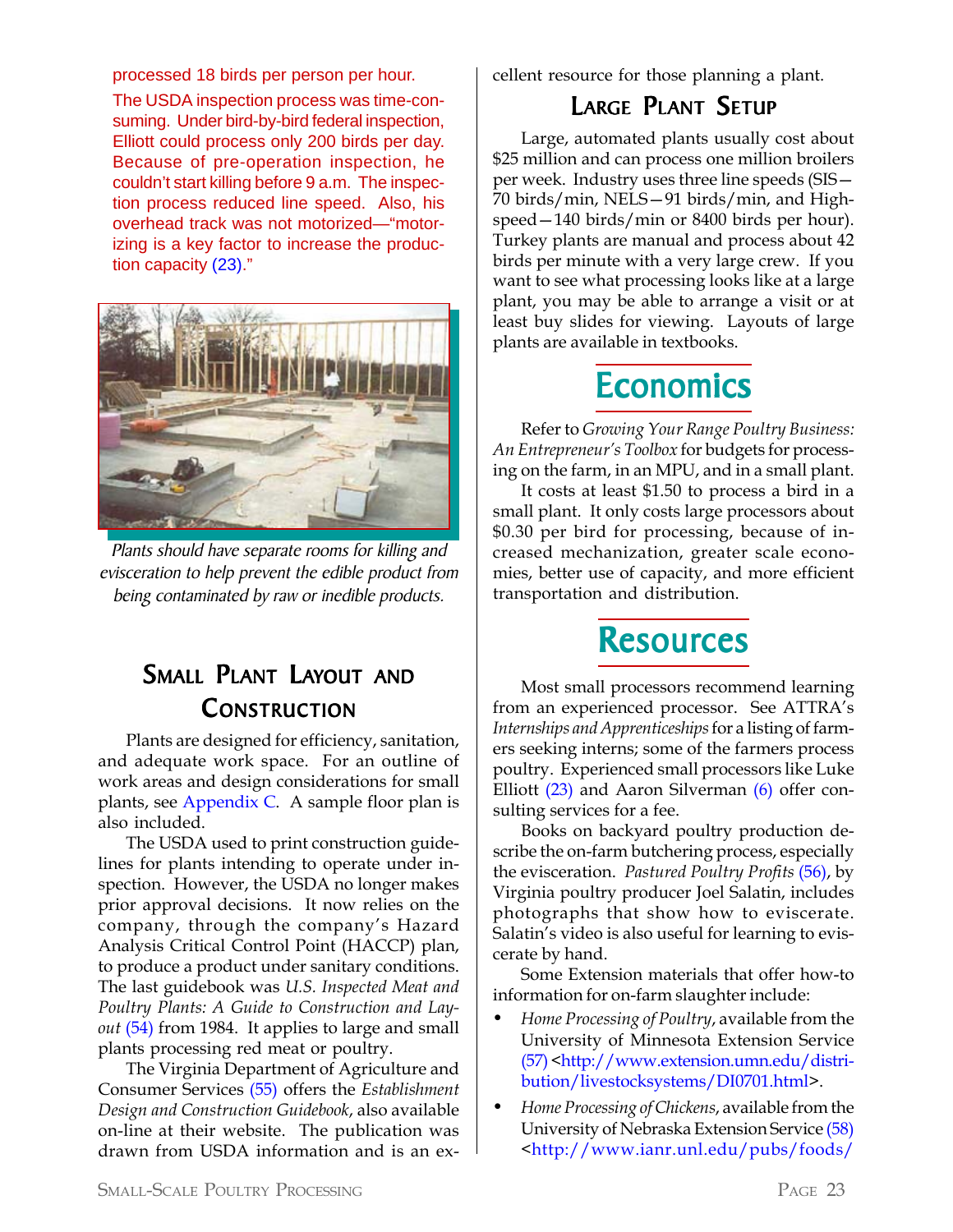#### heg144.htm>.

*• Food\*A\*Syst: A Food Safety Risk Management Guide for the Producer*, with good sections on processing setup and procedures, delivery and storage, and disposal of waste, is available from Kansas State Extension Service (59) <http://www.oznet.ksu.edu/library/fntr2/ foodasyst/foodasysbook.pdf>.

Information on low-volume processing on a small commercial scale is hard to find. A dissertation titled *Economics of Establishing a Low-Volume Poultry Processing Plant* (60), written by a Michigan State student, examines four plants: with capacities of 200, 350, 500, and 1200 birds per hour.

Books about processing in large plants offer useful cross-over information:

- *• Poultry Meat Processing* (5), by Alan R. Sams
- *• Poultry Products Technology* (61), by George J. Mountney and Carmen R. Parkhurst
- *• Processing of Poultry* (62), by G.C. Mead
- *• Poultry Processing Systems* (1), by Shari Barbut

In the past, the American Association of Meat Processors (63) membership included many small poultry processors. As the number of small poultry plants grows, trade associations can help further their interests. The American Pastured Poultry Producers Association (APPPA) (17) is one such networking resource.

### **References**

- 1) Barbut, Shari. 2002. Poultry Processing Systems. CRC Press, Boca Raton. FL. 548 p.
- 2) Kuhl Corporation P.O.Box 26 Flemington, NJ 08822 908-782-5696 908-782-2751 Fax http://www.kuhlcorp.com
- 3) Brower Company P.O. Box 2000 Houghton, IA 52631 319-469-4141 http://www.browerequip.com
- 4) Tanner, James Jerrel. 1969. A Wastewater Characterization of the Poultry Processing Industry. MS thesis, University of Ar-

kansas.

- 5) Sams, Alan R. 2001 (ed.). Poultry Meat Processing. CRC Press, New York, NY. 334 p.
- 6) Aaron Silverman Creative Growers 88741 Torrence Rd. Noti, OR 97461 541-935-7952 E-mail: cgrowers@epud.net
- 7) Owens, Casey. 2001 University of Arkansas, Poultry Science Department, Fayetteville, AR. Personal communication.
- 8) Plamondon, Robert. 2002. Re: Cleanliness. E-mail posting to PasturePoultry listserver. February 13.
- 9) Plamondon, Robert. 2002. Re: Domestic Water Storage. E-mail posting to PasturePoultry listserver. February 14.
- 10) Snyder Industries, Inc. P.O. Box 4583 Lincoln, NE 68504 402-467-5221 402- 465-1220 Fax http://www.snydernet.com
- 11) Pickwick/Zesco Chan Zuber, General Manager 7887 Fuller Road #116 Eden Prairie, MN 55344 952-906-3333 952-906-3335 E-mail: Chan@zesco-inc.com http://www.zesco-inc.com
- 12) Ashley Company P.O. Box 2 Greensburg, IN 47240 812-663-2180
- 13) Jako, Inc. Kenneth King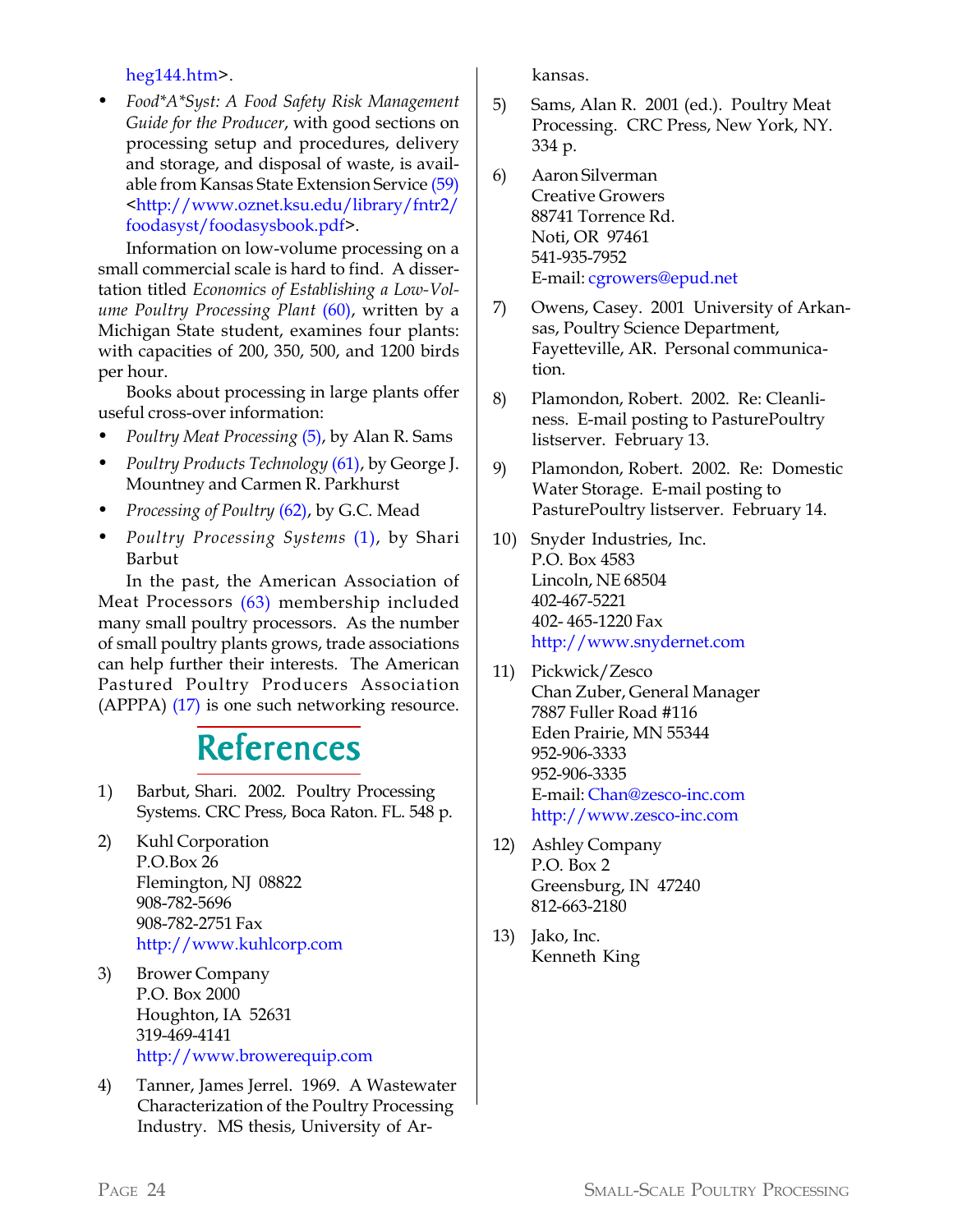6003 E. Eales Rd. Hutchinson, KS 67501 316-663-1470 E-mail: poultry@jakoinc.com http://www.jakoinc.com

- 14) Eli M. Reiff Poultry Man RR #2, Box 484 Mifflinburg, PA 17844 570-966-0769
- 15) David Schafer 56 SW 52nd Ave. Trenton, MO 64683 660-359-6545 E-mail: dna76@juno.com dna76@grm.net
- 16) R and R Pluckers Rob Bauman RD 1 Oxford, NY 13830 607-843-7415
- 17) American Pastured Poultry Producers Association PO Box 1024 Chippewa Falls, WI 54729 715-577-5966 (cell) Contact: Jody Padgham E-mail: Grit@apppa.org http://www.apppa.org *Membership is \$20 per year and includes quarterly newsletter* Grit*.*
- 18) Tom Neuberger South Dakota Poultry Headquarters Rt. 1, Box 303 Canistota, SD 57012 605-296-3314
- 19) Beck-Chenoweth, Herman. 1996. Free-Range Poultry Production and Marketing. Back Forty Books, Creola, OH. Order from: Back Forty Books Natures Pace Sanctuary Hartshorn, MO 65479 573-858-3559 \$39.50 (plus \$4.50 s/h) E-mail: Herm.NaturesPace@EarthLink.net http://www.back40books.com http:// www.free-rangepoultry.com
- 20) Kimball, Herrick. 2002. Anyone Can Build a Tub-Style Mechanical Chicken

Plucker. Tradesman Publications. 58 p. Order from:

Herrick Kimball Tradesman Publications P.O. Box 1117 Moravia, NY 13118 315-497-9618 \$19.95 E-mail: Hckimball@baldcom.net

- 21) Stromberg's P.O. Box 400 Pine River, MN 56474 218-587-2222 http://www.strombergschickens.com/ products/processing.htm
- 22) Paul Helbert 12558 North Valley Pike Tenth Legion, VA 22815 540-896-7107 http://home.rica.net/phelbert/ chickens.html
- 23) Luke Elliott P.O. Box 76 Fox, AR 72051 870-746-4604 Lelliott@mvtel.net
- 24) A-1 Refrigeration Company 11212 Wright Road Lynwood, CA 90262 323-979-2244 310-639-9910 310-604-1596 Fax 800-669-4423 outside California http://www.A1flakeice.com
- 25) Kip Glass. 2001. Re: Chilling birds. Email posting to PasturePoultry listserver. September 25.
- 26) McKee, Shelly. 2001. Chilling difference. WATT Poultry USA. January. p. 18, 20, 22-23.
- 27) MBA Brand Smart Chicken 333 South Third Street P.O. Box 257 Tecumseh, NE 68450 402-335-2501 402-335-2502 Fax http://www.smartchicken.com
- 28) Maple Leaf Foods Inc. 30 St. Clair Avenue West, Suite 1500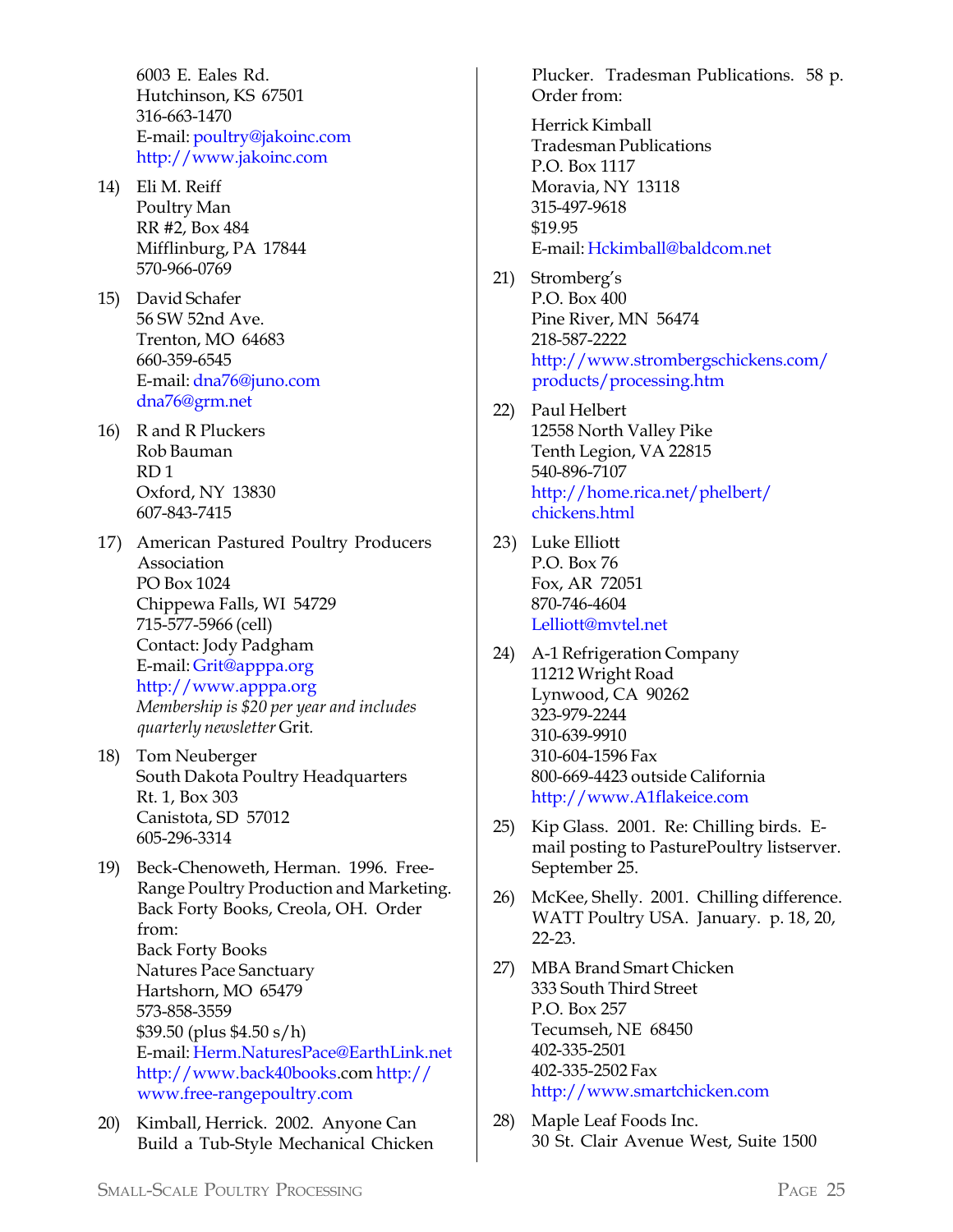Toronto, Ontario Canada M4V 3A2 http://www.mapleleaf.com

- 29) Linco USA, Inc. 6245 Shiloh Road, Suite A Alpharetta, GA 30005-8348 770-844-8000 E-mail: lincousa@mindspring.com Contact: Tom Tieleman 120 Park Ave. Seaford, DE 19973-9479 302-628-9150 404-915-5732 (mobile)
- 30) Stork Gamco Inc. Airport Parkway P.O. Box 1258 Gainesville, GA 30503 770-532-7041 770-532-5672 Fax Contact: Felipe Herrera E-mail: f.herrera@gamco.storkgroup.com
- 31) Meyn Food Processing Technology B.V. P.O. Box 16 1510 AA Oostzaan The Netherlands 31 (0) 75-6843355 31 (0) 75-6844150 Fax http://www.meyn.nl
- 32) Dr. Shelly McKee Department of Poultry Science Auburn University 234 Upchurch Hall Auburn, AL 36849 334-844-2765 E-mail: mckeesr@acesag.auburn.edu
- 33) TRS Containers P.O. BOX 188 Avenel, NJ 07001-0188 732-636-3300 732-750-1642 Fax http://www.trscontainers.com http://shippingcontainers.com/ cstmized.htm E-mail: TRScontainers@worldnet.att.net
- 34) Brandon Sussman 1482 Pleasant St. Webster, NH 03303-7613

603-648-2595 E-mail: http://WebsterRidge.com/ email.shtml http://www.websterridge.com/recipes/ brining.html

- 35) Koch Supplies 1411 West 29th St. Kansas City, MO 64108 800-777-5624 816-561-9783 Fax http://www.kochequipment.com
- 36) Freund Container 155 West 84th Street Chicago, IL 60620 800-363-9822 773-224-8812 Fax http://www.freundcan.com
- 37) Cryovac Sealed Air Corporation Building A Rogers Bridge Road Duncan, SC 29334 Contact: Don Smith 800-845-7551 ext. 2969 800-662-9335 http://www.cryovac.com
- 38) Berkel Company 4406 Technology Drive South Bend, IN 46628 800-348-0251 888-888-2838 Fax
- 39) Bentley, Jordon. 2002. Turkey-size freezer bags. E-mail posting to PasturePoultry listserver. October 22.
- 40) Nielsen, V.C. 1989. In: Processing of Poultry (ed. G.C. Meade). p. 361-412. Elsevier Applied Science, New York, NY. 423 p.
- 41) Equipment Exchange Company of America, Inc. 10042 Keystone Dr. Lake City, PA 16423 814-774-0888 814-774-0880 Fax E-mail: info@eeclink.com http://eeclink.com
- 42) U.S. Poultry and Egg Association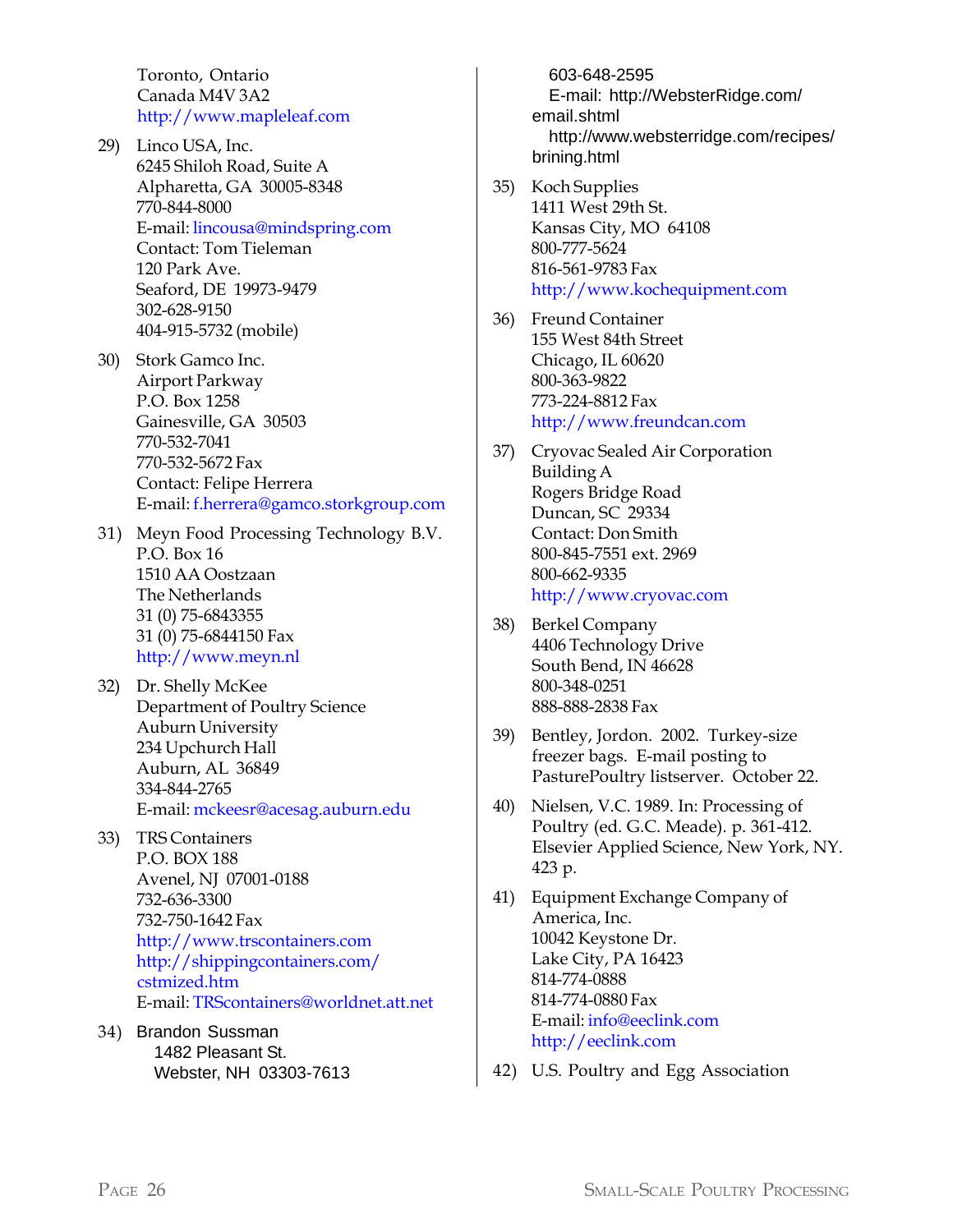1530 Cooledge Road Tucker, GA 30084-7303 770-493-9401 770-493-9257 Fax http://www.poultryegg.org

- 43) Black, Karen. 2002. Re: processing knife. E-mail posting to PasturePoultry listserver. January 13.
- 44) Diana Endicott Health Harvest Produce Rt. 1, Box 117 Bronson, KS 66716 316-939-4922 E-mail: allnatural@ckt.net
- 45) Plamondon, Robert. 2001. Re: Processing speed. E-mail posting to PasturePoultry listserver. May 17.
- 46) Shell, Tim. 2001. Digest number 212. Email posting to DayRangePoultry listserver. May 18.
- 47) Dave Boslee IMPACT 402-462-9424 *\$22.50 for a 15-minute video*
- 48) Northeast Pastured Poultry Association (NEPPA) c/o Hudson-Mohawk RC&D Council, Inc. 1024 Route 66 Ghent, NY 12075 518-828-4385 Co-chair: Judith Kelinberg 518-371-5592
- 49) Jim McLaughlin 242 Dan Main Road Norwich, NY 13815 607-334-2833 E-mail: jrmclaughlin@juno.com http://www.cornerstone-farm.com http://www.cornerstone-farm.com/ mpu.htm
- 50) Wagbo Peace Center 5745 N. M-66 East Jordan, MI 49727 616-536-0333 Contact: Rick Meisterheim
- 51) Island Grown Farmers Cooperative c/o Lopez Community Land Trust 360-468-3723 Contact: Sandy Wood E-mail: swood@rockisland.com Contact: Bruce Dunlop 360-468-4620 E-mail: bdunlop@lopezislandfarm.com
- 52) Terry Swagerty 985 S. Elm St Colville, WA 99126 509-684-2588 E-mail: tswagerty@wsu.edu
- 53) Steve Muntz, Heifer International Appalachia Program Manager Jeff Dombroskas, Heifer International Appalachia Field Assistant 110 N. Maysville St., Suite 100 Mt. Sterling, KY 40353 859-497-0603 859-497-0626 800-359-9581 E-mail: steve.muntz@heifer.org E-mail: jeff.dombroskas@heifer.org http://www.heifer.org
- 54) USDA FSIS. 1984. U.S. Inspected Meat and Poultry Plants: A Guide to Construction and Layout. Agriculture Handbook 570. U.S. Government Printing Office, Washington, DC. U.S. Government Printing Office Superintendent of Documents U.S. Government Printing Office Washington, DC 20402 866-512-1800 (toll free) 202-512-1800 202-512-2250 Fax
- 55) Virginia Department of Agriculture and Consumer Services Office of Meat and Poultry Services 1100 Bank St., Suite 614 Richmond, VA 23219 804-786-4569 http://www.vdacs.state.va.us/ meat&poultry/index.html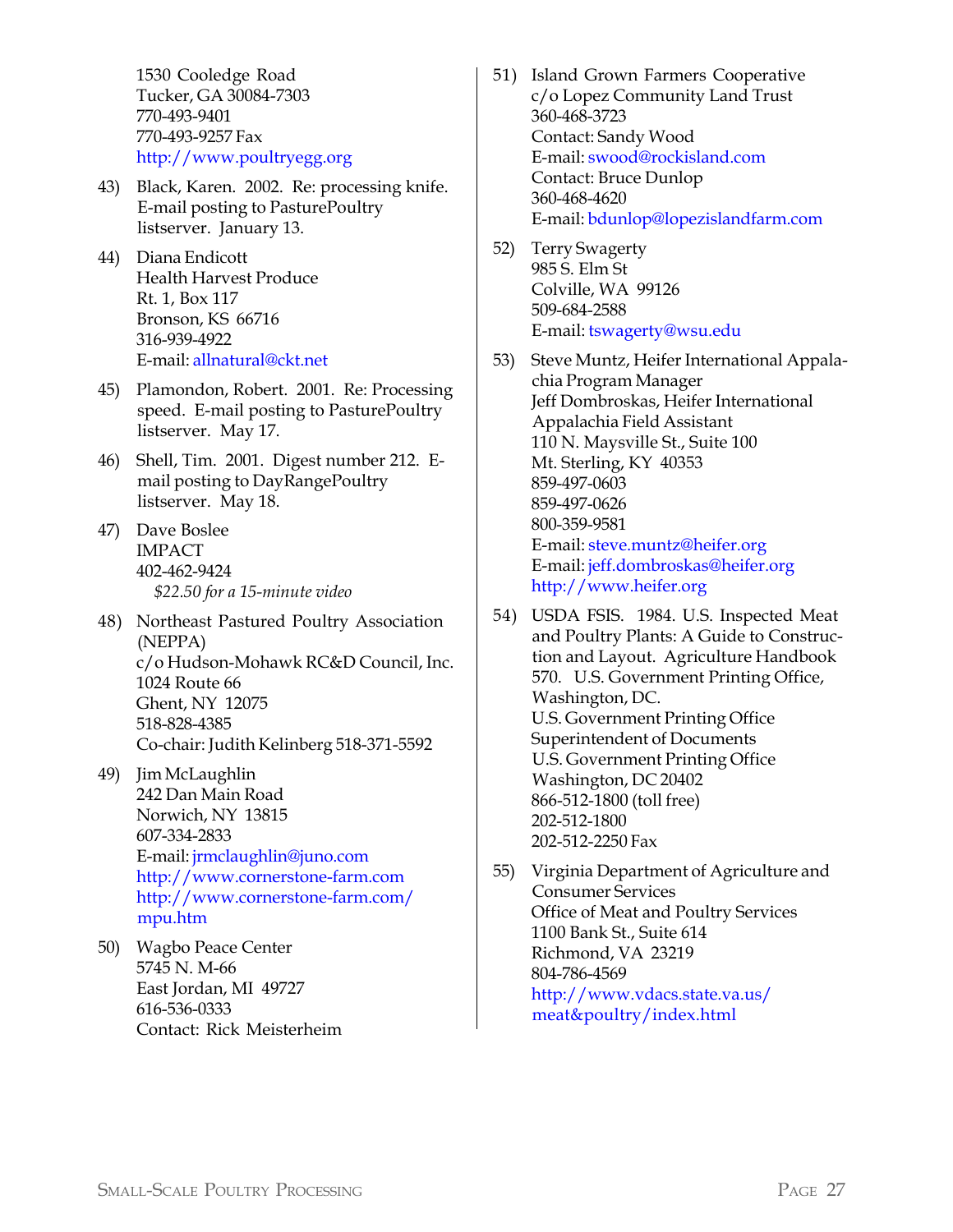- 56) Salatin, Joel. 1993. Pastured Poultry Profits. Polyface, Swoope, VA. 330 p. Order from: The Stockman Grass Farmer P.O. Box 2300 Ridgeland, MS 39158-2300 800-748-9808 *Book \$30 plus \$4.50 s/h Video \$50*
- 57) University of Minnesota Extension Service Office of the Director 240 Coffey Hall 1420 Eckles Ave. St. Paul, MN 55108-6068 612-624-1222 800-876-8636 (to order publications by credit card)
- 58) Extension Publications IANR Communications & Information Technology Box 830918 Lincoln, NE 68583-0918 402-472-9712 (warehouse) 402-472-0542 Fax *Home Processing of Chicken*
- 59) Production Services Kansas State University 24 Umberger Hall Manhattan, KS 66506-3402 785-532-5830 (10 or fewer titles) 785-532-7938 Fax
- 60) Dhladhla, Vusumuzi. 1992. Economics of Establishing a Low-Volume Poultry Processing Plant: A Computer Application Design. Ph.D. Dissertation. University of Michigan, Ann Arbor, MI. 173 p.
- 61) Mountney, George J., and Carmen R. Parkhurst. 1995. Poultry Products Technology. 3rd Edition. Food Products Press, New York, NY. 446 p.
- 62) Mead, G.C. 1989. Processing of Poultry. Elsevier Science Publishing Co., Inc. New York, NY.
- 63) American Association of Meat Processors

P.O. Box 269 Elizabethtown, PA 17022 717-367-1168 717-367-9096 Fax http://www.aamp.com E-mail: info@aamp.com

#### **Appendices:**

Appendix A: South Central New York RC&D MPU Layout Appendix B: Kentucky MPU Layout Appendix C: Small Plant Work Areas and Design

**By Anne Fanatico NCAT Agriculture Specialist**

**Edited by Luke Elliott, Lance Gegner, and Richard Earles Formatted by Gail M. Hardy**

**May 2003**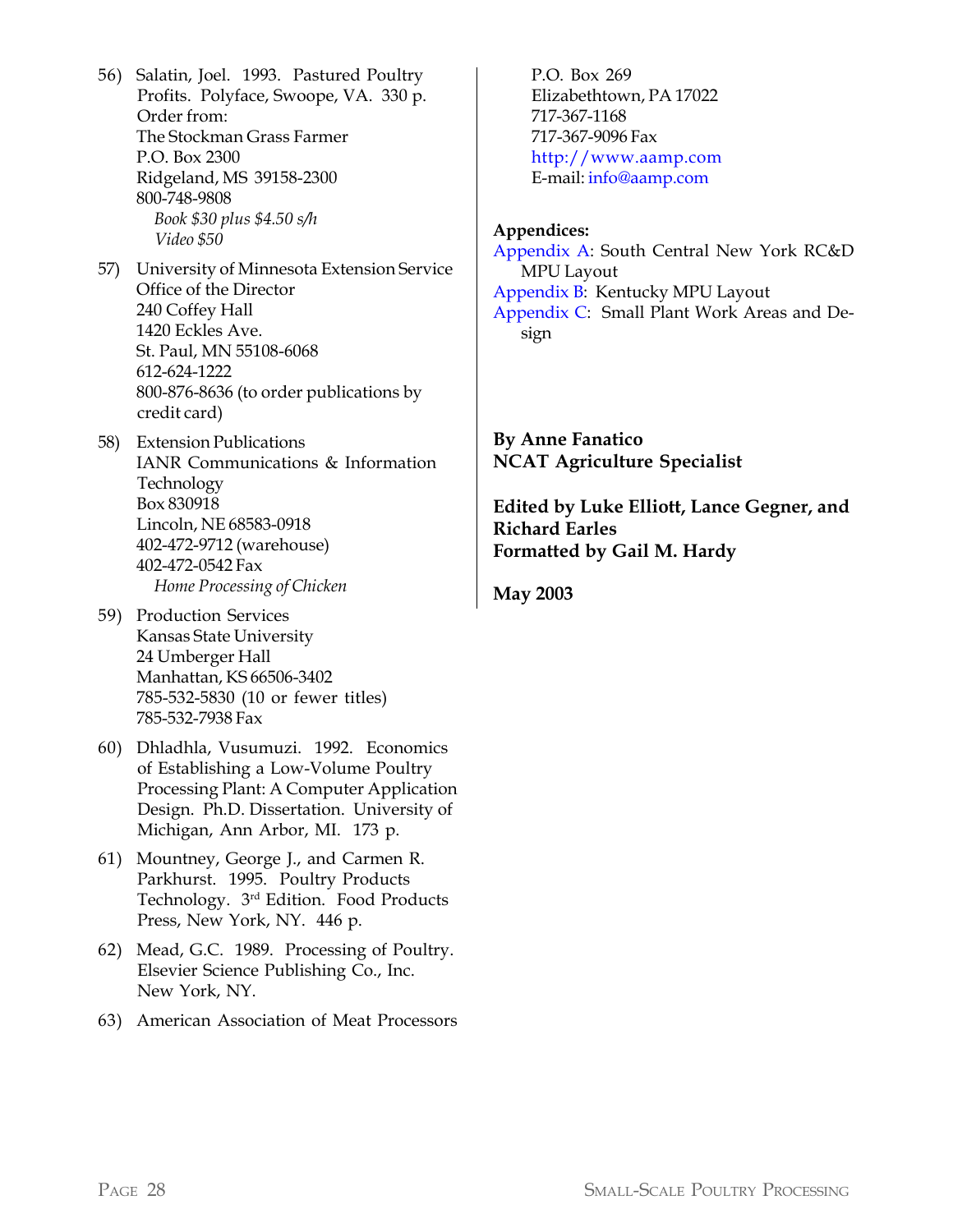### *Appendix A. South Central New York RC&D MPU Layout*

#### **PASTURED POULTRY MOBILE PROCESSING UNIT (MPU)**

South Central New York Resource Conservation and Development Project has been involved with the startup and expansion of Pastured Poultry Production in central New York since 1994. Through the SOCNY RC&D Office in Norwich, NY, funds were garnered to build a Pastured Poultry Mobile Processing Unit (MPU). The MPU was designed and built by SOCNY RC&CD staff to help demonstrate how to reduce off farm expenses incurred in the raising and processing of pastured poultry on the farm. This MPU allows small producers and those interested in raising pastured poultry access to the equipment necessary to undertake on-farm processing. The unit is available for a rental fee based on the number of birds processed and the distance traveled to deliver it.

One of the important aspects of raising pastured poultry in a financially successful manner is to maintain low offfarm inputs. There are certain inputs that must be purchased off farm such as feed, and various manufactured items (i.e. poultry wire). However there are many on-farm resources that can be utilized other than grass (i.e. rough cut lumber, aluminum cage roofing, etc.). Pastured Poultry is a sustainable agriculture practice in that it returns to the land: fertilizer in the form of nitrogen; compost from the brooder bedding, and compost from the offal derived from the slaughtering process. A key component for successful economic return is to do all processing on the farm. The current rate for processing poultry in a New York State licensed facility is between \$1.00 and \$1.75 per bird. The average number of birds a couple can process on the farm with the correct equipment is 20 birds per hour; this equates to a \$27.50/hour wage for home processed birds. In addition, the producer has the compost available for returning organic matter to the soil.

The MPU consists of 5 poultry crates for containing live birds; 5 poultry kill cones to ensure correct bleeding; a scalder (capable of doing 4 birds at a time); a 3-4 bird barrel type feather picker; stainless steel table, processed bird chill tanks, knives and scales. A 20-foot long tarp is included to provide shade and protection from the elements. There are also hookups for 110 volt electricity and water. The 25-foot long unit can be towed to the desired location with a  $\frac{1}{2}$  ton pickup truck.

Approximate construction cost for the MPU was \$3000 not including 70 hours of labor. The initial idea was to use a camper trailer keeping the shell intact. The interior was to be gutted and the processing components mounted inside. It was hoped that leaving the shell intact would allow for processing in any weather condition. However, several problems arose as construction began. The first concern was that it would become too hot inside the trailer, as the scalder unit is propane fired and has to maintain a temperature of 145-150° F. The second problem arose when gutting the trailer. It soon became apparent that the floor and structural integrity left much to be desired. Other concerns were the problem of maintaining a sanitary environment and the necessary maneuverability due to the physical layout and size of the trailer. As a result, it was decided that it would be better to completely strip the trailer down to the frame. Expanded metal was then welded to the frame and additional angle iron for reinforcement was added. The various processing components were then attached, which allows the unit to be put into operation with minimal assembly. This design allows for more space and an open, comfortable work environment.

The purpose of the MPU is to allow new producers the opportunity of processing poultry on their farm without having to purchase the equipment themselves. Purchasing processing equipment can cost several thousand dollars. The MPU is not intended to be used by producers year after year, but on a trial basis to help to meet the initial need. Currently the SOCNY RC&D Office is underwriting the cost of maintaining the equipment.

Grant moneys provided by Heifer Project International, and the USDA-NRCS GRAZE NY Program, allowed this project to be completed. The Pastured Poultry Initiative is made possible through the support of Heifer Project International, which assists rural families in the United States, Canada and Countries throughout the world. For more information on the MPU, Heifer Project International, or GRAZE NY, contact the SoCNY RC&D office at 607-334- 3231 Ext. 4 or 99 North Broad St., Norwich, NY 138125. E-mail: socnyrcd@norwich.net.

*Appendix A continued on page 30*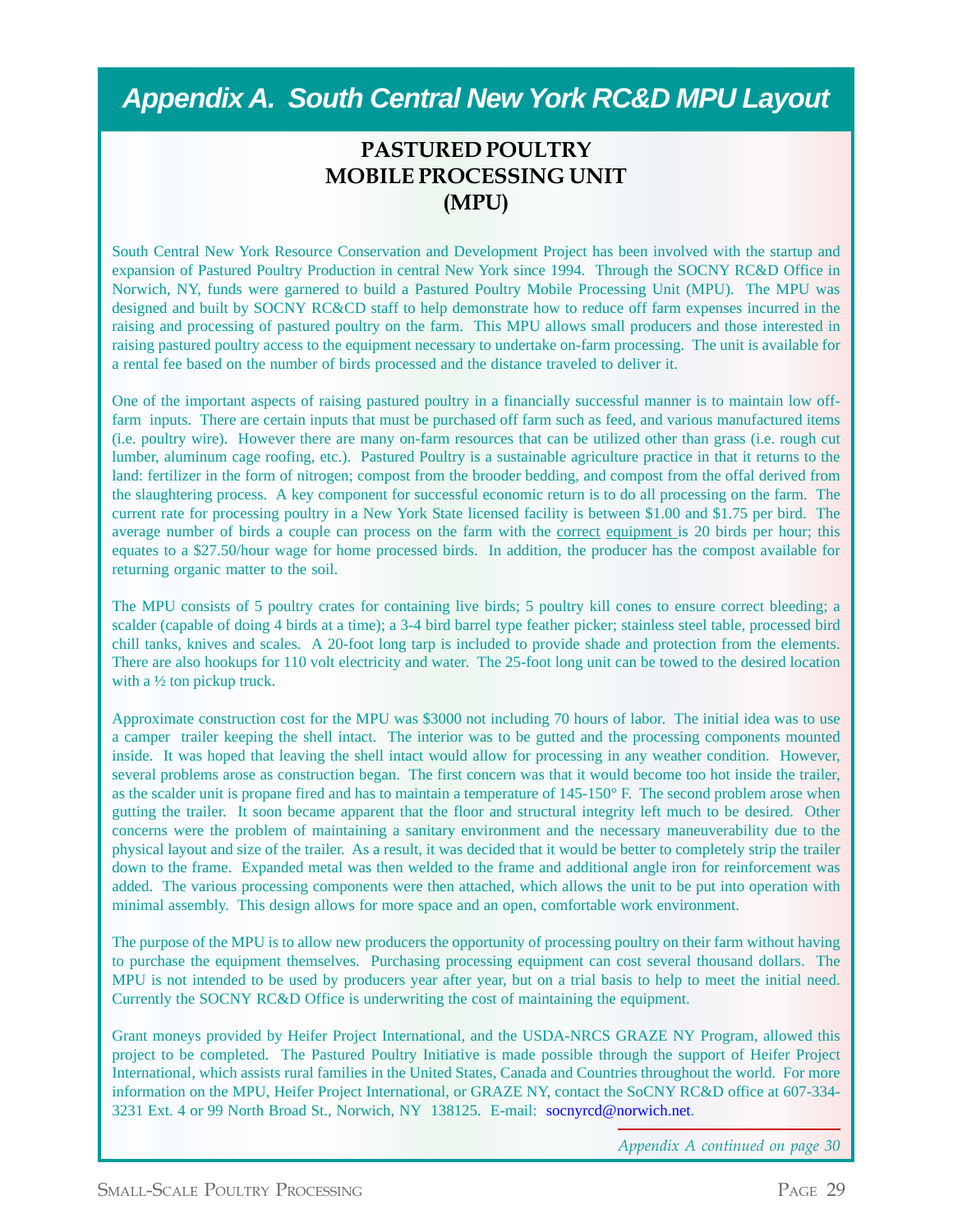#### **PASTURED POULTRY MOBILE PROCESSING UNIT Fact Sheet**

The Mobile Processing Unit (MPU) was conceived and designed for the on-farm processing of pastured poultry. It is intended to assist first year poultry producers with processing, helping producers learn safe and sanitary procedures. The MPU is not intended to be used by individual producers year after year, but as a trial to help producers start up their businesses.

The MPU is capable of processing up to 40 birds and hour with experienced help. It consists of poultry crates for containing live birds, poultry kill cones to ensure correct bleeding; a scalder (capable of handling 3 to 4 birds at a time), a 3 to 4 bird barrel type feather picker; stainless steel table; chill tanks for processed birds; knives- and scales. A 20-foot long tarp is included to provide shade and protection from the elements. There are also hookups for 110 volt electricity and water. The 25-foot long unit can be towed to the desired location with a pickup track. A  $\frac{1}{2}$  ton pickup truck with trailer light wiring and a 21-inch ball is necessary if the MPU will be picked up.

The current cost for the use of the MPU for a Pastured Poultry Association Member first year user is \$25.00 for the first 100 birds and 25 cents per bird over 100 birds and 31 cents per mile (round trip) for delivery. The cost for a second and successive year user is \$35.00 for the first 100 birds and 35 cents per bird over 100 birds and 31 cents per mile (round trip) for delivery. The cost for non-members if \$45.00 per 100 birds and 45 cents per bird and 31 cents per mile delivery.

The unit is available for rent from May 1 through Oct. 15.

The MPU is delivered to the farm clean and ready to use and must be clean upon pickup. This includes the kill cones, picker, scalder and tables. The unit must be free from feathers and viscera. Stainless steel and galvanized equipment must be washed completely with chlorine bleach prior to return. There is a \$50 fee if the unit is not returned in clean condition. This requirement is for your health and safety, as well as for the continuation of on farm processing. It is imperative that we as producers and processors take the initiative to maintain absolutely sanitary slaughter conditions to insure that disease free poultry is being sold to the public.

Reservations for use of the MPU must be made at least 4 weeks in advance to insure the processing date. The MPU will be scheduled on a first come first served basis. First time processors are entitled to a brief introduction of the MPU and equipment by a staff person. The introduction will cover proper killing, scalding, picking and evisceration. If you are a first time processor and would like this training please notify the RC&D secretary when the MPU is scheduled. Training is done the day of delivery.

The costs for 1999 have yet to be established and may change. Any broken, damaged or missing equipment will be billed at the replacement cost to the producer. Mileage is based on the actual miles traveled, this may not necessarily be the way a producer would travel, but is left up to the discretion of the driver.

For more information on the MPU, contact the SoCNY RC&D office at 607-334-3231 Ext. 4 or write to: 99 North Broad St., Norwich, NY 13815. E-mail: socnyrdc@norwich.net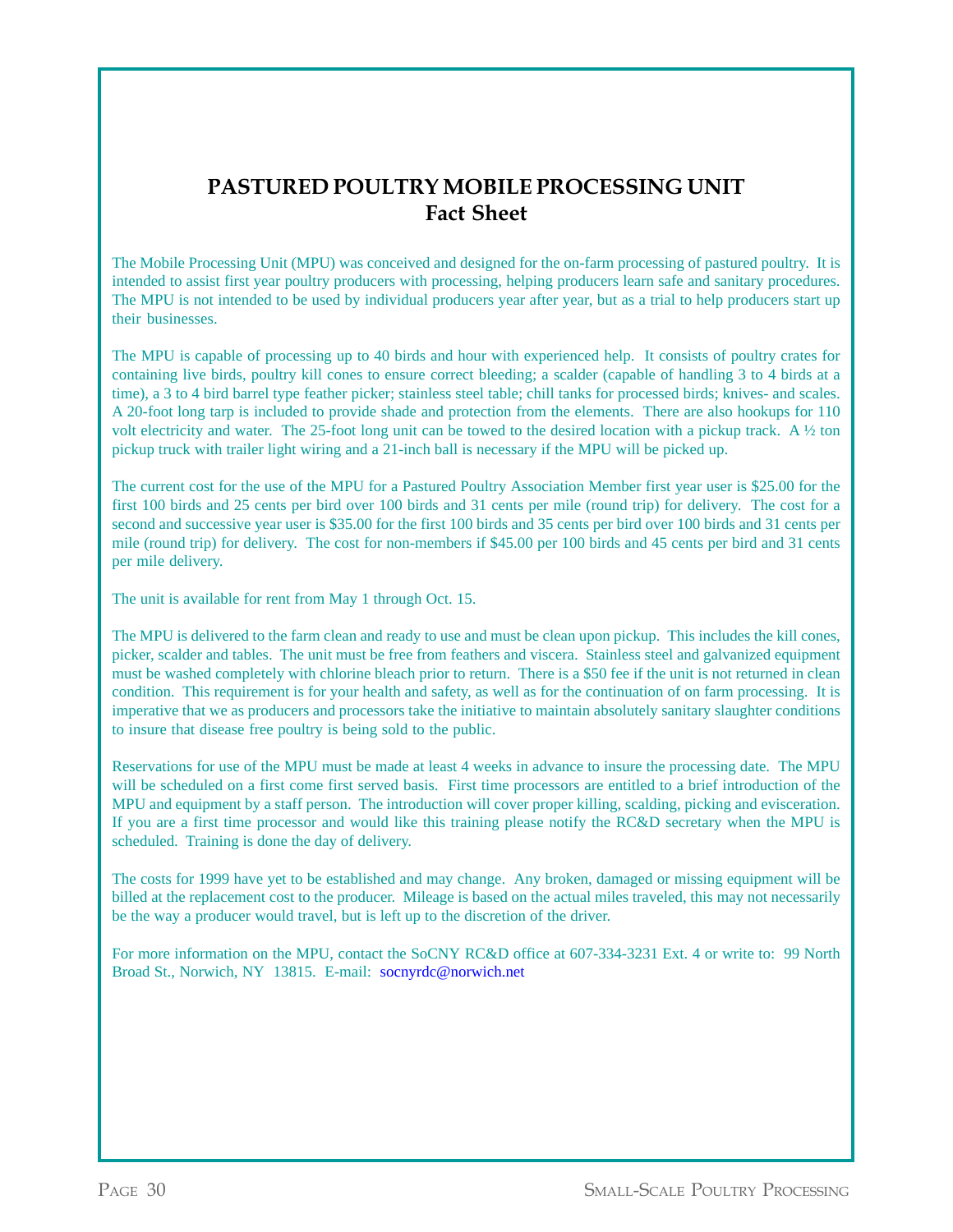### **Material List for Chicken Spin Picker and Scalder/Dunker** 2X4 for frame 1-55 gal. Plastic drum 100 plucker fingers for drum and bottom plate  $1 - 1\frac{1}{2}$  hp motor  $1 - 20$ " pulley for plate (Pulley sizes depend on motor you use)  $1 - 2$ " pulley for motor 1 – aluminum disk that will fit inside of your drum for bottom spinner. Keep gap between drum sidewall and plate as small as possible. I have seen people use plywood with a piece of thin aluminum bolted to it.  $1 - 1\frac{1}{4}$ " pipe approximately 12"  $1 - 1$  ½" pipe approximately 12" Waterproof electric box and switch GFI. 12/2 w/ground wire. 1 – appropriate size v belt Misc. metal pieces. **Scalder/Dunker**  $1 - 55$  gal steel drum 1 – 35 gal drum (to make cage for birds to go in) [or egg basket?] 1 – propane fired unit. Can be purchased new or use an old hot water heater burner. You may also use electric heating elements (are more accurate) 1 – reduction unit of you own choice. Examples: silo distributor drive, manure spreader reduction unit, snow blower or rototiller reduction unit, etc. Steel for frame 2 2-3" pulleys Cable to run from reduction unit up to top pulleys then down to lowest point cage will be in tank  $4 - \frac{3}{4}$ " square stock for air space between drums. 1 – appropriate size v belt Misc. metal pieces.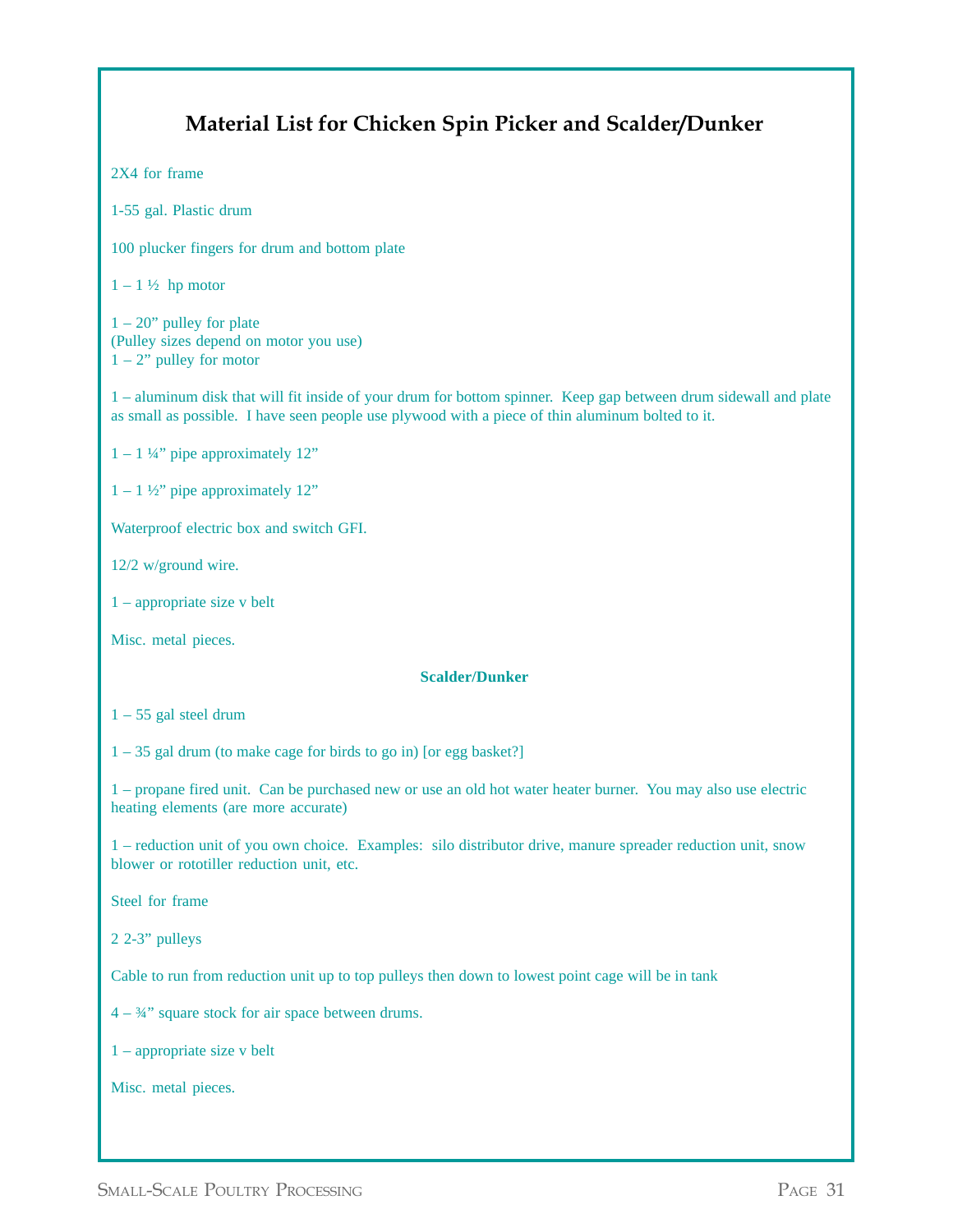*Appendix A continued from page 31*

![](_page_31_Figure_1.jpeg)

![](_page_31_Figure_2.jpeg)

*Appendix A continued on page 33*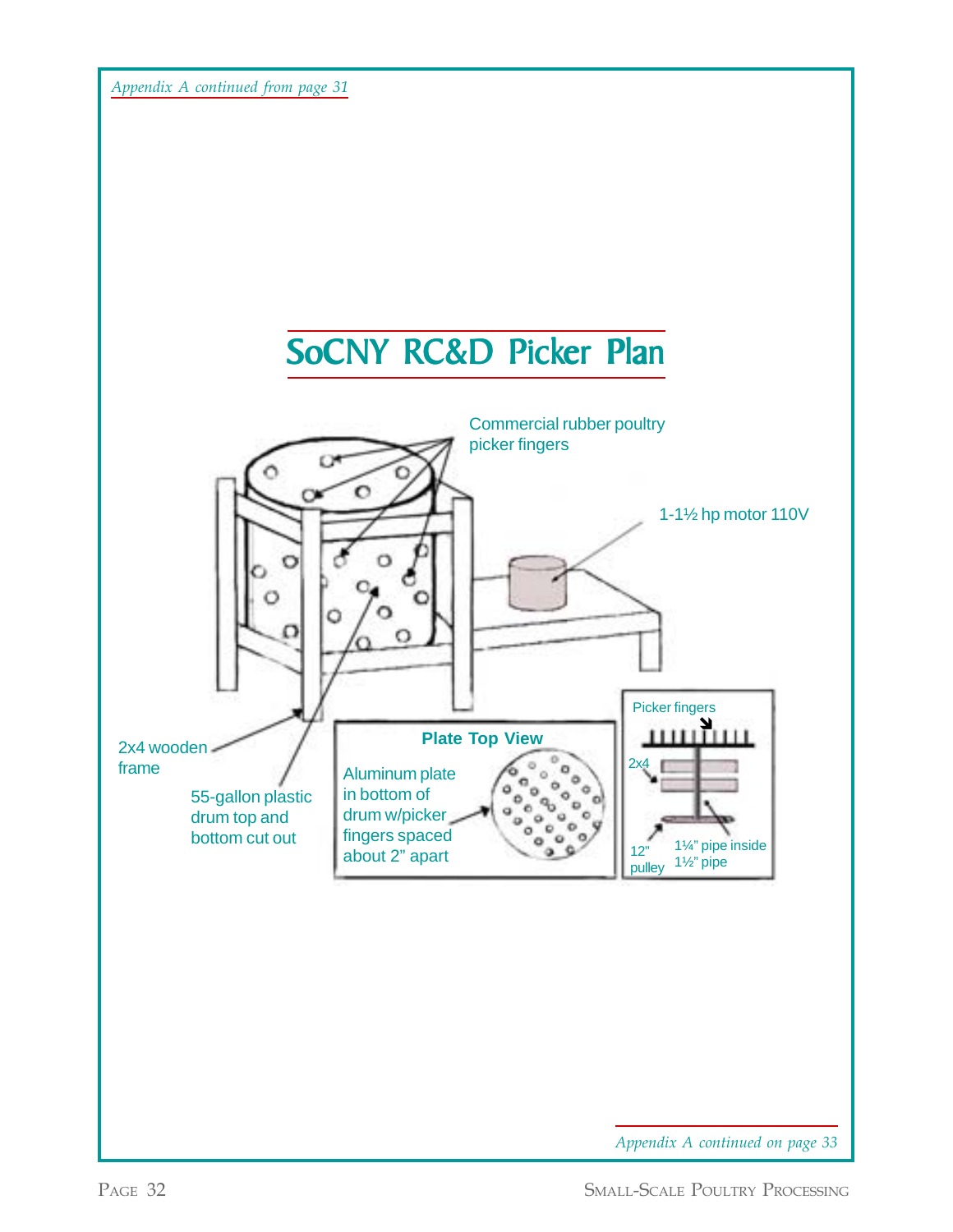![](_page_32_Figure_1.jpeg)

![](_page_32_Figure_2.jpeg)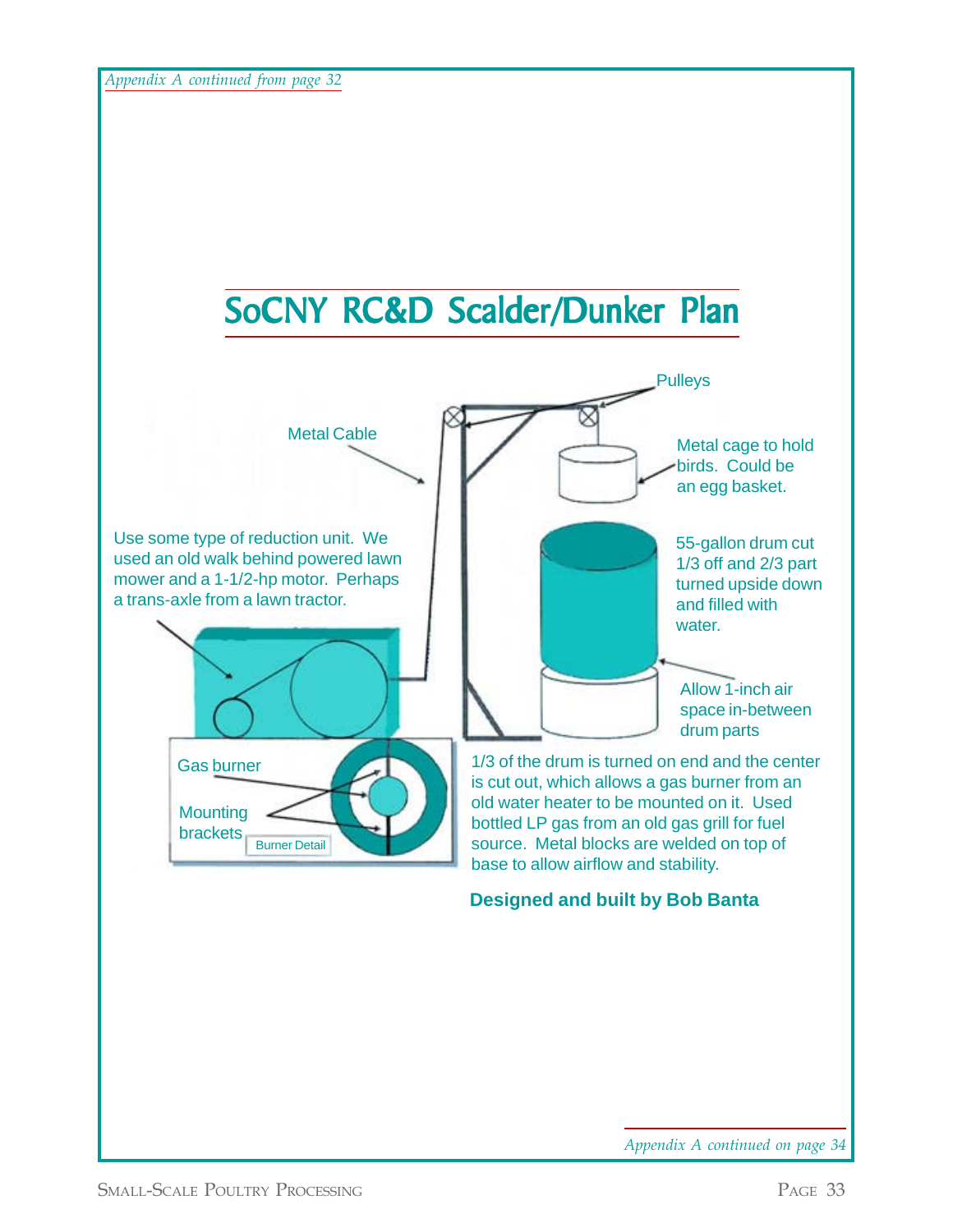*Appendix A continued from page 33*

![](_page_33_Figure_1.jpeg)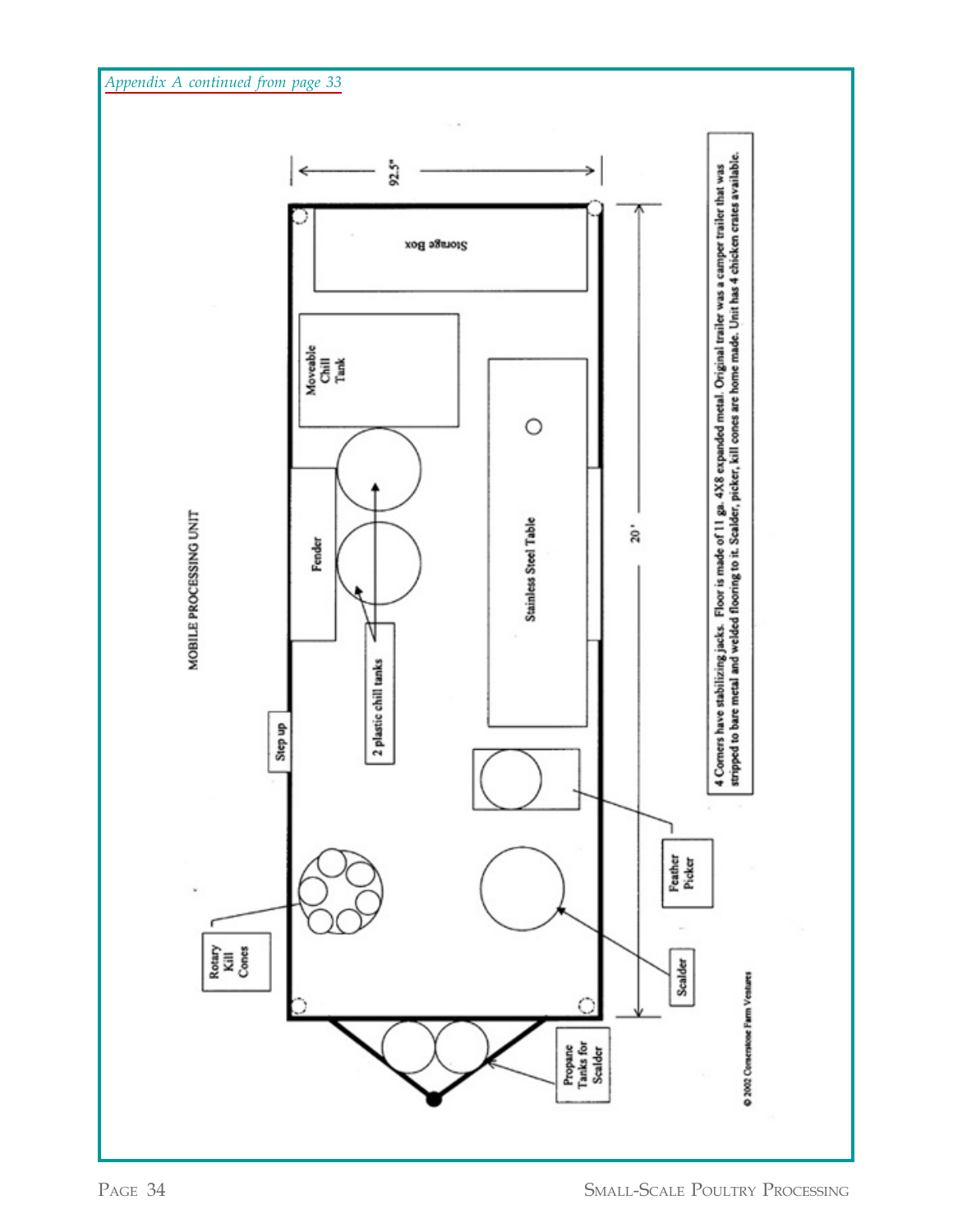### *Appendix B. Kentucky MPU Layout*

![](_page_34_Figure_1.jpeg)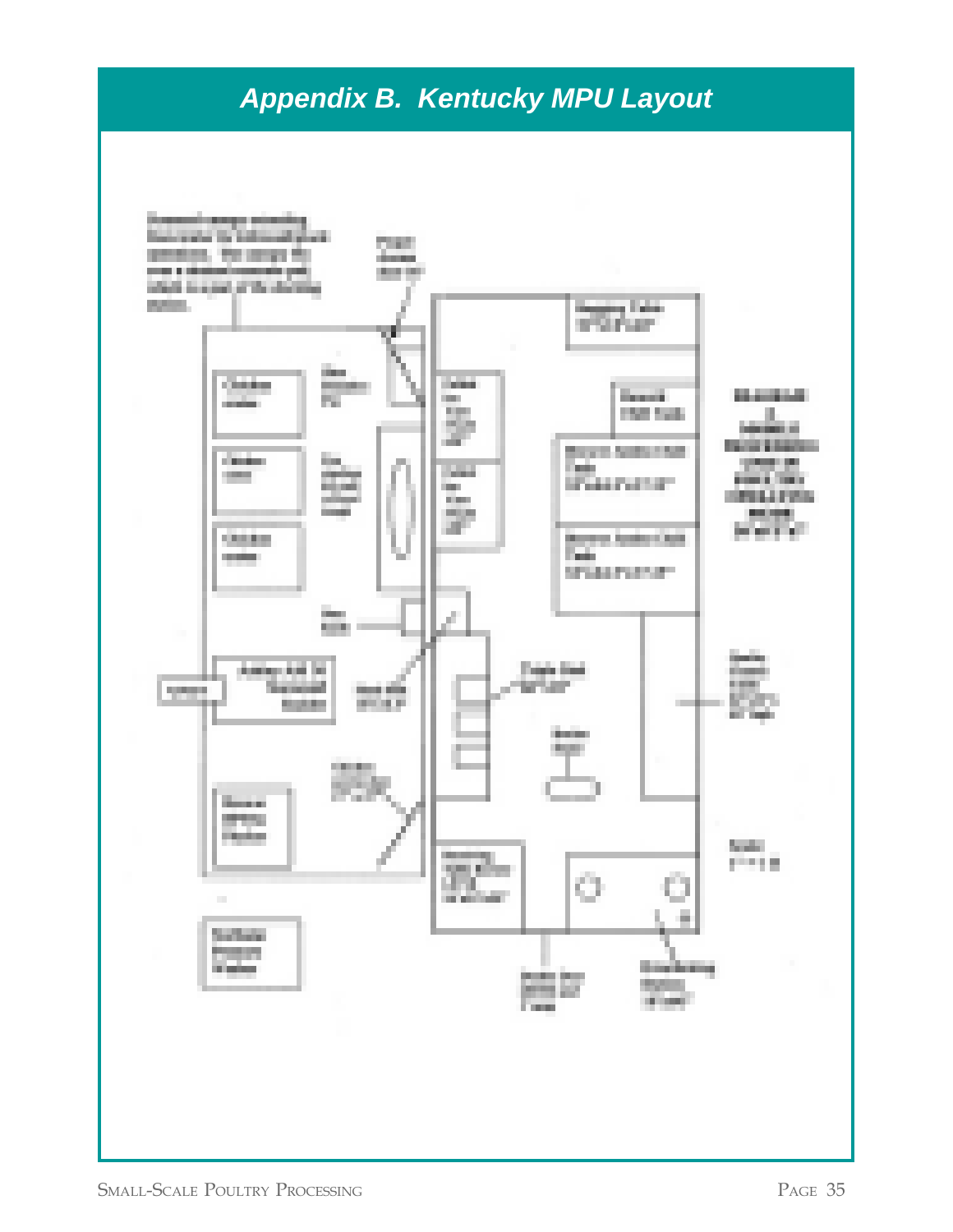### *Appendix C. Small Plant Work Areas and Design*

The following outline of work areas and design considerations is adapted from *Poultry Products Technology* (Mountney and Parkhurst, 1995). You may be required to follow some of these recommendations if you are operating under state or federal inspection or in a federally exempt plant. Plants should be constructed to provide space for future expansion. The main point of the design is to keep edible products from coming in contact with raw or inedible products.

### WORK AREAS

- Receiving and holding area: for unloading crates and hanging birds or putting them in cones.
- Dressing area: for killing, bleeding, scalding, and picking.
- Eviscerating area: for eviscerating, inspecting, and chilling; separated from the dressing room by a wall.
- Packing area: for packing and sometimes cutting up.
- Refrigerated area: for chilling or freezing.
- Shipping area: for moving product onto trucks.
- Other areas are needed for offices, inedibles, cleaning, maintenance, toilets, dressing, lunch, and supplies.

### DESIGN CONSIDERATIONS

- Structural materials: These include concrete, brick, glazed tile, and steel.
- Floors: Floors are concrete, smooth for easy cleaning, and sloped to floor drains or central gutter drains to prevent water from puddling. Floors have an abrasive covering in wet areas to prevent slipping.
- Walls, ceilings, posts, and doors: Surfaces are smooth and impervious to water for easy cleaning. According to small processor Luke Elliott, "A common material used for walls and ceilings is glass board like what you may see in a restroom or a restaurant kitchen. The material comes in sheets and

has a stippled surface that may be washed down." Ceilings generally need to be 10 feet high. Windowsills should be sloped at a 45-degree angle. The junction of floors and walls should be covered to a radius of at least 2 inches. Windows, doorways, and other openings should have screens to exclude insects and rodents.

- Plumbing: Prevent contamination from cross-connections, back-siphonage, backflow, leakage, or condensation. Toilet soil lines should be separate from floor drainage lines to a point outside the building. Water should be delivered to convenient outlets for washing carcasses, walls, floors, and equipment. Pressure should be at least 30 pounds per square inch. According to Elliott, "You will want large water lines to supply your plant. Even in small plants the main water line may be  $1\frac{1}{2}$  inches or more in diameter, and the feeder lines are typically 1 inch and no less than  $\frac{3}{4}$  inch. Depending on local codes, copper may be required. All lines should be insulated and covered with a special plastic jacket to prevent condensation from dripping on the product. Exposed lines must be offset from the wall or ceiling to allow cleaning and washdown behind the lines."
- Ventilation: Ventilation is required to remove dust, moisture, and gases. "A filtered air positive-pressure type system provides clean air from the outside and prevents recontamination with dust and dirt (Mountney and Parkhurst, 1995)." A counter-flow air system (from finished product area to raw) is needed. Air conditioning or a fan and duct system can be used. According to Elliott, "This is especially true in the kill room. I suggest a separate heating and cooling and ventilation system for the kill room it is a climate unto itself. A restaurant-type vent hood over the scalder is nice, with the ability to bring in outside air to the kill room."

*Appendix C continued on page 37*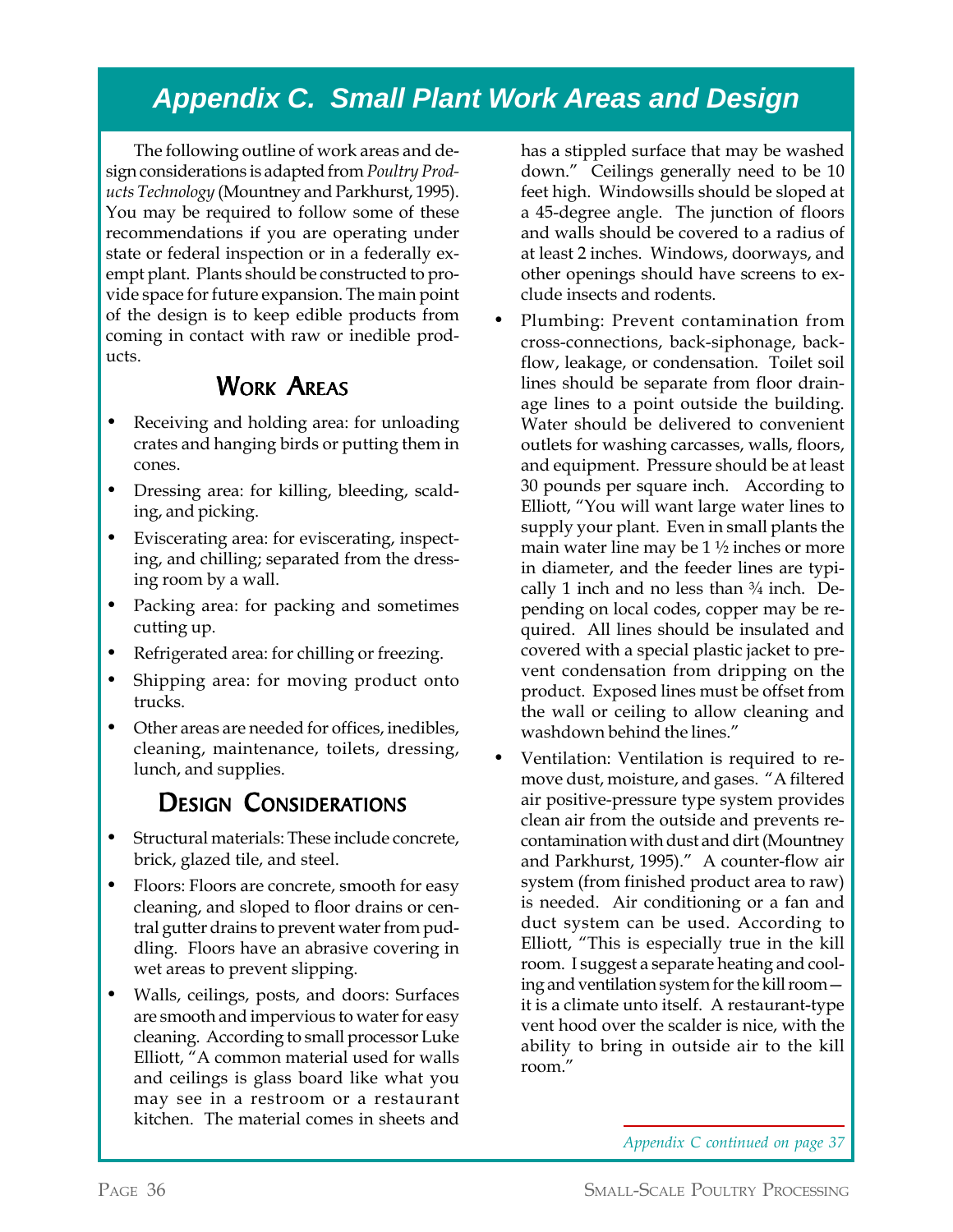*Appendix C continued from page 36*

- Lighting: Lights should be covered with a nonshattering and watertight cover. Use at least 50 foot-candles in inspection areas.
- Equipment design: Equipment should allow easy cleaning and inspection and safe operation. It should be installed for maximum efficiency to reduce reach distances and permit smooth hand motions patterns. Equipment used for inedible products must be marked. Slaughtering and processing rooms and toilets must have foot-pedaled hand-washing facilities with hot and cold water, soap, and individual towels.
- Plant safety: Poultry processing has a high rate of accidents, so plan for safety. Fire extinguishers and first aid should be close by.

Adapted from: Mountney, George J., and Carmen R. Parkhurst. 1995. Poultry Products Technology. 3rd Edition. Food Products Press, New York, NY. 446 p. With comments by Luke Elliott, Fox, Arkansas.

See Attachment.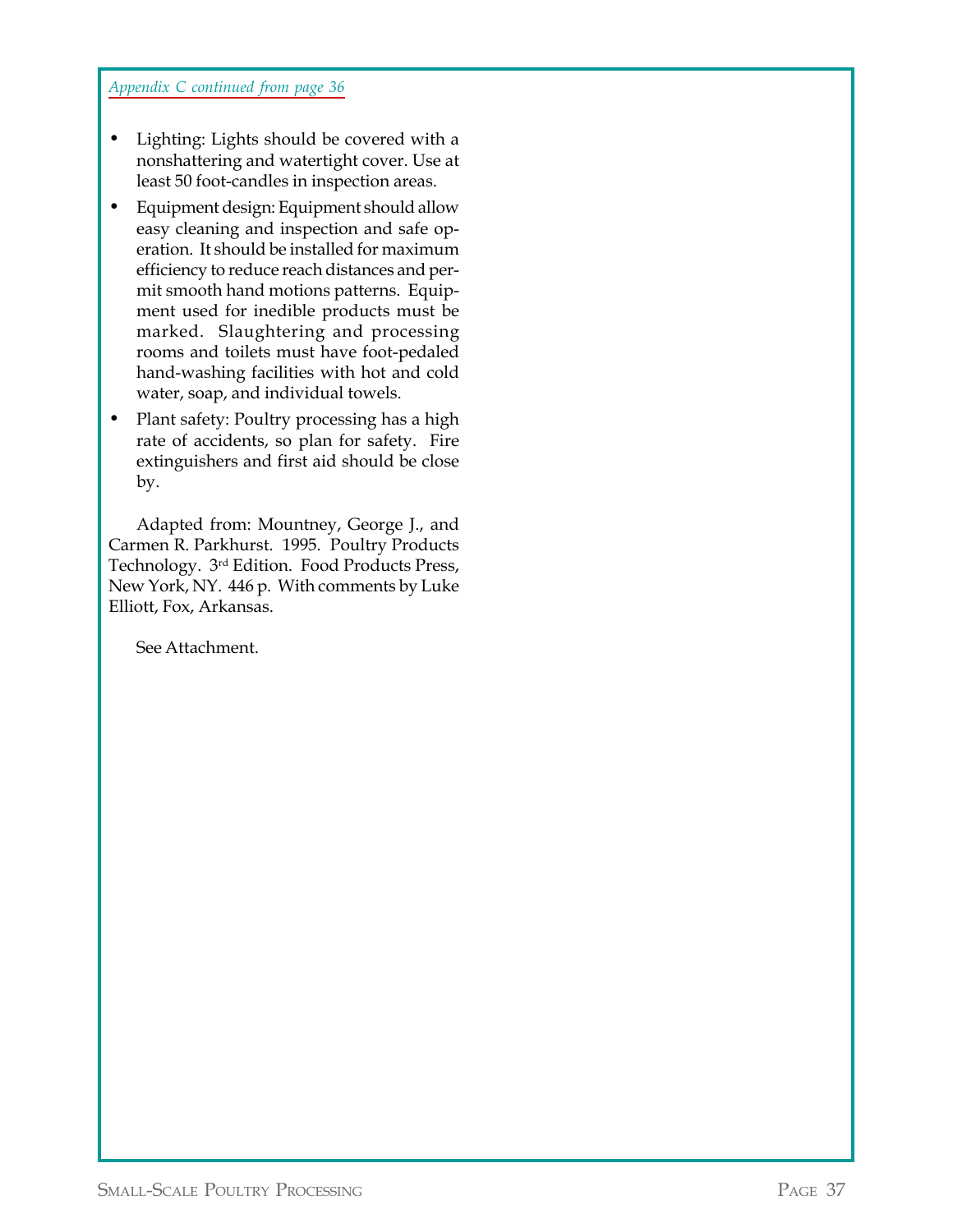## **Attachment**

Attached is a generic floorplan of a small plant, developed by Chan Zuber at Pickwick/Zesco. The floorplan should not be considered approved for licensing; you should check with your state and federal authorities for licensing.

![](_page_37_Figure_2.jpeg)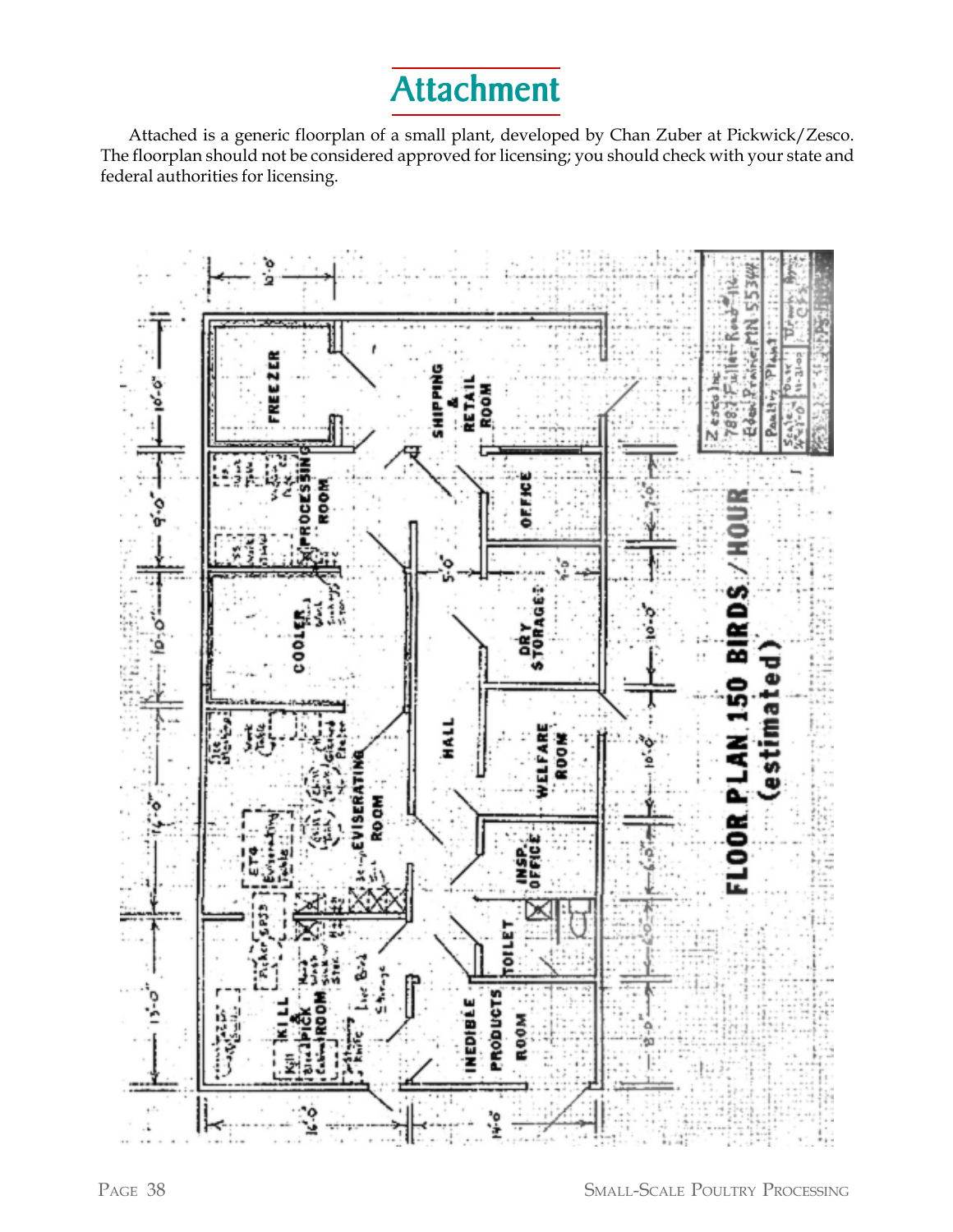![](_page_38_Figure_0.jpeg)